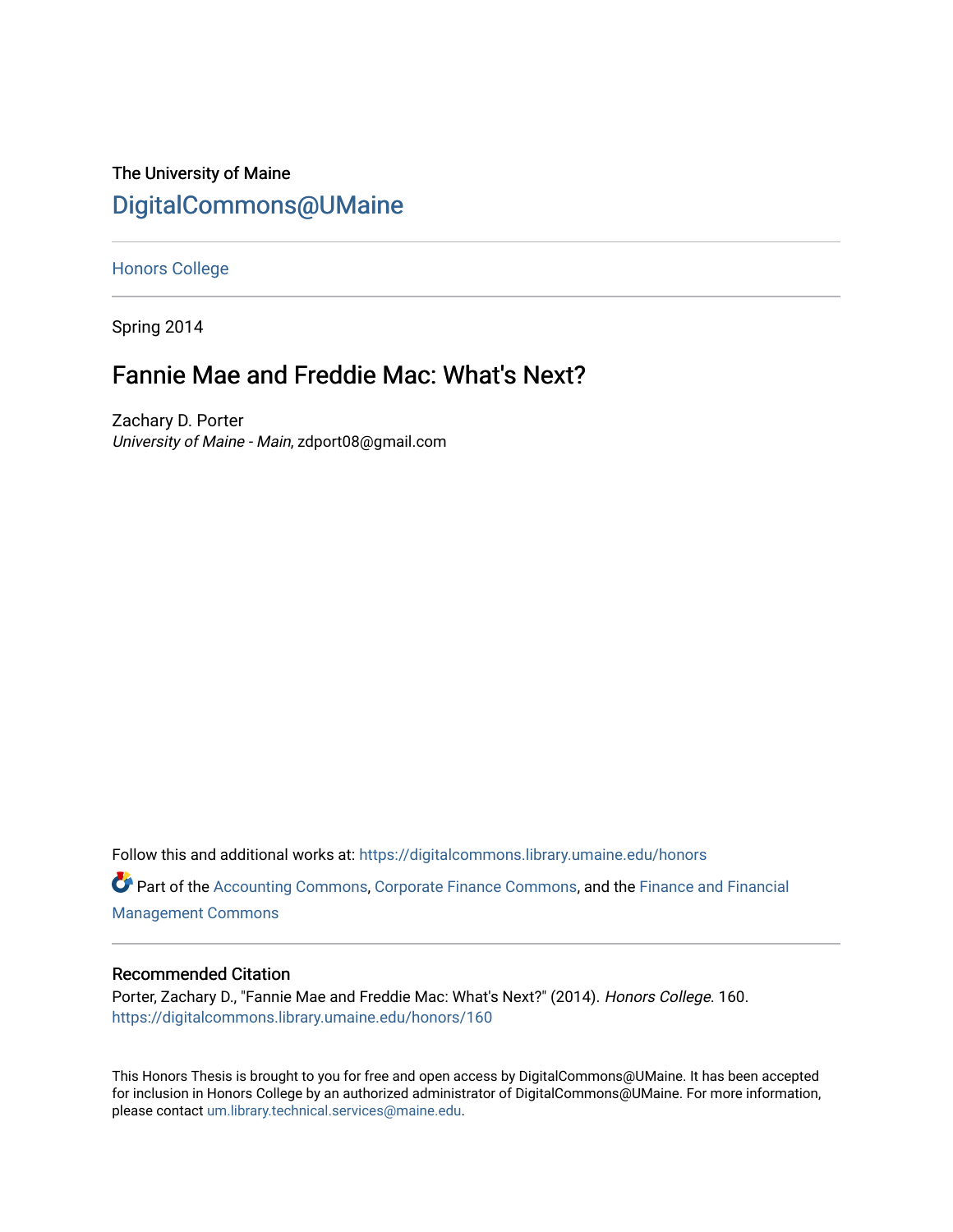# FANNIE MAE AND FREDDIE MAC: WHAT'S NEXT?

by

Zachary D. Porter

A Thesis Submitted in Partial Fulfillment of the Requirements for a Degree with Honors (Finance)

The Honors College

University of Maine

May 2014

Advisory Committee:

Robert A. Strong, Ph.D., University Foundation Professor of Investment Education and Professor of Finance, Advisor Richard Borgman, Ph.D., Professor of Finance Patti Miles, Ph.D., Assistant Professor of Management Grant Miles, Ph.D., Associate Professor of Management Edith Elwood, Ph.D., Adjunct Assistant Professor in Honors (Sociology)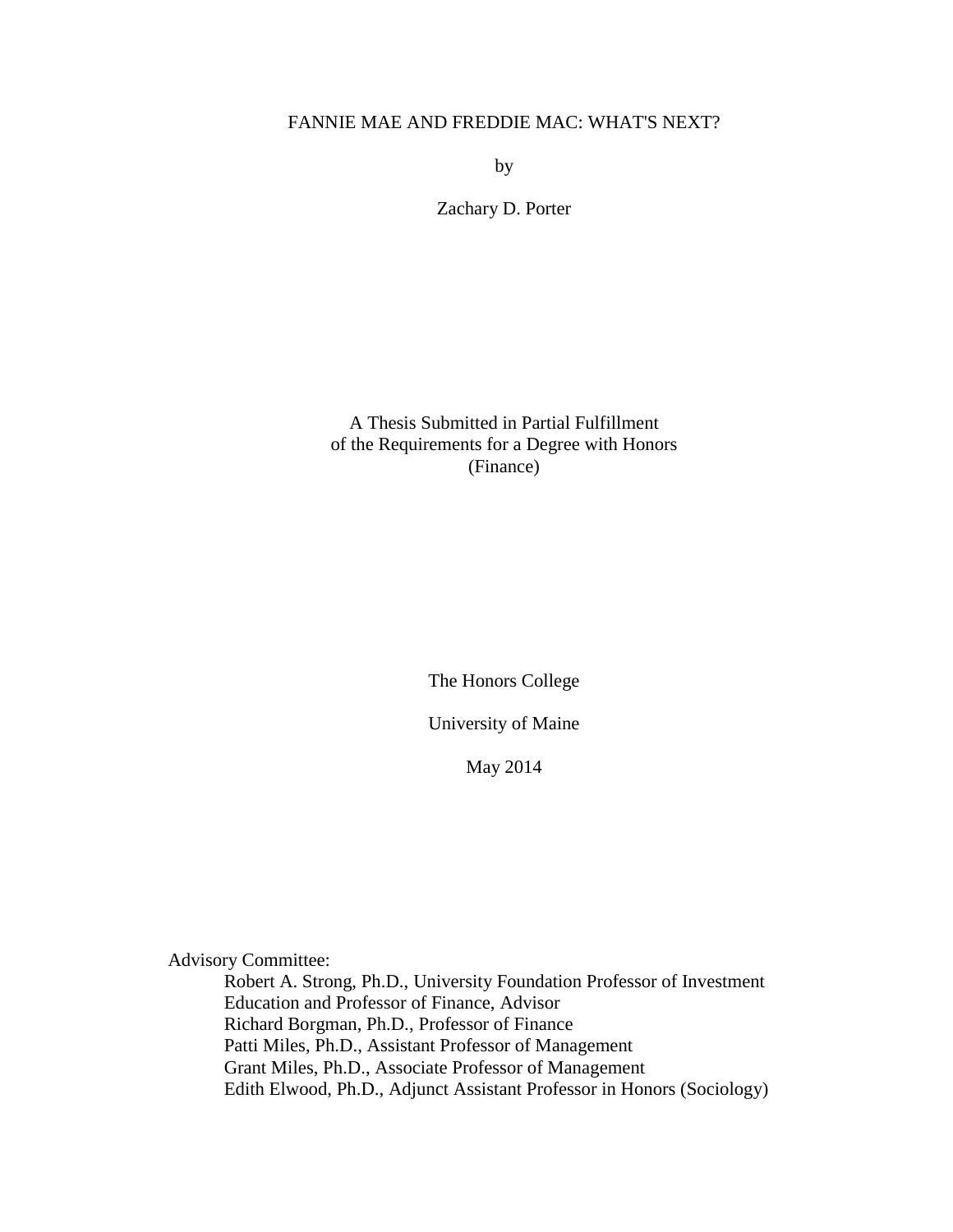© 2014 Zachary D. Porter All Rights Reserved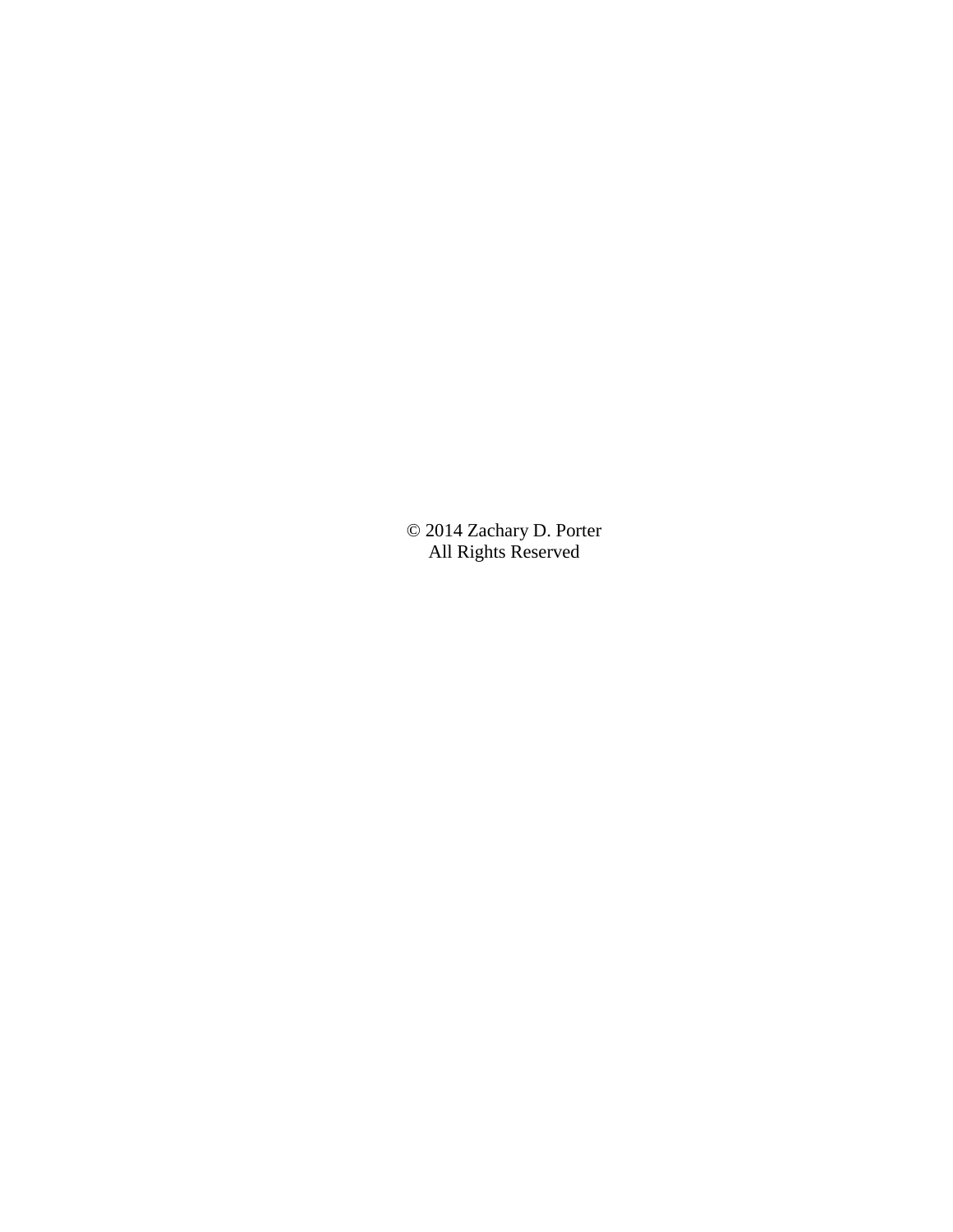### **Abstract**

The purpose of this research was to explore the mortgage market in the United States and determine an effective plan of action moving forward. The US experienced a major housing crisis in 2007-2008. As a result, the market has been under significant scrutiny. At the heart of this debate are the two major lending institutions, Fannie Mae and Freddie Mac. The crisis has caused many politicians to call for an overhaul of the US mortgage market, a phasing out of the two agencies, and a shift in the market toward the private sector. A bipartisan proposal in March 2014 addressed those issues and will most likely be voted on in the Senate and the House this year.

Several questions arose during exploration of this topic. How can we help the secondary mortgage market run as effectively and efficiently as possible? Why are Fannie Mae and Freddie Mac often blamed for the housing crisis? What problems does the new bipartisan proposal address, and what problems does it fail to touch upon? After extensive research, it was determined that while the debate over moving forward with a public or private mortgage market is important, the problems in the mortgage market lie much deeper than that. Home buyers, the government, lending institutions, loan originators, real estate agents, investors, credit agencies, and many others have a stake in the market. It is increased accountability, responsibility, and education on behalf of each of those parties that will lead to higher effectiveness and efficiency in the mortgage market.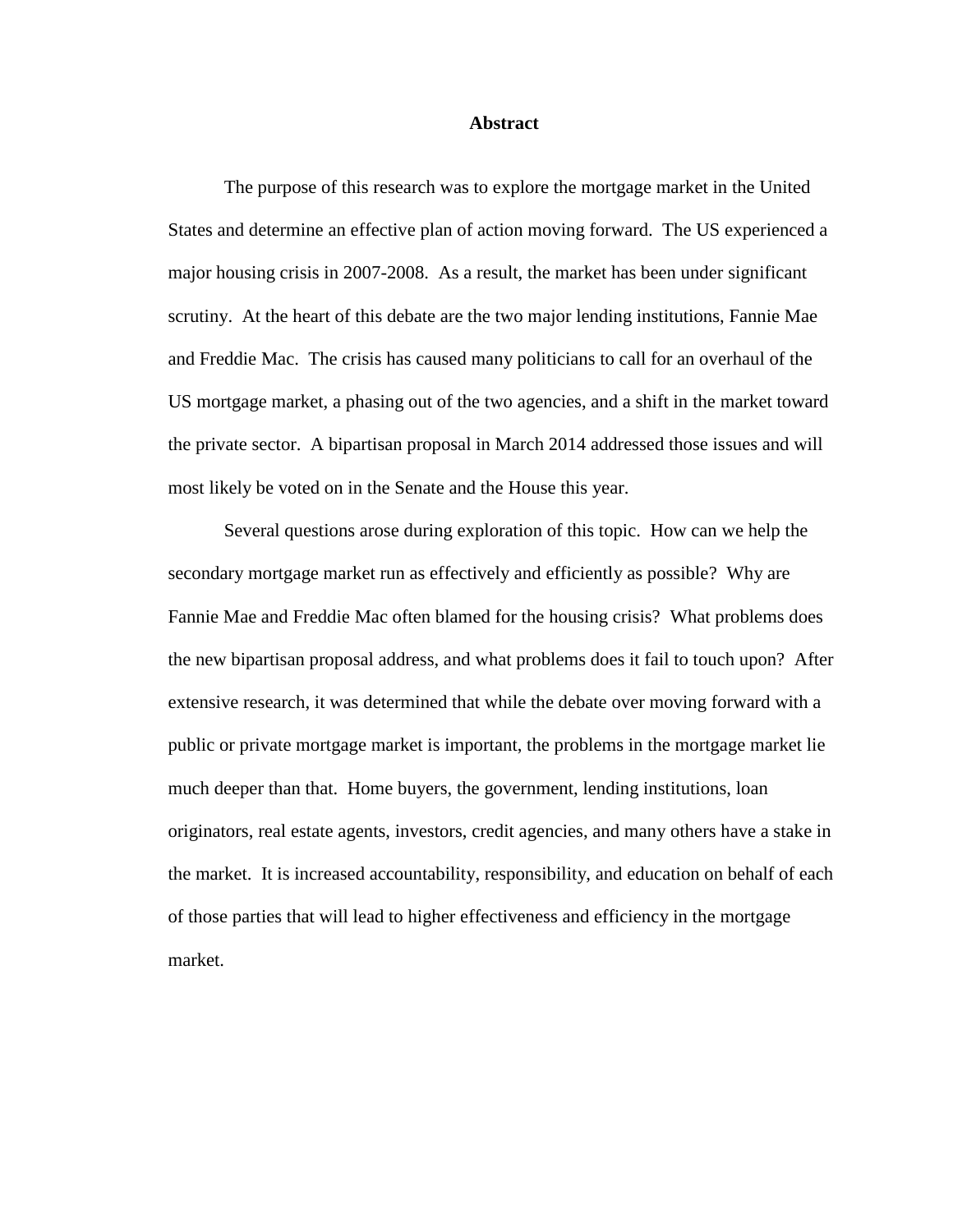*To my grandfather, Lynwood Porter, who was always proud of me and showed me that I am capable of achieving anything.*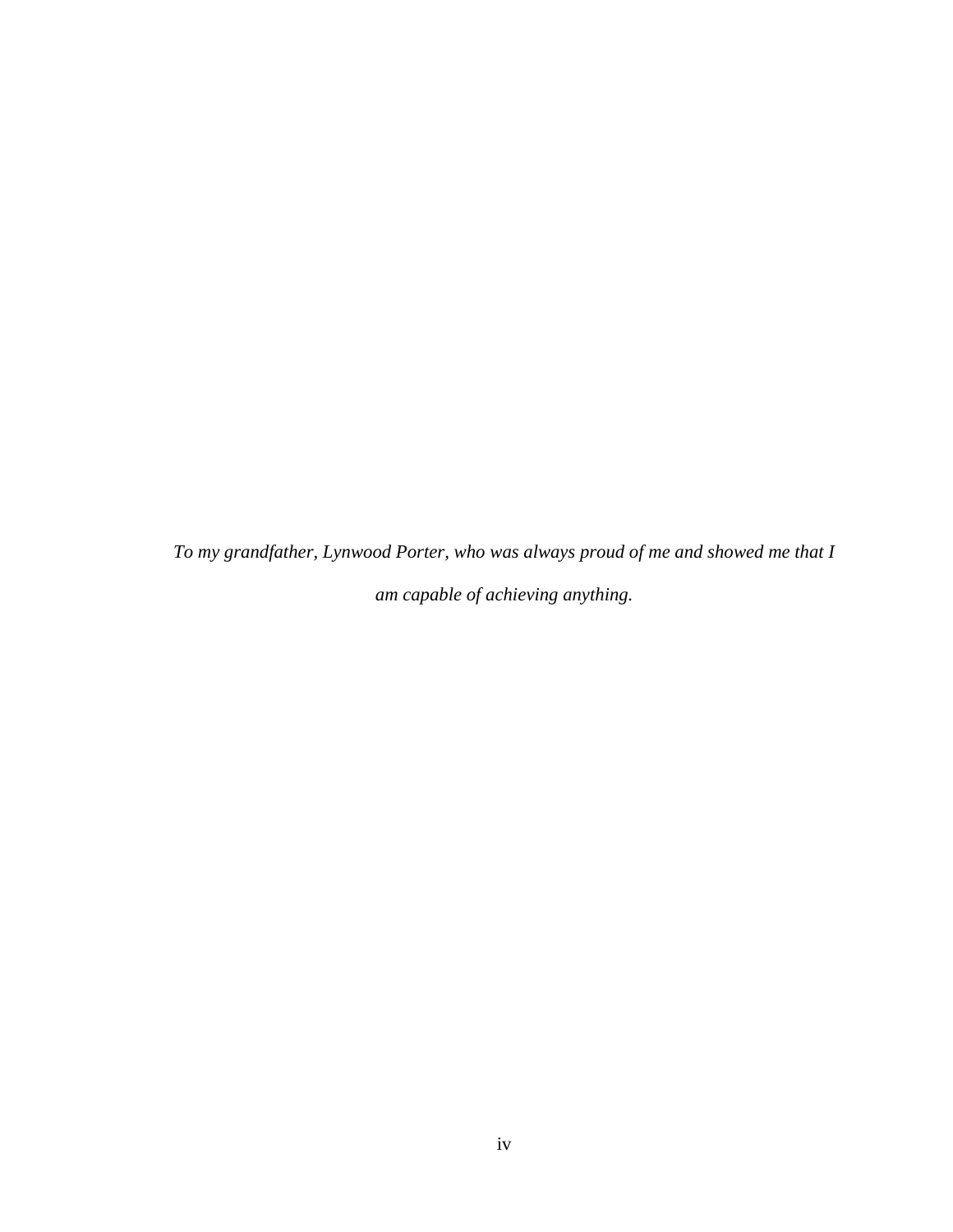# **Acknowledgements**

This project would not have been possible without the support of many people. Thanks to my advisor, Robert A. Strong, who provided me with guidance throughout the process. Also thanks to my committee members, Richard Borgman, Edith Elwood, Grant Miles, and Patti Miles for their support. And finally, many thanks to my parents, sister, and girlfriend who accompanied me on this long and sometimes difficult journey, always offering support and love along the way.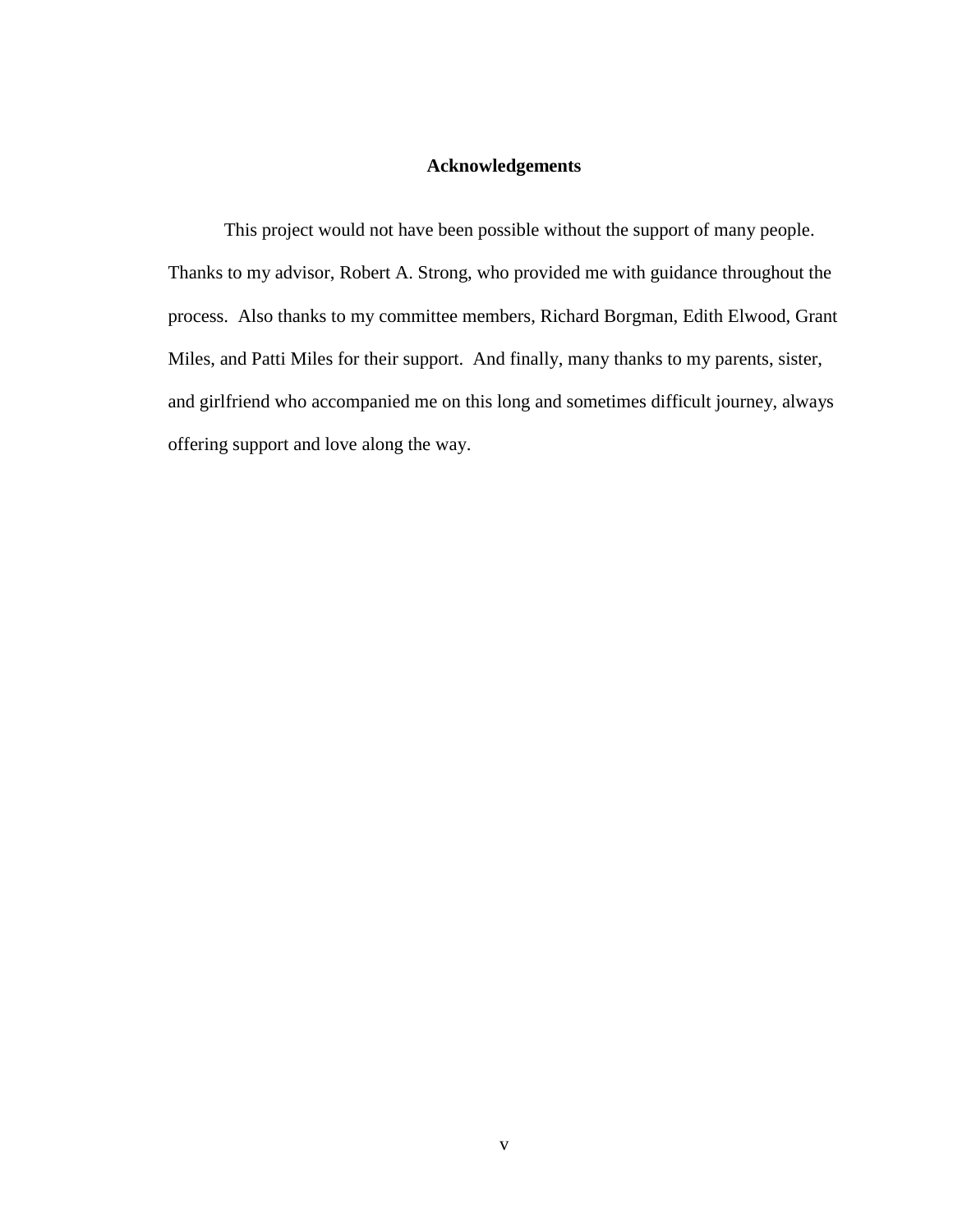# **Table of Contents**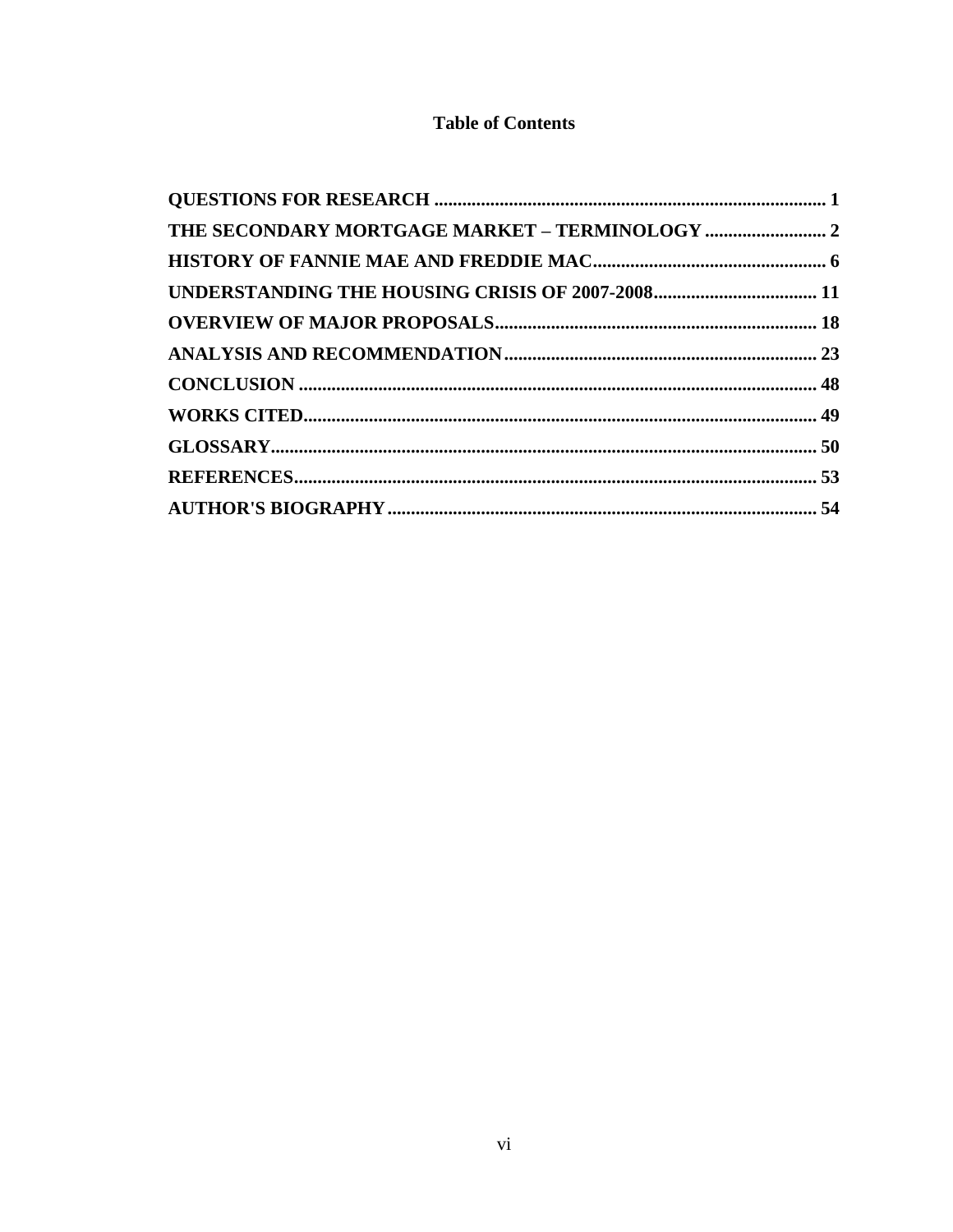## **Questions for Research**

<span id="page-7-0"></span>How can we help the secondary mortgage market in the United States run as effectively and efficiently as possible?

Why are Fannie Mae and Freddie Mac often looked at as a major cause of the economic crisis of 2007-2008, and is this blame justified?

What problems do the proposals that have been recently suggested address? What problems do they fail to address, and what do we do to make sure that they are addressed?

<span id="page-7-1"></span>What are reasonable goals for the US mortgage market moving forward? Should we strive to keep the 30 year fixed rate mortgage intact? Should every person in America be able to own a home?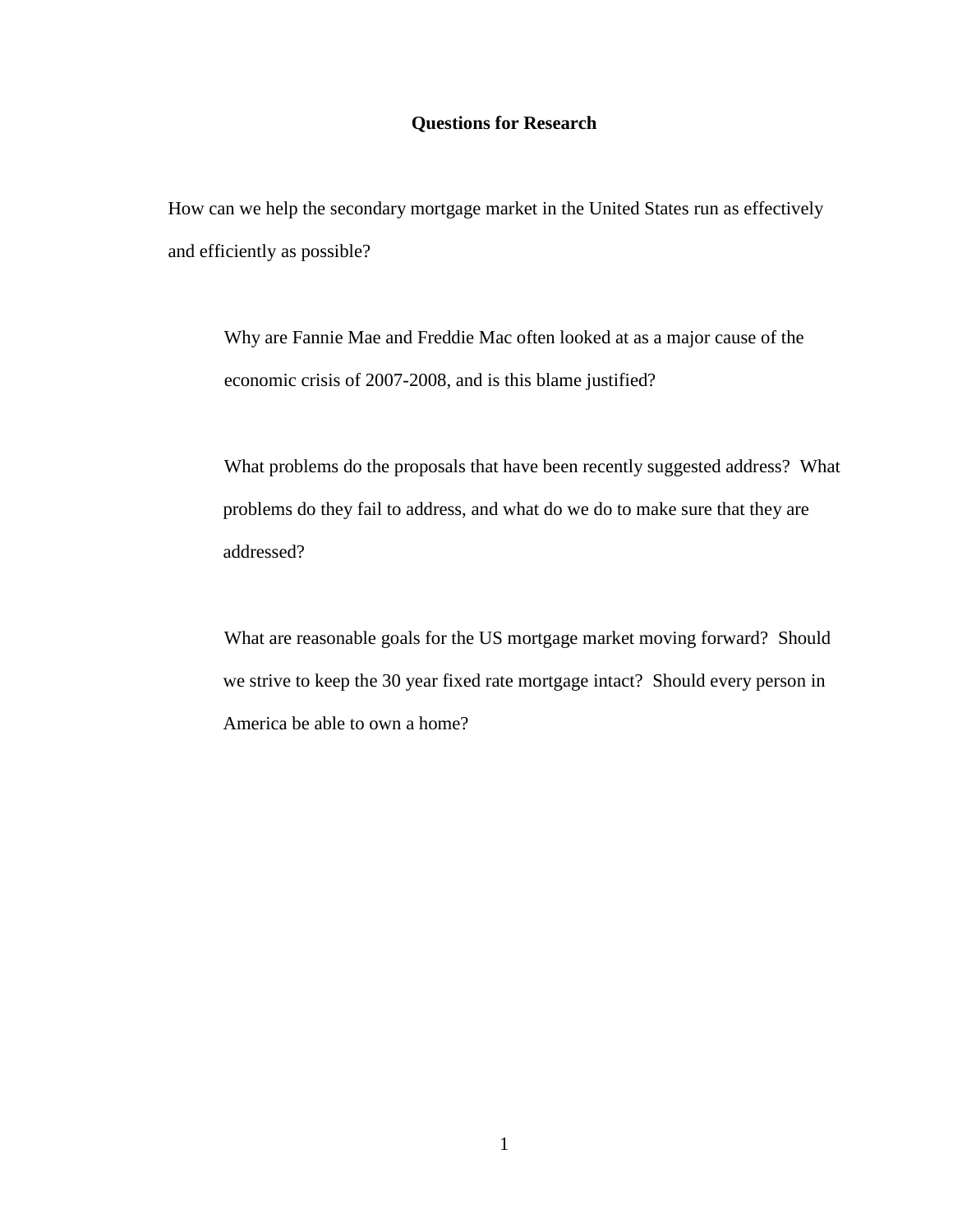## **The Secondary Mortgage Market – Terminology**

When an individual or family purchases a new home, they generally need to go to a bank or other lending institution and receive a loan. A general assumption is that the bank or institution will hold on to this loan and receive periodic payments of principal and interest from the home owners. In most cases, this assumption does not hold true.

The bank or lender will enter what is called the **secondary mortgage market**. See **Exhibit A**, which shows the structure of the secondary mortgage market.

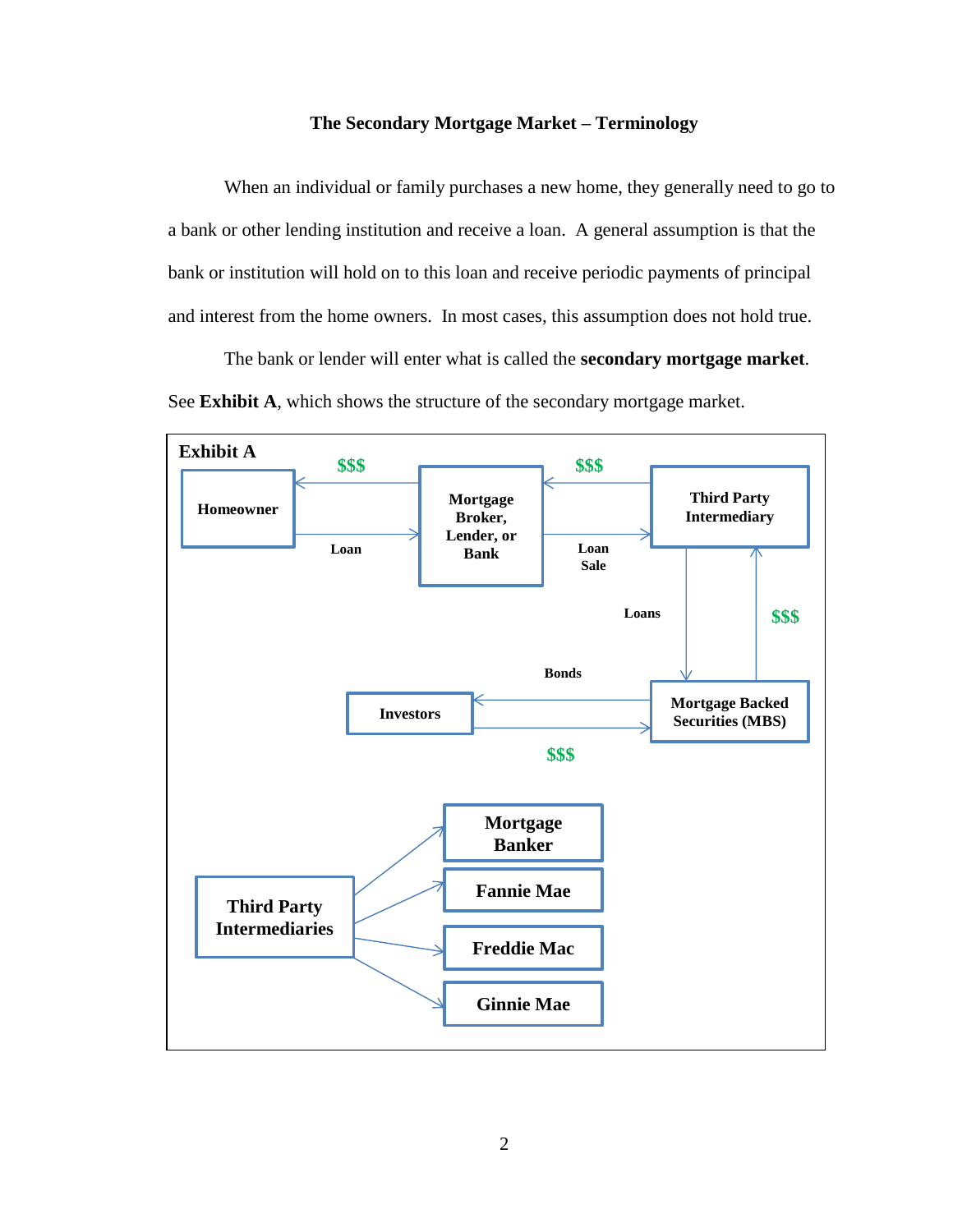This is the arena where the bank will sell mortgages to a third party intermediary. The third party intermediary is often a mortgage banker, or an institution like Fannie Mae and Freddie Mac, and is known as the **aggregator**. The aggregator will package together groups of loans from a variety of banks and create **mortgage-backed securities (MBS)**. These mortgage-backed securities will be divided into **tranches**, or "slices" of the whole "pie". Each tranche has its own set of characteristics – each one has a different maturity, risk, rating, and reward. These tranches are sold to investors. The investors that buy a piece of the tranches expect to have a return on their investment. This return comes from the homeowners' mortgage payments. See **Exhibit B** for an illustration of a typical MBS structure.



The secondary mortgage market serves several purposes. One purpose is to free up more capital for banks so that they can issue a greater amount of loans to homebuyers. If banks and lenders were unable to sell their mortgages to the secondary market, they would have an extremely large amount of capital tied up in those mortgages. The life of a mortgage can be 15, 20, 30, or even 40 years. Banks would be handing out hundreds of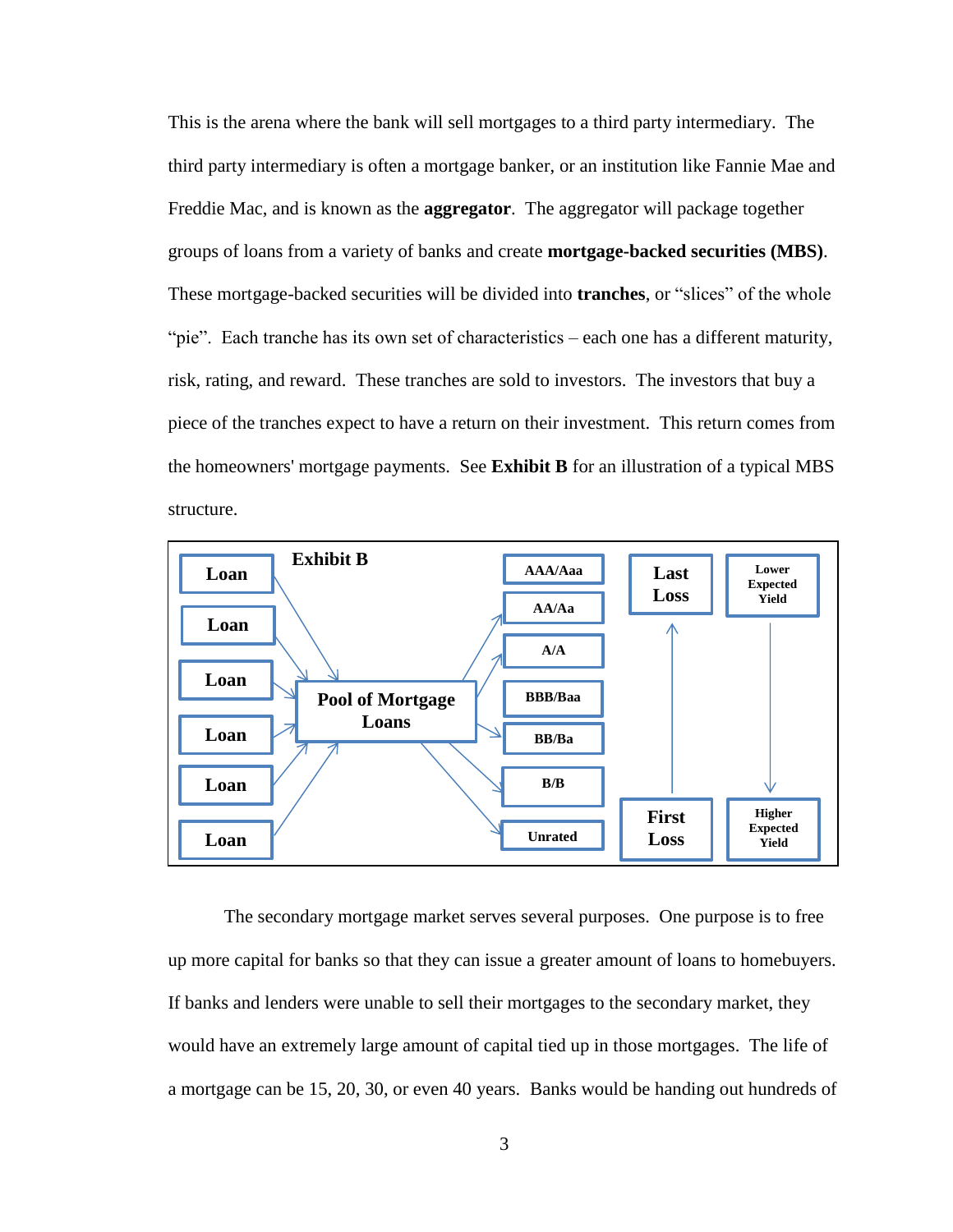thousands of dollars to each new homebuyer at the time the home is purchased. They would then wait for that money to be returned to them slowly over thirty years. The ability to sell their mortgages to the secondary market allows them to pass this "waiting game" over to other investors and replenish their capital more quickly. As said before, lenders can now use this freeing of capital to issue more loans to more homebuyers.

Banks also take part in the secondary mortgage market to manage their interest rate risk. Interest rate risk is the risk that an investment's value will change due to a change in the absolute level of interest rates. The life of a mortgage, as said before, is often 15 years or greater. This means that banks are significantly vulnerable to changes in interest rates, particularly those that accompany fixed-rate mortgages. The changing interest rates will not directly affect the homeowner in a fixed-rate mortgage, but it will hurt banks because the value of their mortgage assets will fluctuate. By selling the mortgages to a third party intermediary, banks manage this risk by removing the mortgages from their books altogether.

Another purpose of that the secondary mortgage market serves is to provide an investment vehicle for investors to earn a return. The investors will receive the homeowners' mortgage payments in place of the bank or original lender. If this process is completed effectively, it would be mutually successful for all parties involved – investors earn a return, and banks are able to give out more loans and make it possible for more people to own homes.

Mortgages can be divided into a variety of categories. It is important to understand three different types for these purposes. First, we have **prime mortgages**. These are mortgages that are considered to be of high quality. Second, there are **Alt-A**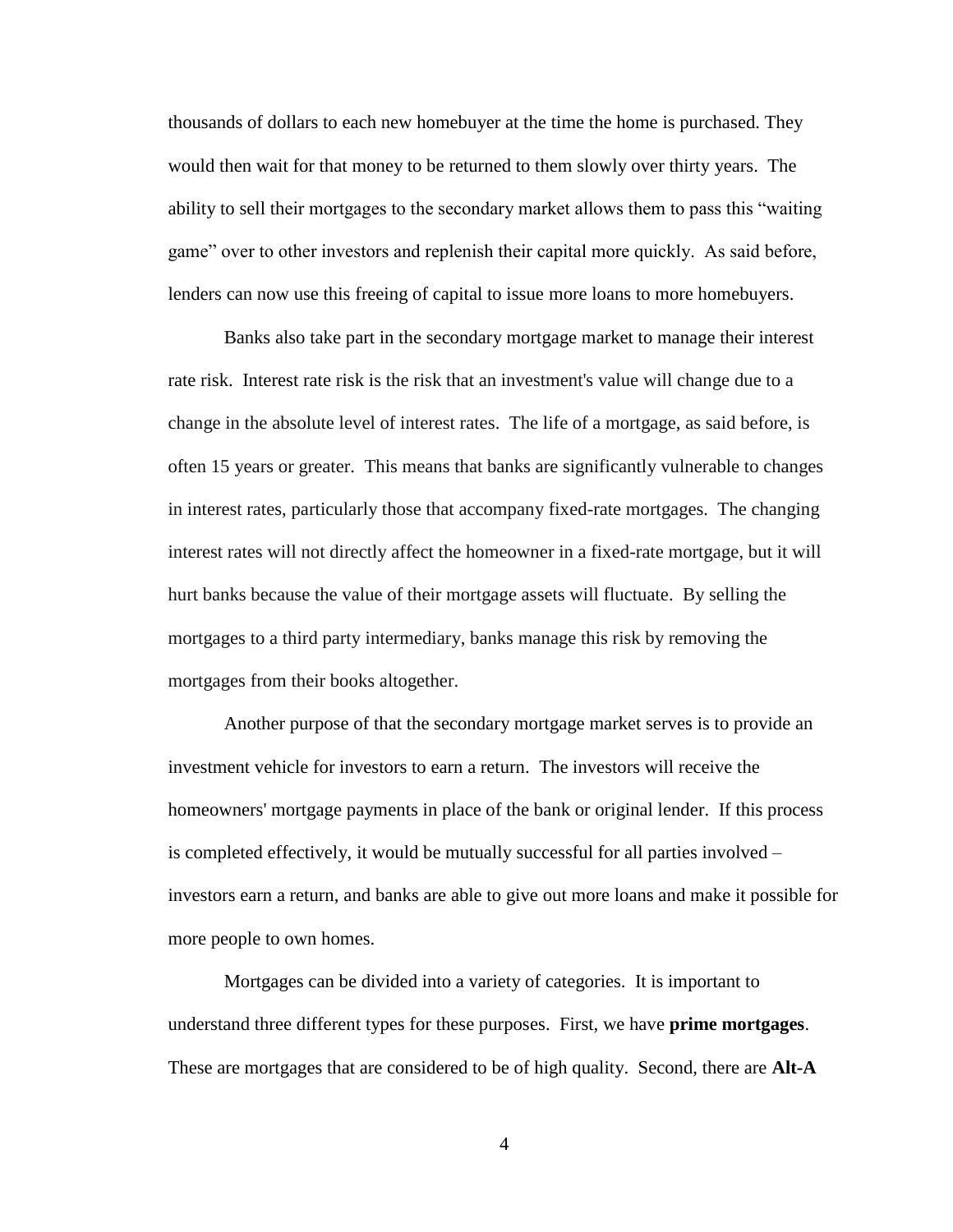<span id="page-11-0"></span>**mortgages**, in which the risk profile falls between prime and subprime. Alt-A mortgages are generally considered higher risk than prime mortgages due to factors that may include higher loan-to-value and debt-to-income ratios or limited documentation of the borrower's income. Lastly, we have **subprime mortgages**. These mortgages have a higher perceived risk of default than prime and Alt-A loans. Interest rates on subprime mortgage loans are often higher, which is a reflection of the higher risk factor.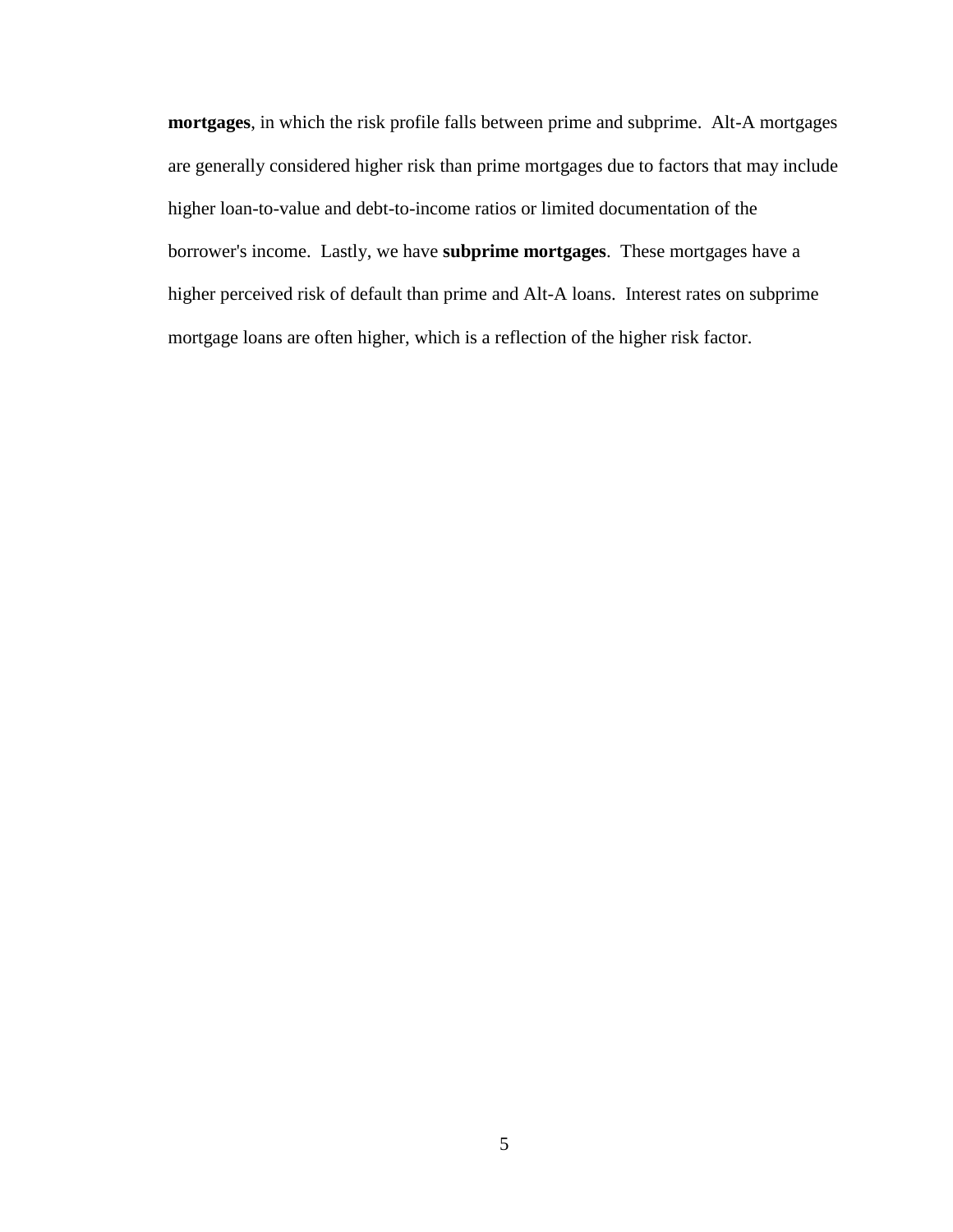#### **History of Fannie Mae and Freddie Mac**

Fannie Mae and Freddie Mac are two semi-acronyms for America's largest mortgage companies. The Federal National Mortgage Association (Fannie Mae) and the Federal Home Loan Mortgage Corporation (Freddie Mac) together hold or guarantee trillions of dollars of debt. Today, they back close to 95 percent of all home loans made in the United States. To begin to understand the role that Fannie and Freddie have in today's mortgage market, we need to examine their history. How long have these institutions been around? Why were they established? What significant changes have they gone through over the years?

Before the Great Depression in the 1930s, the housing market was primarily a function of the private sector. Home mortgages were generally short term renewable loans. Characteristics of these loans included high down payments (around 50 percent of the home's value), short maturities (10 years or less), and large balloon payments (a comparatively large payment the borrower must make to the lender at the mortgage term's end). The large initial capital requirement and high periodic payments made it difficult for many people to own a home.

The Great Depression hit the US economy extremely hard. This included the mortgage market. The Depression saw a large number of defaults on home mortgages – by early 1933, the government estimated that 20 to 25 percent of all home mortgages were in default. Banks found themselves with limited amounts of capital and were unable to lend money to borrowers.

Fannie Mae was created in 1938 as part of President Franklin Delano Roosevelt's New Deal. The purpose of creating the institution was to buy mortgages from lenders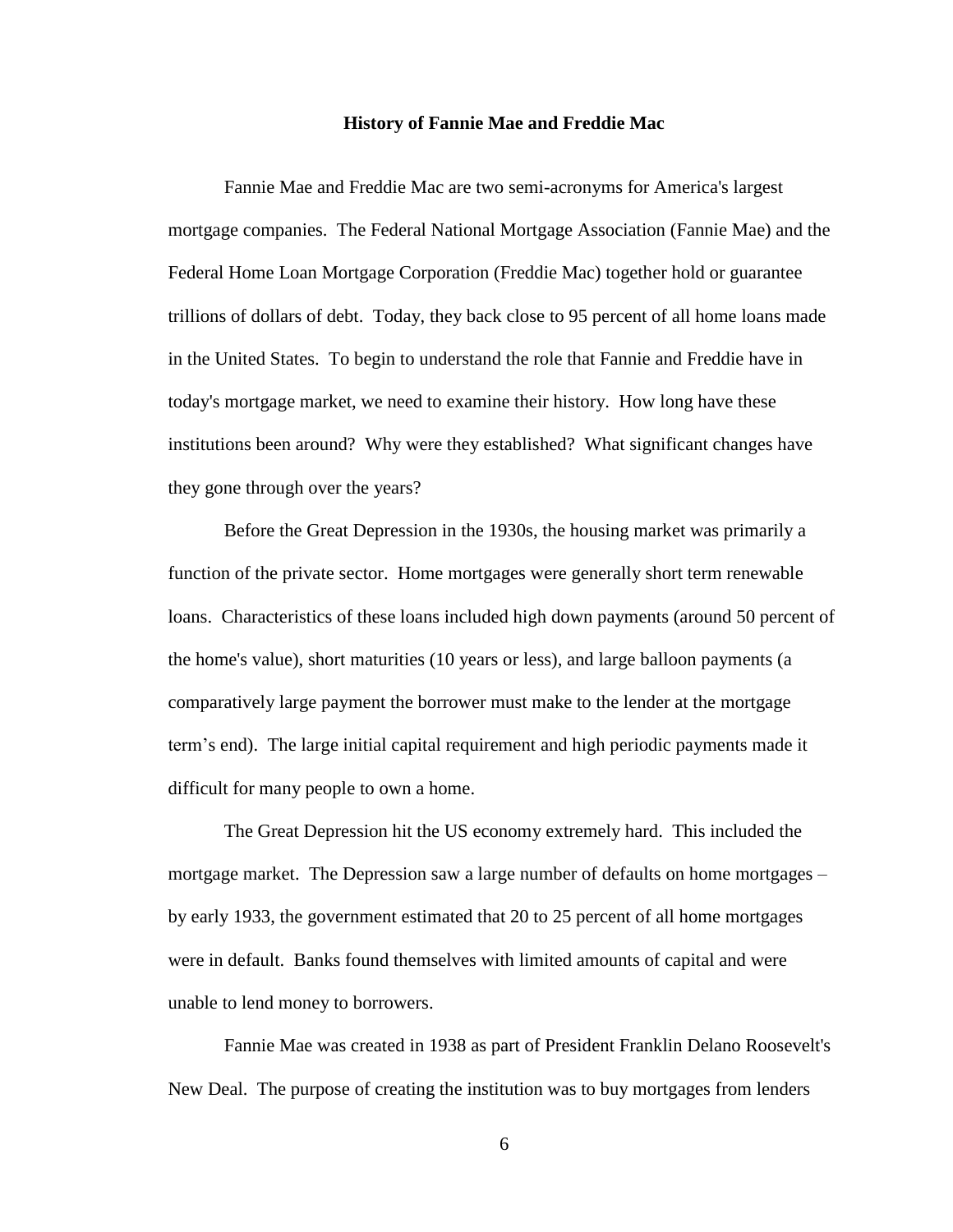and free up capital that could go to other borrowers. The creation of Fannie Mae also made it possible for banks to now lend to low and middle income home buyers who did not have prior access to the mortgage market. This did not mean that Fannie Mae would buy any kind of loan; there were still standards. At this time, Fannie Mae was a federal government agency.

In 1944, the Servicemen's Readjustment Act (commonly referred to as the GI Bill) created the Veterans Administration (VA) mortgage insurance program. This program gave veterans access to long-term, low-cost mortgages. In 1948, Fannie Mae began to purchase these VA-insured loans, increasing the size of their business significantly.

The Federal National Mortgage Association Charter Act of 1954 transformed Fannie Mae from a government agency into a public-private, mixed ownership corporation. Fannie still had to answer to the government though. They were not free to act on their own.

In 1968, the Housing and Urban Development Act (HUD) changed the status of Fannie Mae once again. It was converted into a for-profit, shareholder owned corporation. This removed Fannie Mae from the federal budget, which was done by President Lyndon B. Johnson to free up more money for the Vietnam War. The HUD act required Fannie Mae to purchase a reasonable amount of low and moderate income housing mortgages as well.

The HUD act also created an entirely new housing finance institution, called the Government National Mortgage Association (commonly referred to as Ginnie Mae). Ginnie Mae was established as a government-owned corporation within the HUD.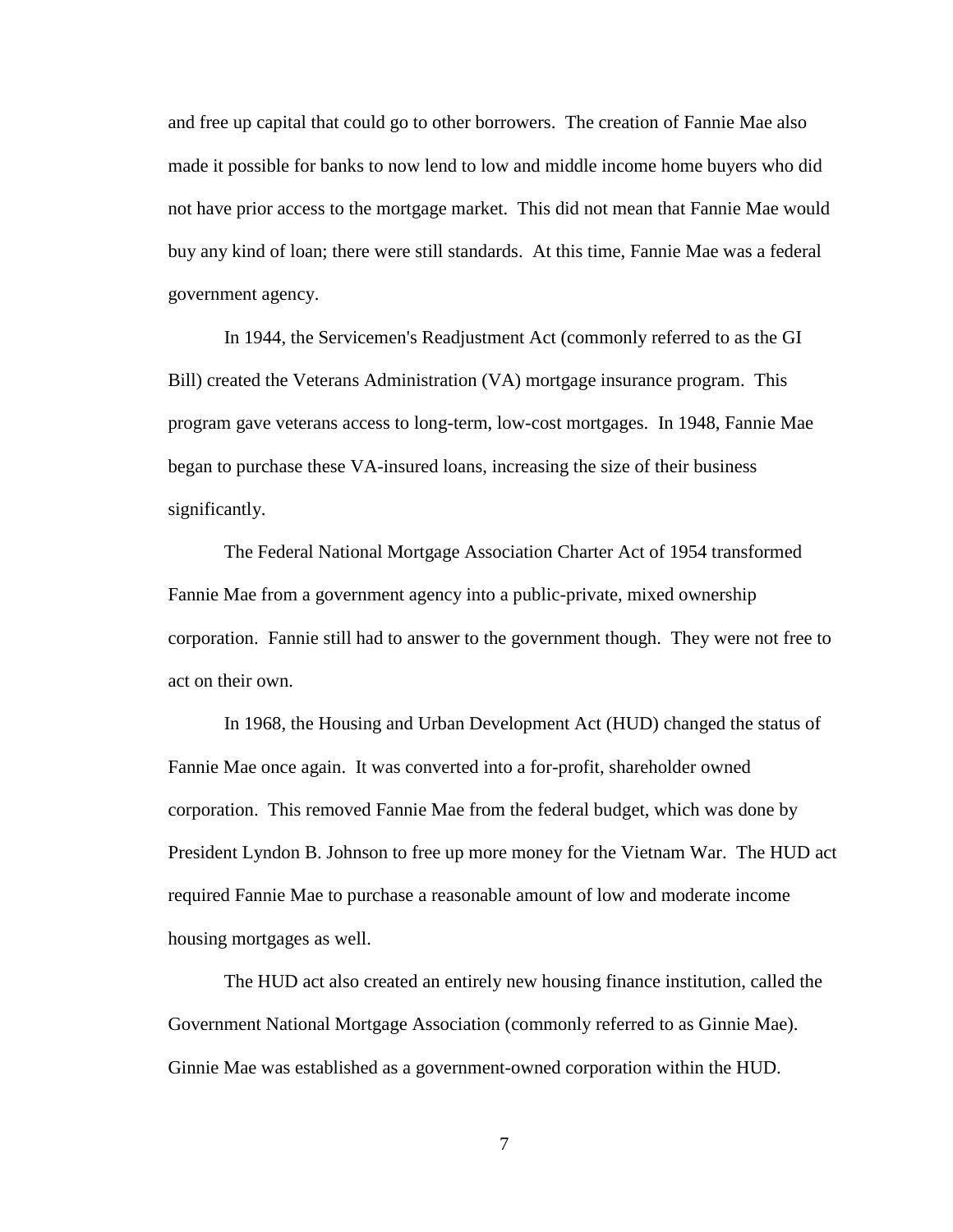Ginnie Mae is responsible for guaranteeing the timely payment of principal and interest on privately issued mortgage-backed securities (MBS) collateralized by FHA, VA, or other government-insured or guaranteed mortgages. On the other hand, Fannie Mae (and later Freddie Mac) generally purchases conventional or conforming mortgage loans. The terms conventional and conforming are often used interchangeably. A conventional or conforming loan is a mortgage that is equal to or less than the dollar amount established by the conforming loan limit set by Fannie Mae and Freddie Mac's Federal regulator, The Office of Federal Housing Enterprise Oversight (OFHEO), and meets the funding criteria of Freddie Mac and Fannie Mae. Ginnie Mae does not play nearly as large a role in the mortgage market as Fannie and Freddie do, but it is important that it exists.

In 1970, Congress passed the Emergency Home Finance Act (EHFA), which established Freddie Mac. The purpose of Freddie Mac was to aid thrifts (financial institutions focused on taking deposits and originating home mortgages) in managing their interest rate risk – an institution's exposure to drastic changes in interest rates. Among other reasons, Freddie Mac was also created so that Fannie Mae would not act as a monopoly. The EHFA allowed both Fannie Mae and Freddie Mac to buy and sell mortgages not insured or guaranteed by the federal government. Freddie Mac issued the first conventional loan MBS in 1971.

Freddie Mac was created under ownership of the Federal Home Loan Banks. In 1989, under the Financial Institutions, Reform, Recovery, and Enforcement Act (FIRREA), Freddie Mac was reorganized to be structured similar to Fannie Mae – a forprofit corporation owned by private shareholders. They still, like Fannie Mae, had to answer to the government.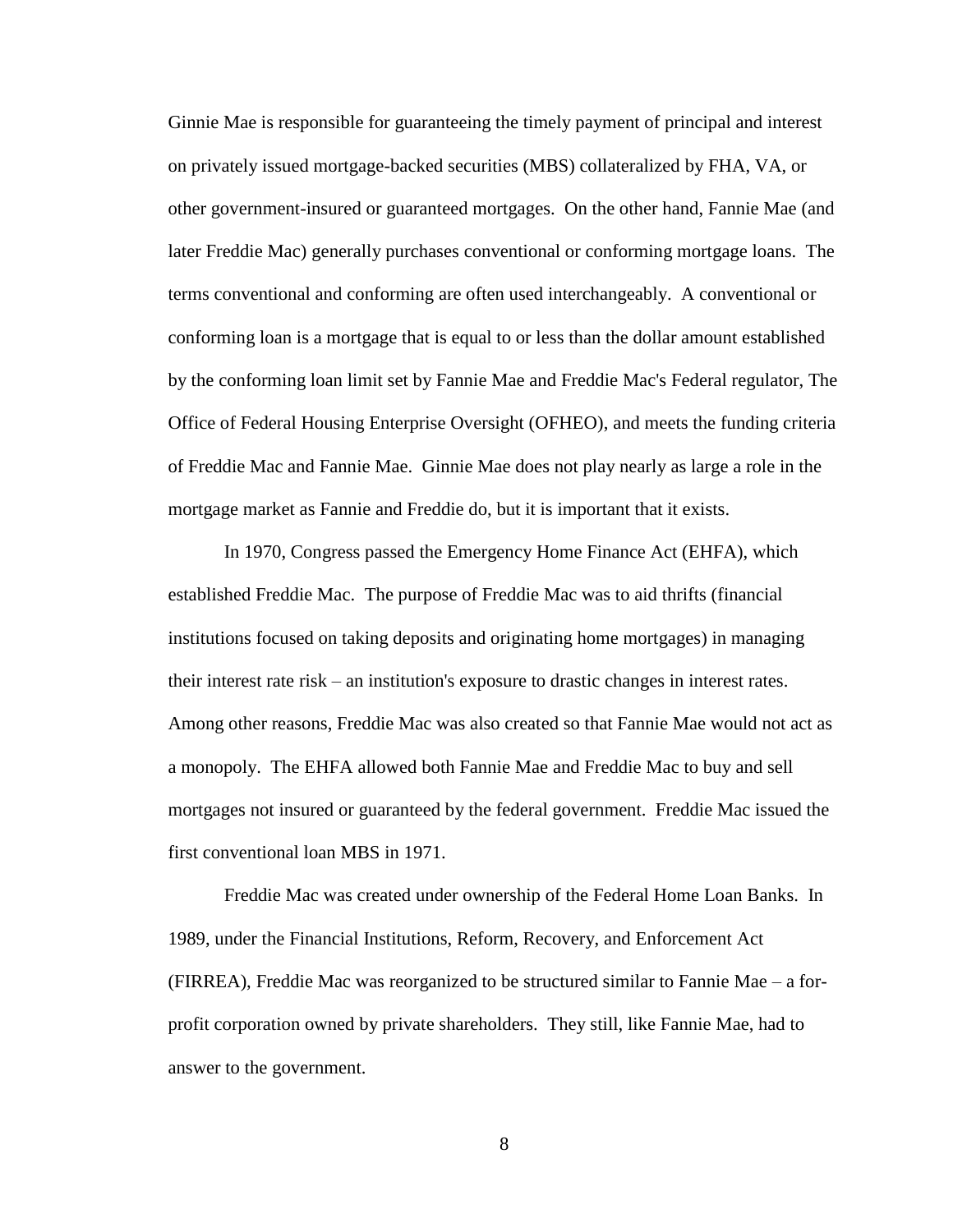In 2007-2008, the US experienced a major housing crisis. Homeowners across the country began to default on their mortgages and foreclose on their homes. In the years leading up to the crisis, Fannie Mae and Freddie Mac engaged in questionable business activities. These activities included the purchase of subprime loans as they attempted to regain market share from the private Wall Street market that had emerged. (For a more detailed look at the housing crisis of 2007-2008, cf. **Understanding the** 

### **Housing Crisis of 2007-2008** below.)

In 2008, as a result of their poor decisions, both institutions were placed under conservatorship. Prior to the housing crisis, the companies were government sponsored enterprises (GSEs). This meant that the companies were privately owned and controlled by shareholders, but they were protected financially by the US Government. After being placed under conservatorship, Fannie Mae and Freddie Mac were under complete control of the US Government.

Together, the two companies dominate the mortgage industry. This is partly because loans backed by Fannie and Freddie carried an *implicit government guarantee* – meaning that the companies are so large that the government would never allow them to fail (the guarantee became explicit when Fannie and Freddie were placed under conservatorship). Conservatives have often argued that the companies' close relationship with Washington gives them an unfair advantage over other companies in the industry. These reasons, among many others, explain why Fannie Mae and Freddie Mac were at the heart of the housing crisis of 2007-2008 and were looked at by some with extreme scrutiny.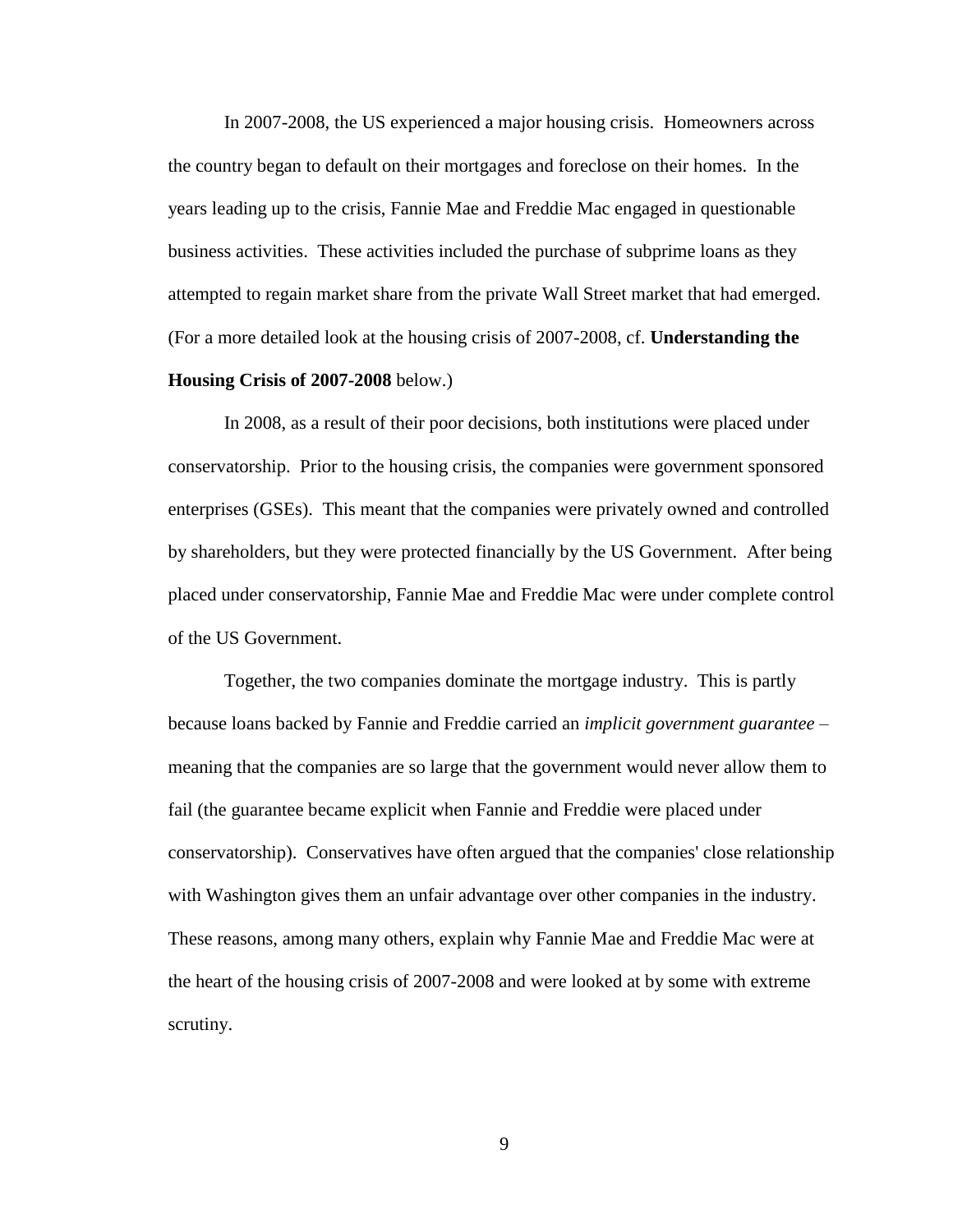**Exhibit C** shows a detailed timeline of the evolution of the secondary mortgage

market.

# **Exhibit C**

|                                                                                                                                                                             | <b>TIMELINE</b>                                                                                                                                                                                                      |  |  |  |
|-----------------------------------------------------------------------------------------------------------------------------------------------------------------------------|----------------------------------------------------------------------------------------------------------------------------------------------------------------------------------------------------------------------|--|--|--|
| 1930s                                                                                                                                                                       |                                                                                                                                                                                                                      |  |  |  |
| 1932                                                                                                                                                                        | Federal Home Loan Bank Act is passed,<br>creating the FHLBank System                                                                                                                                                 |  |  |  |
| 1933                                                                                                                                                                        | Home Owners' Loan Act is passed, creating the Home<br>Owners' Loan Corporation                                                                                                                                       |  |  |  |
| 1934                                                                                                                                                                        | National Housing Act enacted, establishing the Federal<br>Housing Administration                                                                                                                                     |  |  |  |
| 1938                                                                                                                                                                        | Fannie Mae established                                                                                                                                                                                               |  |  |  |
| 1940s                                                                                                                                                                       |                                                                                                                                                                                                                      |  |  |  |
| 1944                                                                                                                                                                        | GI bill authorizes VA mortgage Ioans and Fannie Mae's<br>purchases of such mortgages                                                                                                                                 |  |  |  |
| 1950s                                                                                                                                                                       |                                                                                                                                                                                                                      |  |  |  |
| 1954                                                                                                                                                                        | Charter Act reorganizes Fannie Mae                                                                                                                                                                                   |  |  |  |
| 1960s                                                                                                                                                                       |                                                                                                                                                                                                                      |  |  |  |
| 1968                                                                                                                                                                        | Fannie Mae reorganized as publicly-traded,<br>shareholder-owned company                                                                                                                                              |  |  |  |
| 1968                                                                                                                                                                        | Housing and Urban Development Act of 1968 created<br>the Government National Mortgage Association ("Ginnie<br>Mae")                                                                                                  |  |  |  |
| 1970s                                                                                                                                                                       |                                                                                                                                                                                                                      |  |  |  |
| 1970                                                                                                                                                                        | Freddie Mac created                                                                                                                                                                                                  |  |  |  |
| 1971                                                                                                                                                                        | Freddie Mac offers its first conventional Mortgage-<br><b>Backed Security</b>                                                                                                                                        |  |  |  |
| 1970s and early 1980s<br>Fannie Mae and Freddie Mac pursue differing business<br>strategies: Fannie Mae holds mortgages in portfolio,<br>while Freddie Mac securitizes them |                                                                                                                                                                                                                      |  |  |  |
| 1980s                                                                                                                                                                       |                                                                                                                                                                                                                      |  |  |  |
| <b>Early 1980s</b>                                                                                                                                                          | Fannie Mae suffers financial deterioration due to rising<br>interest rates, while Freddie Mac's losses are limited<br>due to securitization strategy                                                                 |  |  |  |
| 1989                                                                                                                                                                        | Financial Institutions Reform, Recovery, and<br>Enforcement Act ("FIRREA") is passed to address the<br>savings and loan crisis                                                                                       |  |  |  |
| 1989                                                                                                                                                                        | Freddie Mac becomes a publicly-traded, shareholder-<br>owned company                                                                                                                                                 |  |  |  |
| 1990s                                                                                                                                                                       |                                                                                                                                                                                                                      |  |  |  |
| 1992                                                                                                                                                                        | Federal Housing Enterprises Financial Safety and<br>Soundness Act enacted, creating the Office of Federal<br>Housing Enterprise Oversight                                                                            |  |  |  |
| 1995                                                                                                                                                                        | HUD establishes new goals for Fannie Mae and Freddie<br>Mac, requiring them to meet an "affirmative obligation<br>to facilitate the financing of affordable housing for low-<br>income and moderate-income families* |  |  |  |
| 2000s                                                                                                                                                                       |                                                                                                                                                                                                                      |  |  |  |
| 2000s                                                                                                                                                                       | Fannie Mae and Freddie Mac began purchasing Alt-A<br>and subprime mortgages                                                                                                                                          |  |  |  |
| 2006                                                                                                                                                                        | Housing prices begin to fall nationwide for the first time<br>since the 1930's                                                                                                                                       |  |  |  |
| 2008                                                                                                                                                                        | Housing and Economic Recovery Act enacted, creating<br>FHFA and FHFA-OIG                                                                                                                                             |  |  |  |
| 2008                                                                                                                                                                        | Fannie Mae and Freddie Mac enter FHFA-supervised<br>conservatorships                                                                                                                                                 |  |  |  |

Source:<http://fhfaoig.gov/LearnMore/History>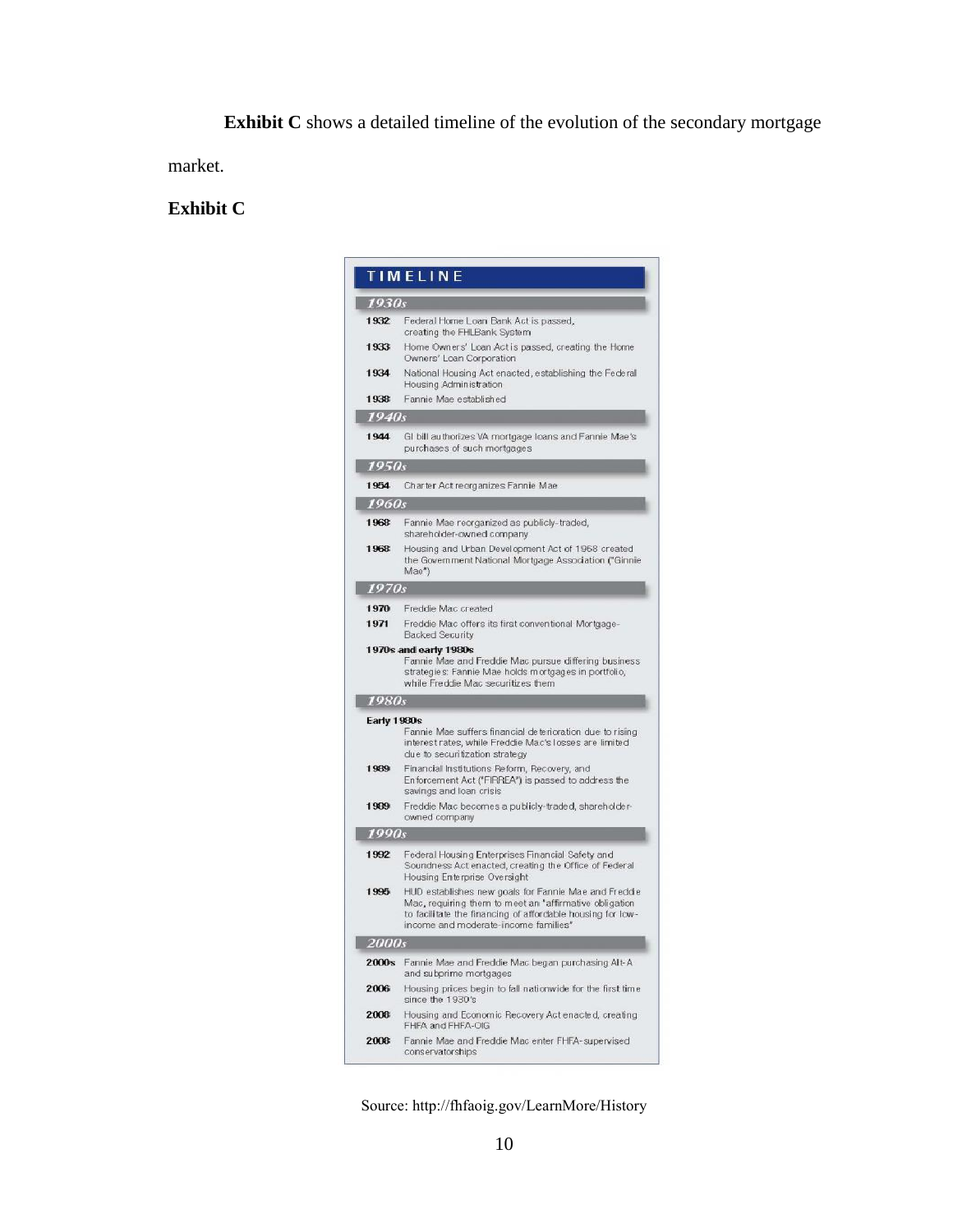#### **Understanding the Housing Crisis of 2007-2008**

<span id="page-17-0"></span>A question that has been brought up countless times over the last five years is this: Why are Fannie Mae and Freddie Mac often looked at as a major cause of the housing crisis of 2007-2008 and is this blame justified? The answer to the second part of the question is *no*. Fannie Mae and Freddie Mac did in fact make some bad business decisions during the early 2000s that led to their downfall and subsequent need for a government bailout. They were not, however, the major contributors to the housing bubble that led to the housing crisis. With any crisis as big as the one that occurred in 2007-2008, it is almost never one single player that is the cause. The United States' economy is extremely large with many working parts – all parts that were in motion leading up to and during the crisis. It is impossible to think that only one of these parts caused the collapse of the housing market. So which players in the mortgage market did play a role in the collapse and why?

Contrary to what many believe, private markets played a large role in inflating the housing bubble. The bubble was concentrated mostly within the private label securitization channel (PLS) market. Private-label mortgage-backed securities are securitized mortgages that do not conform to the criteria set by Freddie Mac, Fannie Mae and Ginnie Mae. **Exhibit D** shows examples of some of the types of loans that would be considered part of the PLS market. Loan originators backed by Wall Street began to take on high-risk subprime mortgages with characteristics that significantly increased their chance of default. **Exhibit E** shows the amount of PLS in the mortgage-backed security market, along with the MBS held by Fannie Mae, Freddie Mac, Ginnie Mae from 1990- 2009.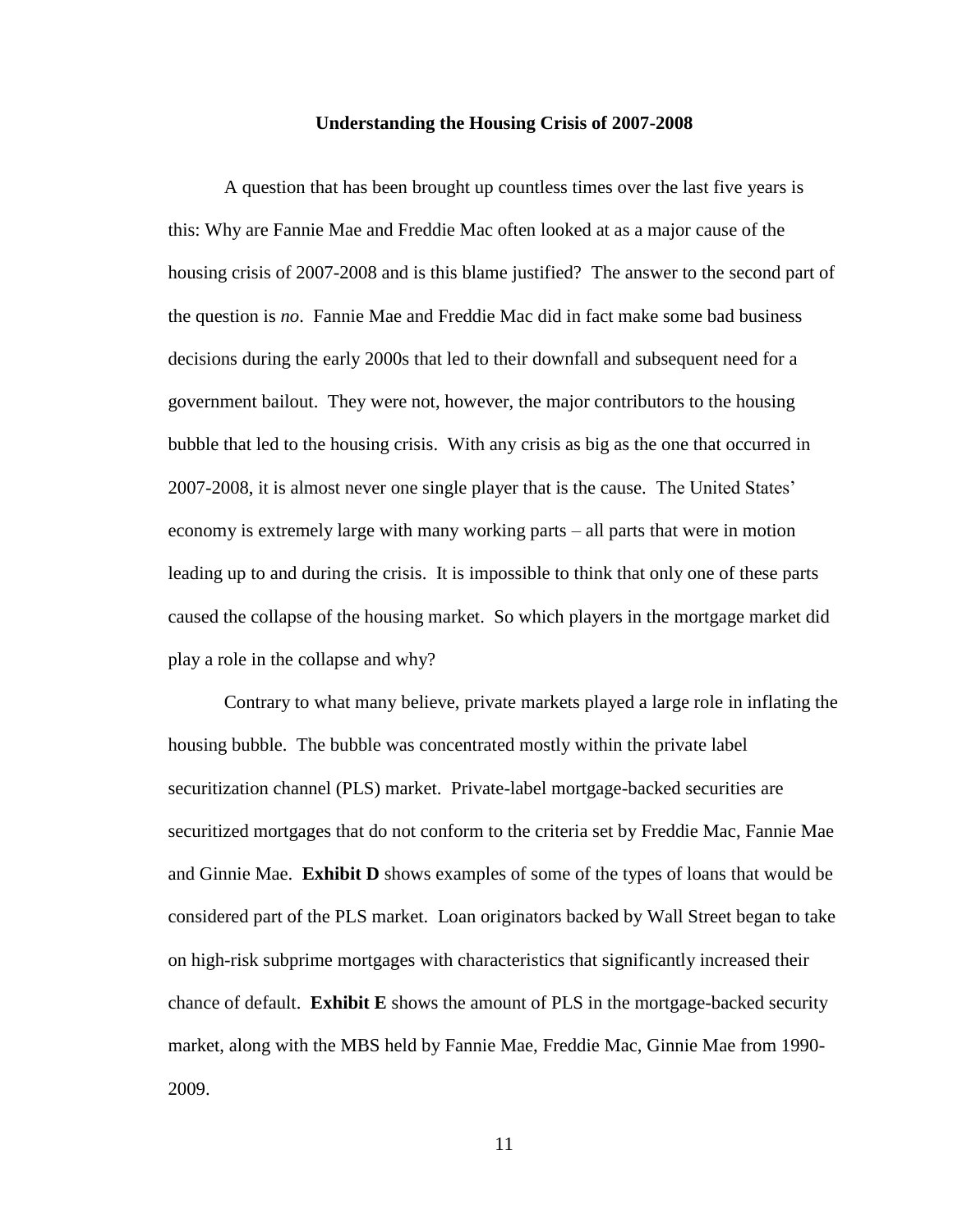

**Exhibit E**



Value of mortgage-backed security issuances in \$USD trillions, 1990-2009. Source: SIFMA Statistics

A major portion of these loans featured adjustable-rates, balloon payments that would require constant refinancing, and negative amortization, which meant that the unpaid balance on the mortgage increases over time.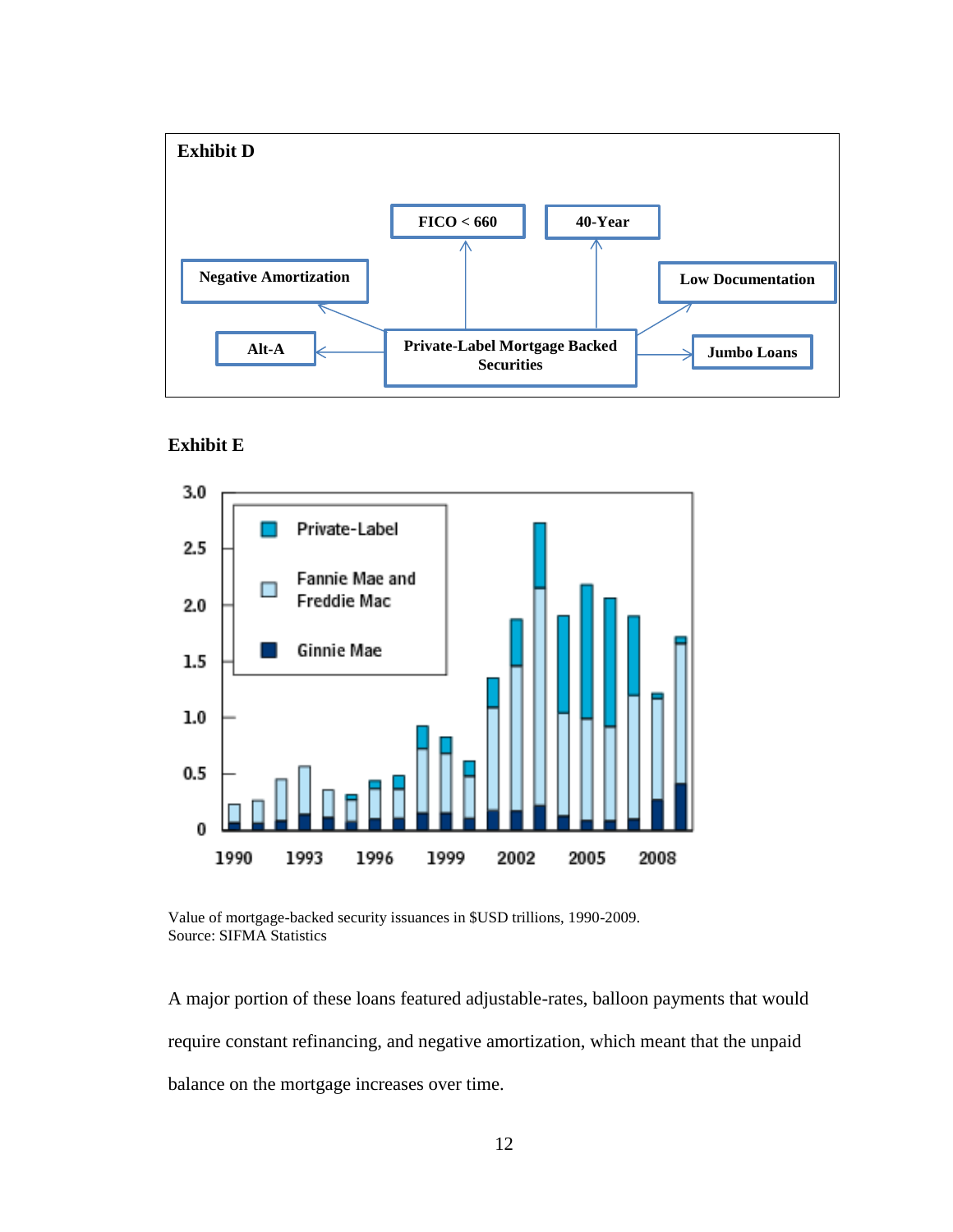Barry Ritholtz, a columnist for the Washington Post, does a tremendous job describing in detail some of the events that contributed to the creation of the housing bubble in an article titled "What caused the financial crisis? The Big Lie goes viral".<sup>1</sup>

 In 2000, the Glass-Steagall Act was repealed. The act separated regular banks from investment banks. The repealing of the act effectively allowed banks, because their deposits were guaranteed by the FDIC, to take part in high-risk business practices.

Following the dot-com bubble in 2000, the Federal Reserve dropped interest rates to one percent and kept them at that level for a significant time. The value of anything priced in dollars, or that dealt with credit or liquidity, rose greatly. Housing fell under the credit category. The low interest rates caused the low-risk or risk-free securities, such as Treasury bonds and municipal bonds, to become unattractive to investors and asset managers because they could not get a decent yield from them. Investors were forced to elsewhere for a higher return, and one of these places was the high-yield mortgagebacked securities market.

The credit agencies – Moody's, S&P, and Fitch – gave these mortgage-backed securities AAA ratings. The AAA rating essentially told investors that the mortgagebacked securities were as safe as US Treasury bonds. Investors failed to take these ratings with a grain of salt, assuming that the securities were a safe investment opportunity. Investors did not understand the underlying risks involved.

In 2004, the Securities and Exchange Commission (SEC) loosened the capital requirements for five banks on Wall Street – Goldman Sachs, Morgan Stanley, Merrill

**<sup>1</sup>** Ritholtz, Barry. "What caused the financial crisis? The Big Lie goes viral." *Washington Post.* N.p., 5 Nov. 2011. Web. 13 Feb. 2013.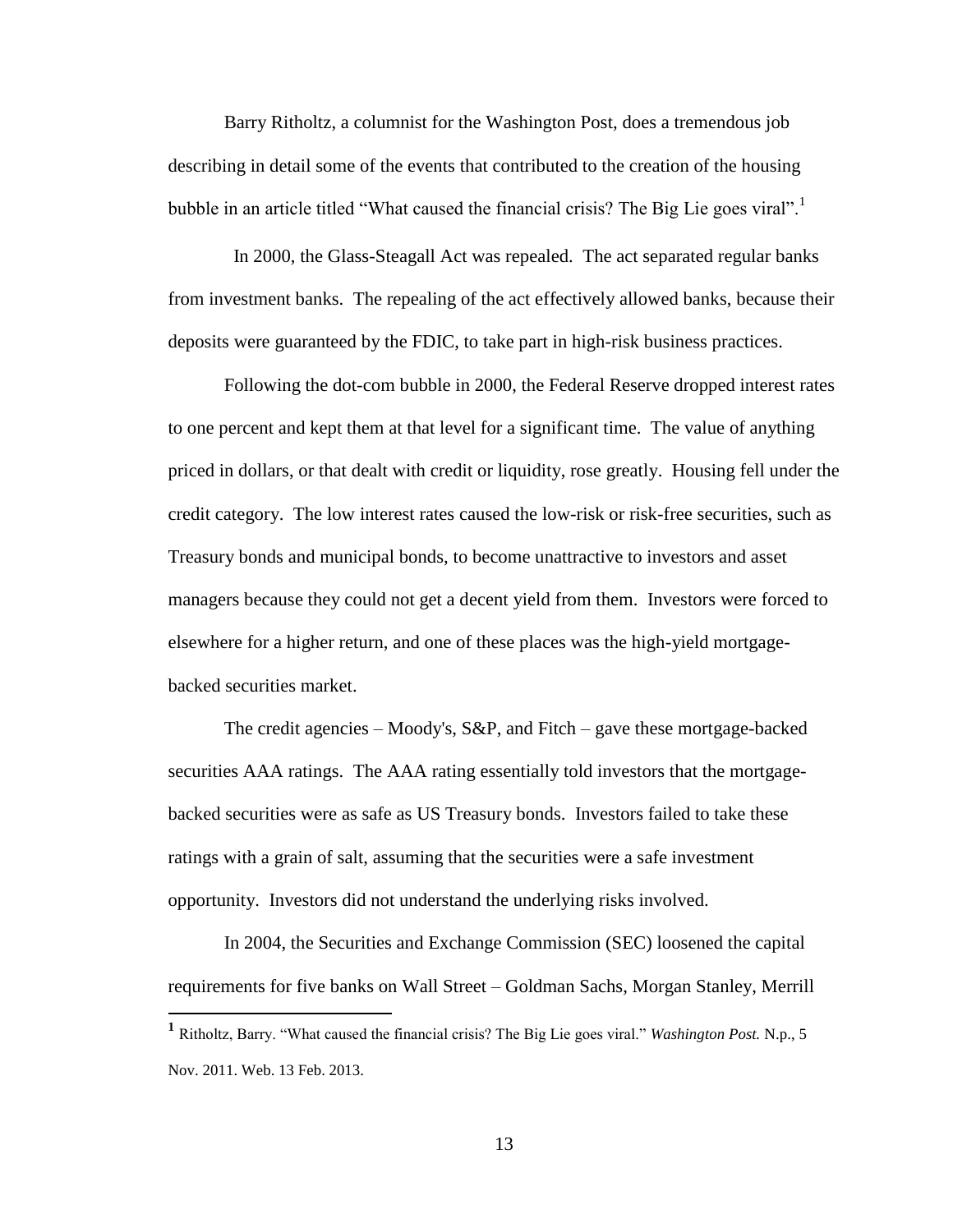Lynch, Lehman Brothers, and Bear Stearns. The move by the SEC changed the leverage rules for the banks and allowed them to take on an unlimited amount of leverage. Leverage is the amount of debt used to finance a firm's assets. A firm with significantly more debt than equity is considered to be highly leveraged. The banks increased their leverage – some of them had ratios upwards of 40-to-1. The high amounts of leverage left the banks vulnerable in the event of even a little error. Not surprisingly, only two of the five banks were left standing by 2008, and that was only with the help of the government bailout.

In 2004, the Office of the Comptroller of the Currency federally preempted state laws regulating mortgage credit and national banks. This included anti-predatory lending laws on their books. With these laws removed, national lenders booked an increasing number of risky loan products in those states. As a result, their default and foreclosure rates increased as well.

The demand for higher-yielding securities was high. Firms on Wall Street, like the five banks mentioned above, took these loans, packaged them together into mortgagebacked securities, received high ratings from the credit agencies, and then sold them off to investors. The highest-yielding securities were those bundled with subprime mortgages. The bundling and selling of subprime mortgages allowed originators to lower their underwriting standards because they knew that they would be able to sell the mortgages quickly and that they would become "an issue for someone else to deal with."

As discussed briefly above, a variety of loan products were now available in the market to cater to subprime borrowers. Some commercial banks began to take part in the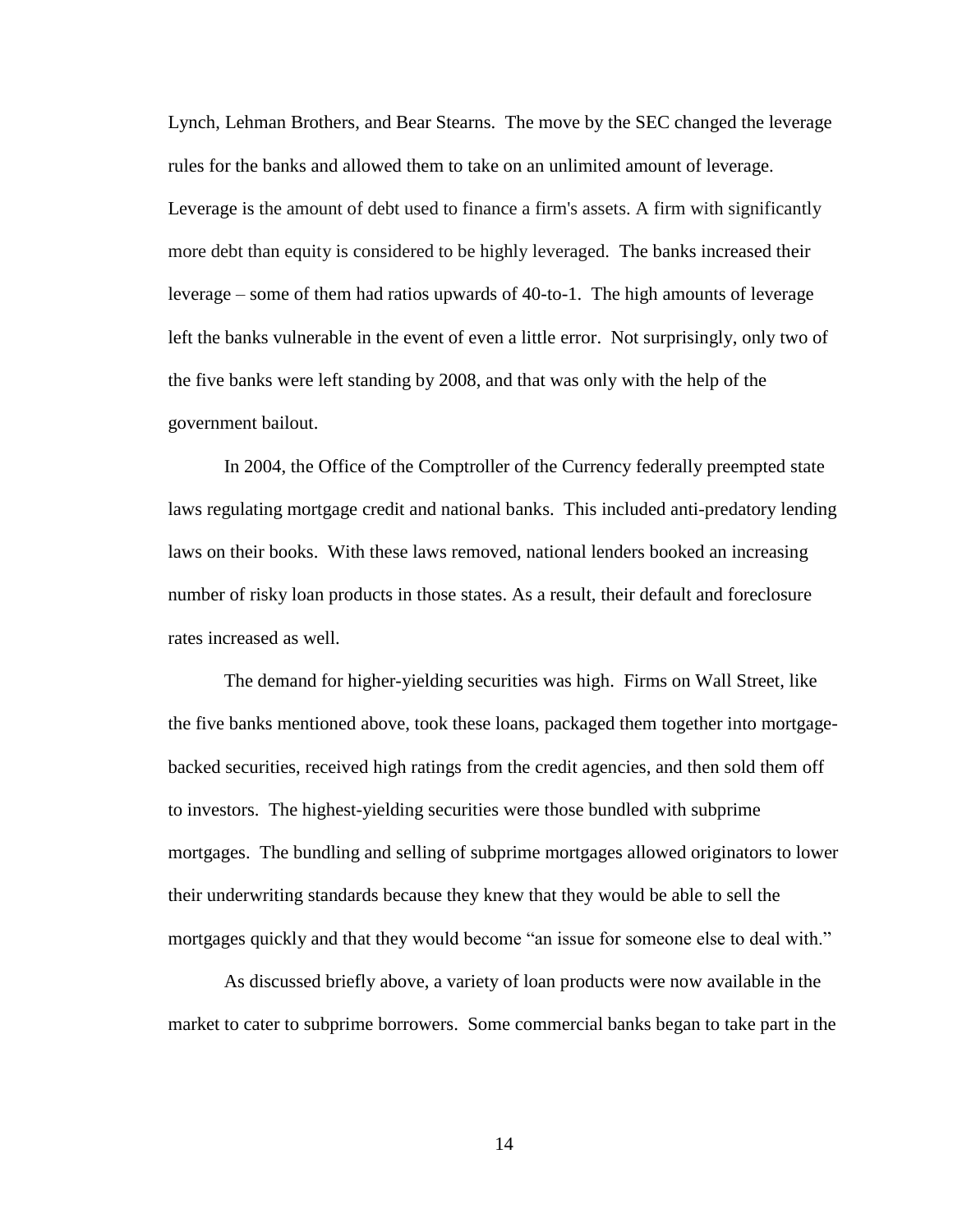subprime market to try and keep up with the "new type" of originators. Employees at these banks were rewarded based on loan quantity, not quality.

Now is when we see Fannie and Freddie come into the picture. The number of nonbank mortgage loan originators was skyrocketing at the beginning of the decade. The PLS market was effectively surpassing Fannie and Freddie in the mortgage market. In fact, Fannie and Freddie lost market share during this time. In 2003, Fannie and Freddie had a 57 percent share of all new mortgage originations. In 2005-2006, when the bubble was developing, their share was down to 37 percent. Federal Reserve Board data shows that more than 84 percent of the sub-prime mortgages in 2006 were issued by private lending. These private firms made nearly 83 percent of the subprime loans to low- and moderate-income borrowers that year.<sup>2</sup>

Fannie and Freddie were now concerned with their lost profits and diminishing share of the market. In an attempt to regain profits and market share, Fannie and Freddie decided to enter the subprime mortgage market. Many of these subprime mortgages led to homeowners defaulting on their mortgages, and foreclosing on their homes. Detailed foreclosure statistics from 1990-2010 showing the sharp increase in foreclosures during the crisis are shown here in **Exhibit F and Exhibit G**. 3

<sup>2</sup> Konczal, Mike. "No, Marco Rubio, government did not cause the housing crisis." *Washington Post*. N.p., 13 Feb. 2013. Web. 10 Dec. 2013.

 $3$  Foreclosure statistics taken from The 2012 Statistical Abstract - [U.S. Census Bureau.](https://www.google.com/url?sa=t&rct=j&q=&esrc=s&source=web&cd=1&ved=0CCoQFjAA&url=https%3A%2F%2Fwww.census.gov%2Fcompendia%2Fstatab%2F&ei=hDpEU-GvBZO4yAHamQE&usg=AFQjCNHWYIBQkUge1YJ0vGyKYYIuP4YCHA)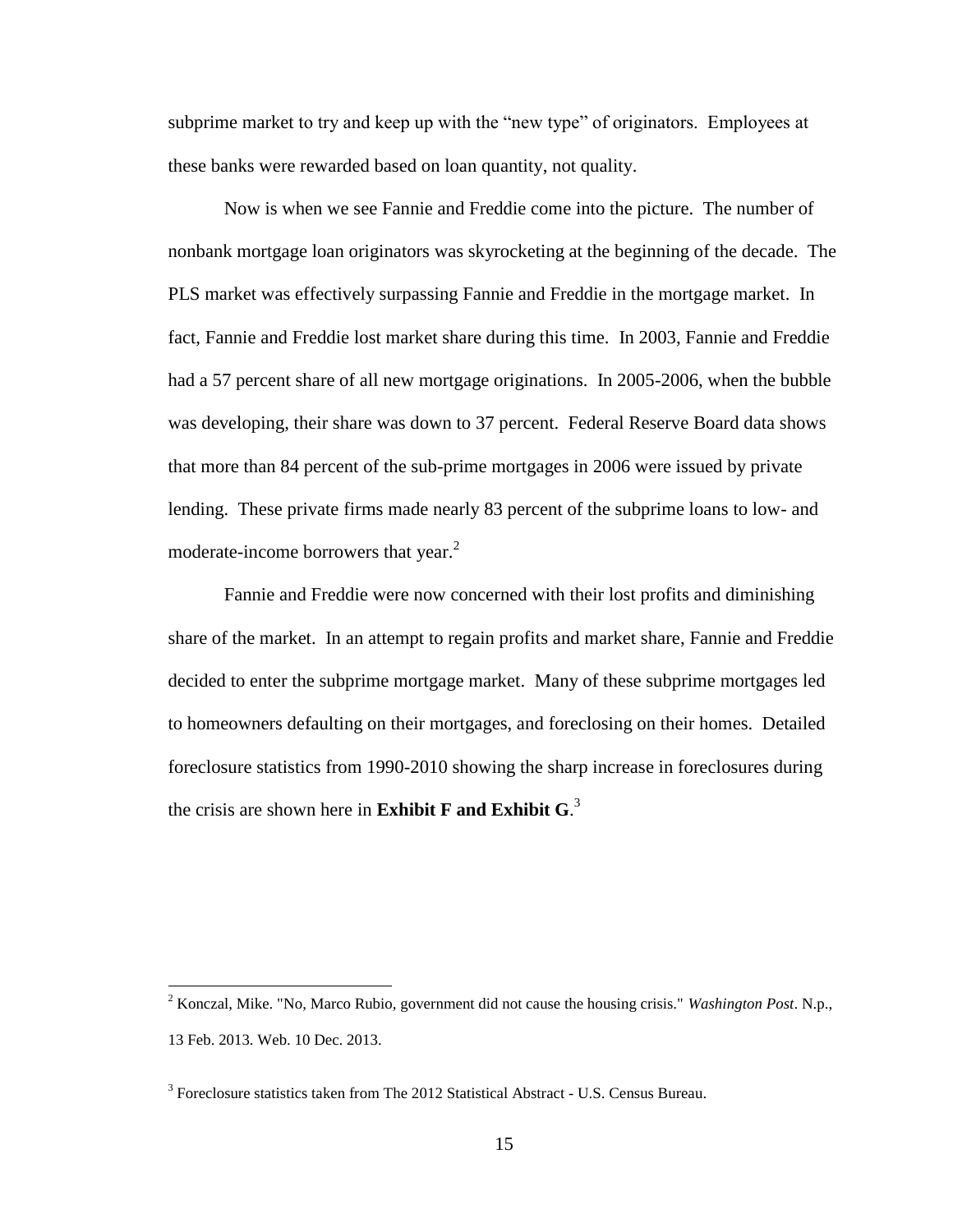# **Exhibit F**

| Year | <b>Foreclosure %</b> | <b>Dollar Value of Foreclosed</b><br>Mortgages (in billions) |
|------|----------------------|--------------------------------------------------------------|
| 1990 | 0.0218               | 10.01                                                        |
| 1991 | 0.0218               | 13.16                                                        |
| 1992 | 0.0218               | 13.75                                                        |
| 1993 | 0.0218               | 13.73                                                        |
| 1994 | 0.0218               | 13.73                                                        |
| 1995 | 0.0217               | 13.89                                                        |
| 1996 | 0.0235               | 17.31                                                        |
| 1997 | 0.0253               | 21.07                                                        |
| 1998 | 0.0266               | 44.05                                                        |
| 1999 | 0.0256               | 35.30                                                        |
| 2000 | 0.0267               | 30.41                                                        |
| 2001 | 0.0326               | 73.12                                                        |
| 2002 | 0.0326               | 93.04                                                        |
| 2003 | 0.0295               | 112.45                                                       |
| 2004 | 0.0288               | 79.86                                                        |
| 2005 | 0.0262               | 76.19                                                        |
| 2006 | 0.0305               | 83.14                                                        |
| 2007 | 0.0488               | 112.53                                                       |
| 2008 | 0.075                | 113.18                                                       |
| 2009 | 0.097                | 193.52                                                       |
| 2010 | 0.096                | 150.91                                                       |

**Exhibit G**

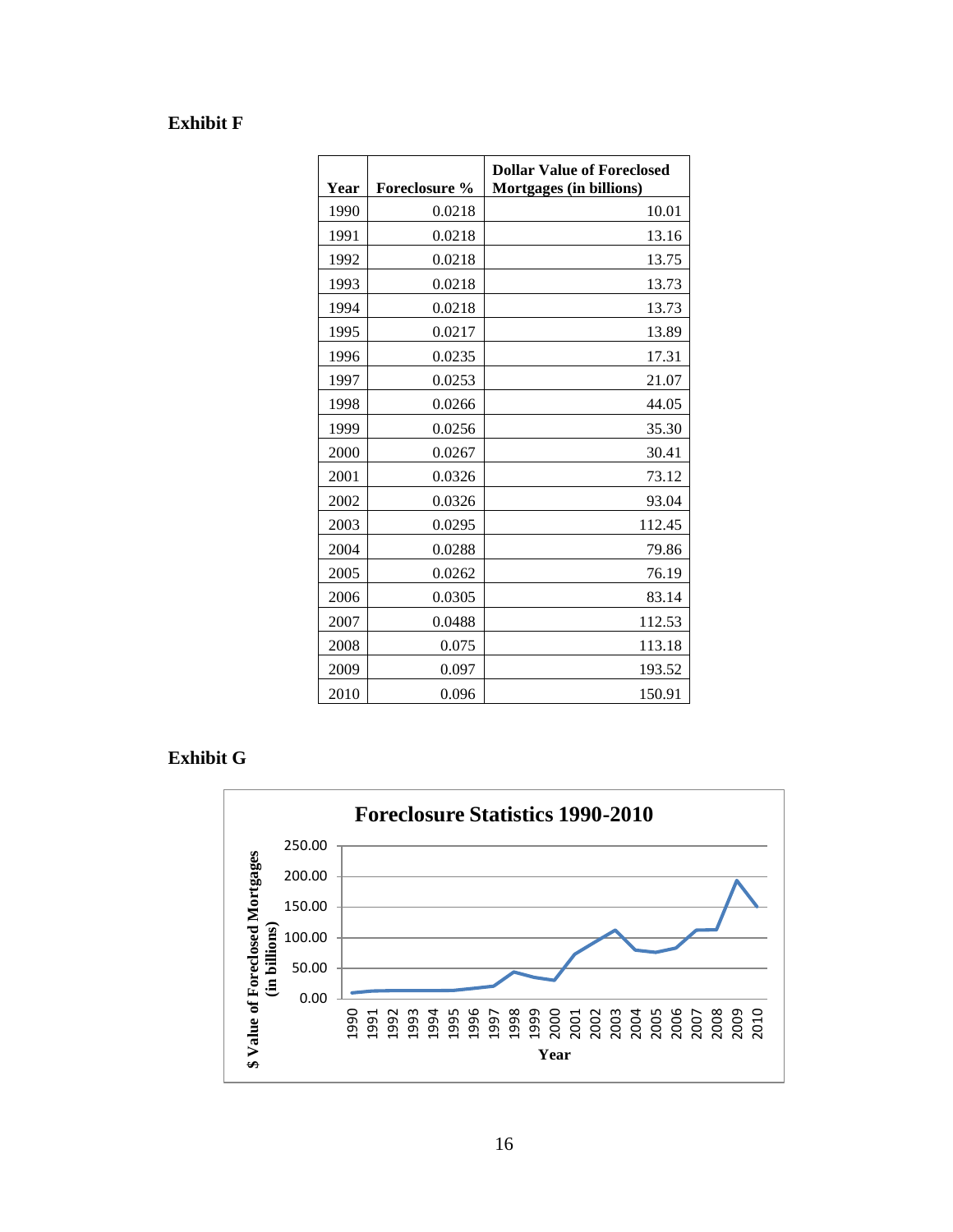Fannie Mae and Freddie Mac took major capital hits as a result, and required a bailout from the government in order to stay solvent.

Fannie Mae and Freddie Mac are often blamed for the housing crisis. The two institutions were given a \$187 billion bailout that was made up of taxpayers' money. The federal government took control of Fannie and Freddie in September 2008 and gave them the bailout funds. In return, the government received preferred stock in the companies. Up through 2012, Fannie and Freddie paid the US Treasury in the form of a dividend. Starting in 2013, the government started collecting virtually all of each institution's profits. As of February 2014, the two housing agencies had paid a combined \$192 billion to the federal government. Fannie and Freddie received the taxpayer bailout, but had repaid the entire balance only five years later.

Without examining the facts, it is easy to see why many people would immediately point fingers at Fannie and Freddie for causing the housing downfall. If you look deeper, though, you will see that there were a significant number of other players involved. Wall Street's private markets, the government, uninformed investors, the credit agencies, and numerous others all played a role in inflating the housing bubble. Yes, Fannie Mae and Freddie Mac made poor business decisions that hurt them financially and led to their need for a bailout, but it is not reasonable or accurate to put the entire blame on them. This is important to understand when trying to decide the best way to provide liquidity in the mortgage market – especially the decision of giving control of mortgages to the private markets, or keeping mortgages in the public sector.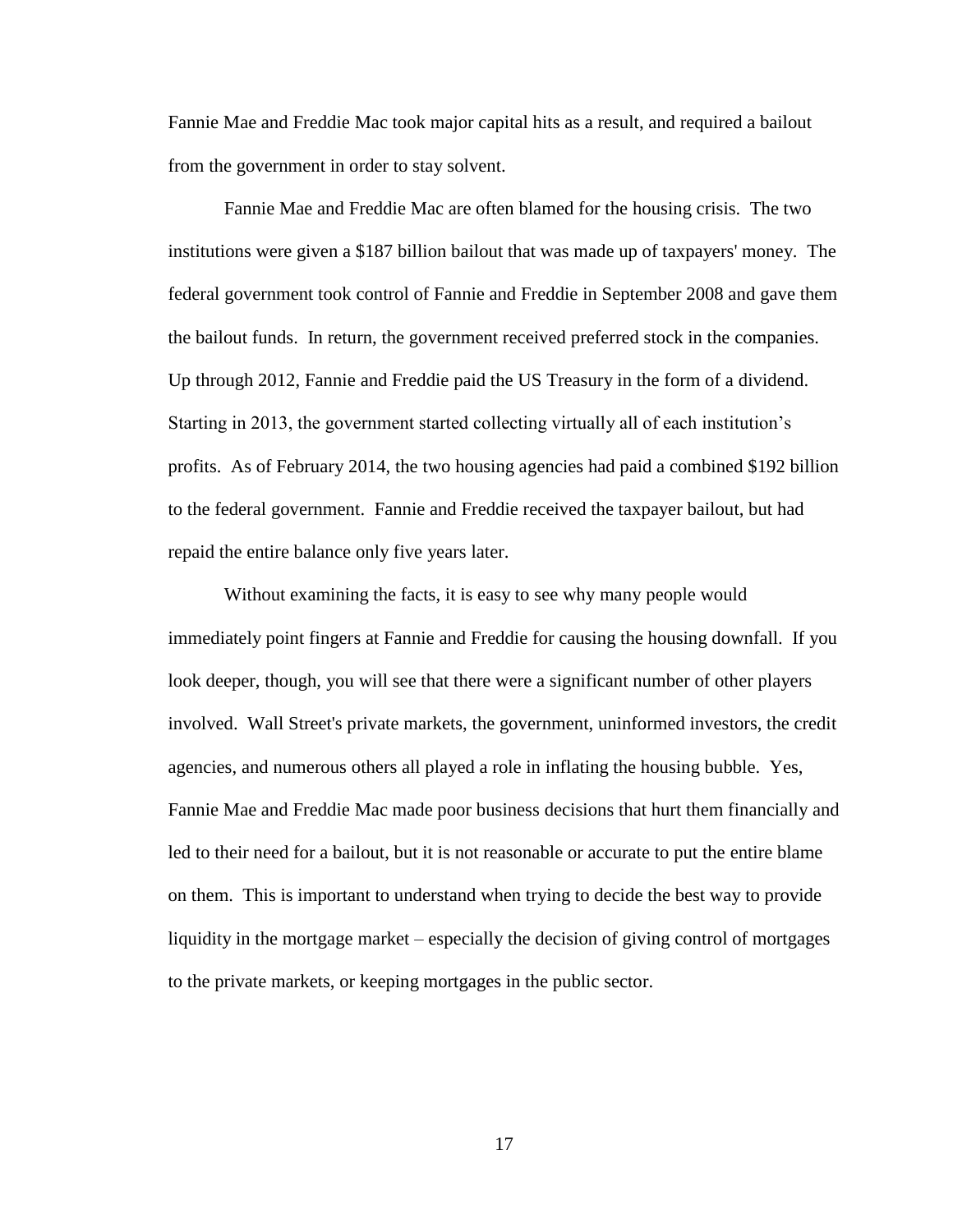#### **Overview of Major Proposals**

<span id="page-24-0"></span>Several proposals have been developed over the last five years or so that aim to answer one question: What comes next after Fannie Mae and Freddie Mac? There is a general consensus in Washington that the two companies should no longer be government-sponsored enterprises (GSEs) and should no longer be present in our country's mortgage market. But what should replace the two agencies?

One of the first proposed solutions was a market-based one. It is known as H.R. 2767, or by its latest title as the Protecting American Taxpayers and Homeowners Act of 2013. It was introduced on July 22, 2013, was created by the House Financial Services Committee, and was sponsored by Congressman Scott Garrett (R-NJ-5) along with 51 other cosponsors. The bill looks to wind down Fannie Mae and Freddie Mac over a period of five years, turn the Federal Housing Administration (FHA) into an independent wholly owned government corporation, strengthen the financial sector of FHA operations, and reduce the extent of government guarantees in the mortgage market.<sup>4</sup> The bill will also require the Federal Housing Finance Agency, which is the regulator of both Fannie Mae and Freddie Mac, to create a nonprofit organization to manage the securitization infrastructure instead of the weak system that is currently in place within the two agencies.

The House Financial Services Committee claims that their bill will continue to keep the 30-year fixed-rate mortgage alive in the market, absent from any government

<sup>4</sup> Stanton, Thomas H. "What Comes Next after Fannie Mae and Freddie Mac." *Public Administration Review* 73.6 (2013): 784-785. Web. 5 Jan. 2014.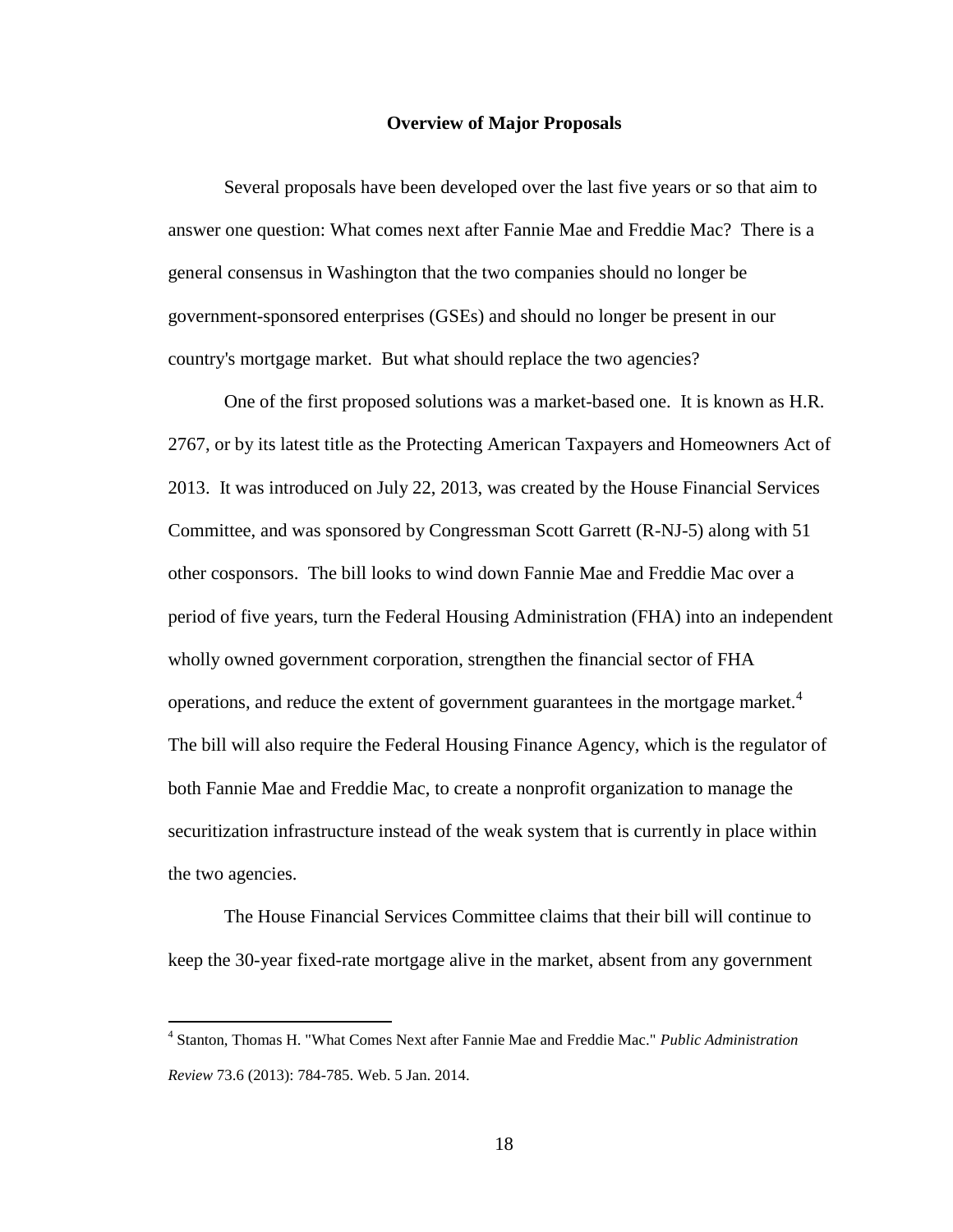support. It will leave federal support of the market to the FHA. The FHA will serve a smaller number of residential borrowers than in the past, but with greater efficiency and effectiveness.

The second solution is expected to come from the stockholders of Fannie Mae and Freddie Mac. As of now, their bill has not yet been introduced. It is likely though that the stockholders will suggest that Fannie Mae and Freddie Mac be turned into government corporations that securitize mortgages. Stockholders would be able to benefit from the two companies' high leverage during good times, and would be bailed out by taxpayers in events such as the high leverage that led to their failure in 2008.

The third solution is the creation of a new government corporation to issue government-guaranteed mortgage-backed securities. It is known as S. 1217, or the Corker-Warner bill after its Senate cosponsors Republican Bob Corker of Tennessee and Democrat Mark Warner of Virginia. The bill, similar to the first solution, would wind down Fannie Mae and Freddie Mac. In this solution, however, a government corporation called the Federal Mortgage Insurance Corporation (FMIC) would be created to guarantee mortgage-backed securities. The FMIC would also set mortgage size and other standards, require private parties to take the first ten percent of losses on FMICguaranteed mortgage-backed securities, and build a fund to absorb any additional losses. Analysts believe that the ten percent loss requirement would be enough to absorb a level of loss similar to that experienced by Fannie Mae and Freddie Mac during the crisis in 2008.

The Senate bill seems to cater to the needs of agencies in the housing, real estate, and mortgage industries. It also, like the first solution, maintains the availability of the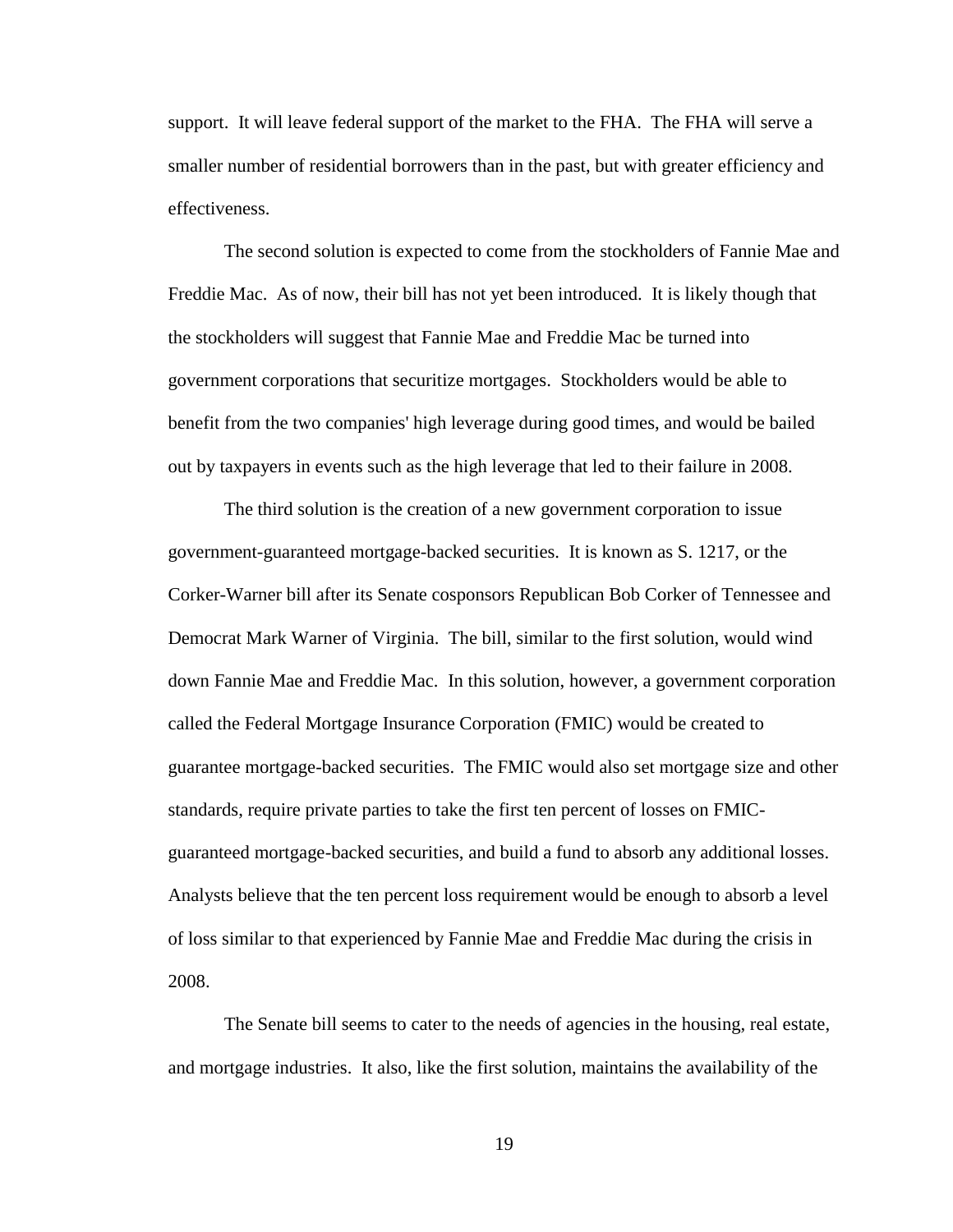30-year fixed-rate mortgage as a standard option. The bill's main focus is to find a balance between providing an explicit government guarantee through the FMIC, and making sure that taxpayers have protections in place in the event of another crisis or downturn.

In March 2014, top members in the Senate and the White House agreed on a plan to wind down Fannie Mae and Freddie Mac and overhaul the US mortgage market. The bipartisan plan has not officially been put into action yet, and it still needs approval in both the House and Senate. It is, however, the biggest indication of any progress being made in the debate since the crisis happened a little over five years ago.

The plan was proposed by Senate Banking Committee leaders Tim Johnson, a Democrat from South Dakota, and Mike Crapo, a Republican from Idaho. Crapo explained how the current system where Fannie Mae and Freddie Mac back almost three out of every five new loans while under government control cannot continue. Crapo says that their new proposal "provides a balance between providing broad access to mortgages while protecting taxpayers from losses."<sup>5</sup> Crapo also stated:

"This agreement moves us closer to ending the five-year status quo and beginning the wind down of Fannie and Freddie while protecting taxpayers with strong

<sup>5</sup> Timiraos, Nick. "Plan for Mortgage Giants Takes Shape." *Wall Street Journal*. N.p., 11 Mar. 2014. Web. 11 Mar. 2014.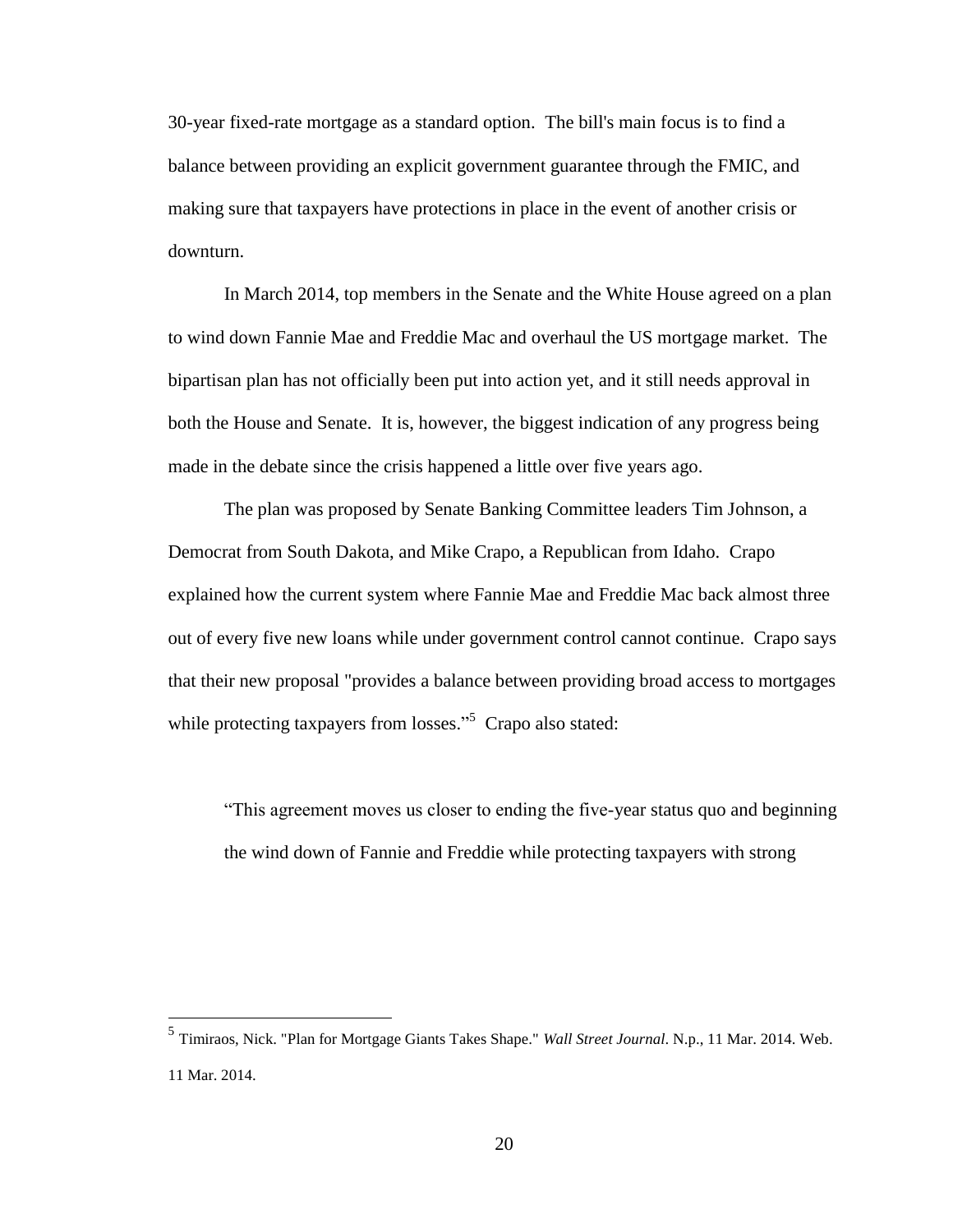private capital, building the components for a stable secondary market and avoiding repeating the mistakes of the past."<sup>6</sup>

The plan was based off of S. 1217 (the Corker-Warner bill). The plan would set specific goals for transitioning Fannie Mae and Freddie Mac to the new system, and guarantee that the two agencies would only completely withdraw from the market after the replacement private market was running effectively. The Senate framework, under the new proposal, would allow private entities to purchase an explicit government guarantee to cover catastrophic losses on mortgages issued as bonds from a new guarantor, similar to how the Federal Deposit Insurance Corp. regulates banks and provides deposit insurance to minimize bank runs. Rather than issuing separate securities with an implied federal guarantee as Fannie and Freddie did, the new system would see multiple firms issue a universal security in which the government would stand behind the payment of principal and interest to bondholders, preserving the deep and liquid markets created over the last 30 years by Fannie and Freddie.<sup>7</sup>

Industry groups have said that a government guarantee is needed to maintain access to the popular 30-year, fixed-rate mortgage. "Whether it's called Fannie and Freddie or reconstituted as something else, it's clear we need a government guarantee," said Kevin Brown, the president of the California Association of Realtors.<sup>8</sup>

<sup>6</sup> Benson, Clea, and Jody Shenn. "U.S. Wind-Down Bill Clips Fannie Mae, Freddie Mac Shares ." Bloomberg, 12 Mar. 2014. Web. 13 Mar. 2014.

<sup>7</sup> Timiraos, Nick. "Plan for Mortgage Giants Takes Shape." *Wall Street Journal*. N.p., 11 Mar. 2014. Web. 11 Mar. 2014.

<sup>8</sup> Ibid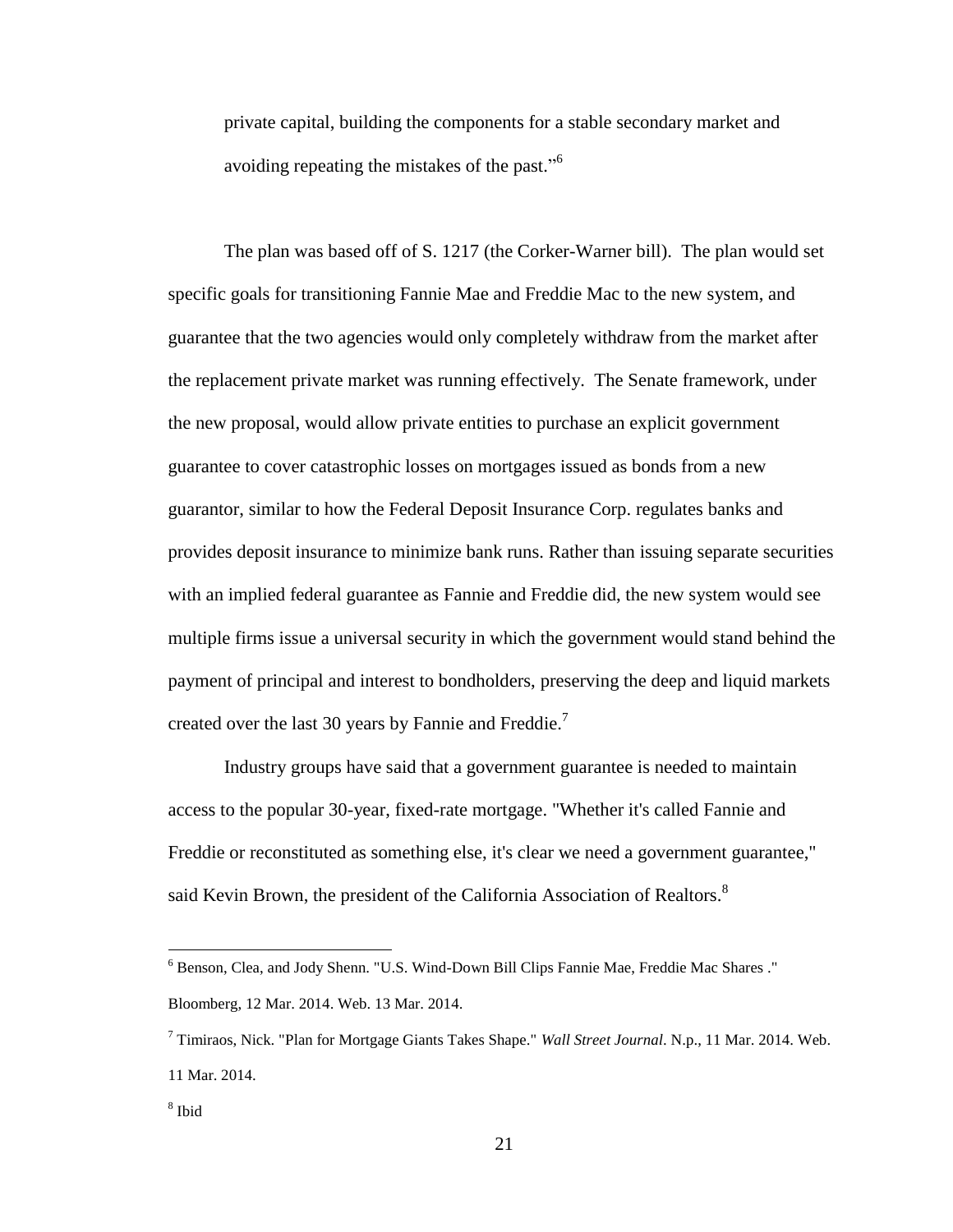Other characteristics of the bill include creation of funds for affordable housing that would be paid for through a fee that users of the new government reinsurance agency would have to pay. It would increase access for buyers to community banks by establishing a mutual cooperative jointly owned by small lenders to provide a cash window for eligible loans while allowing the firms to retain servicing rights.<sup>9</sup>

A full draft of the bill and a committee vote is expected to occur sometime at the end of March or early April. Despite the fact that top Democrats and Republicans on the Senate Banking Committee have agreed on the preliminary proposal, its approval in the Senate is not guaranteed. Its approval in the House is even less assured, as many House Republicans are opposed to a significant federal backstop in the mortgage market. Senate Democrats like Elizabeth Warren of Massachusetts and Sherrod Brown of Ohio have stated that they will not back any plan that does not guarantee access to affordable loans for most buyers or include support for low-income rental housing.

The somewhat dim outlook of the bill caused shares in both Fannie Mae and Freddie Mac to drop significantly after the news broke. Fannie Mae's shares fell as much as 44 percent, and Freddie Mac's shares went down as much as 27 percent. At this point, we will need to wait and see if our leaders in Washington can reach a definite agreement in the near future.

<sup>9</sup> Benson, Clea, and Jody Shenn. "U.S. Wind-Down Bill Clips Fannie Mae, Freddie Mac Shares ." Bloomberg, 12 Mar. 2014. Web. 13 Mar. 2014.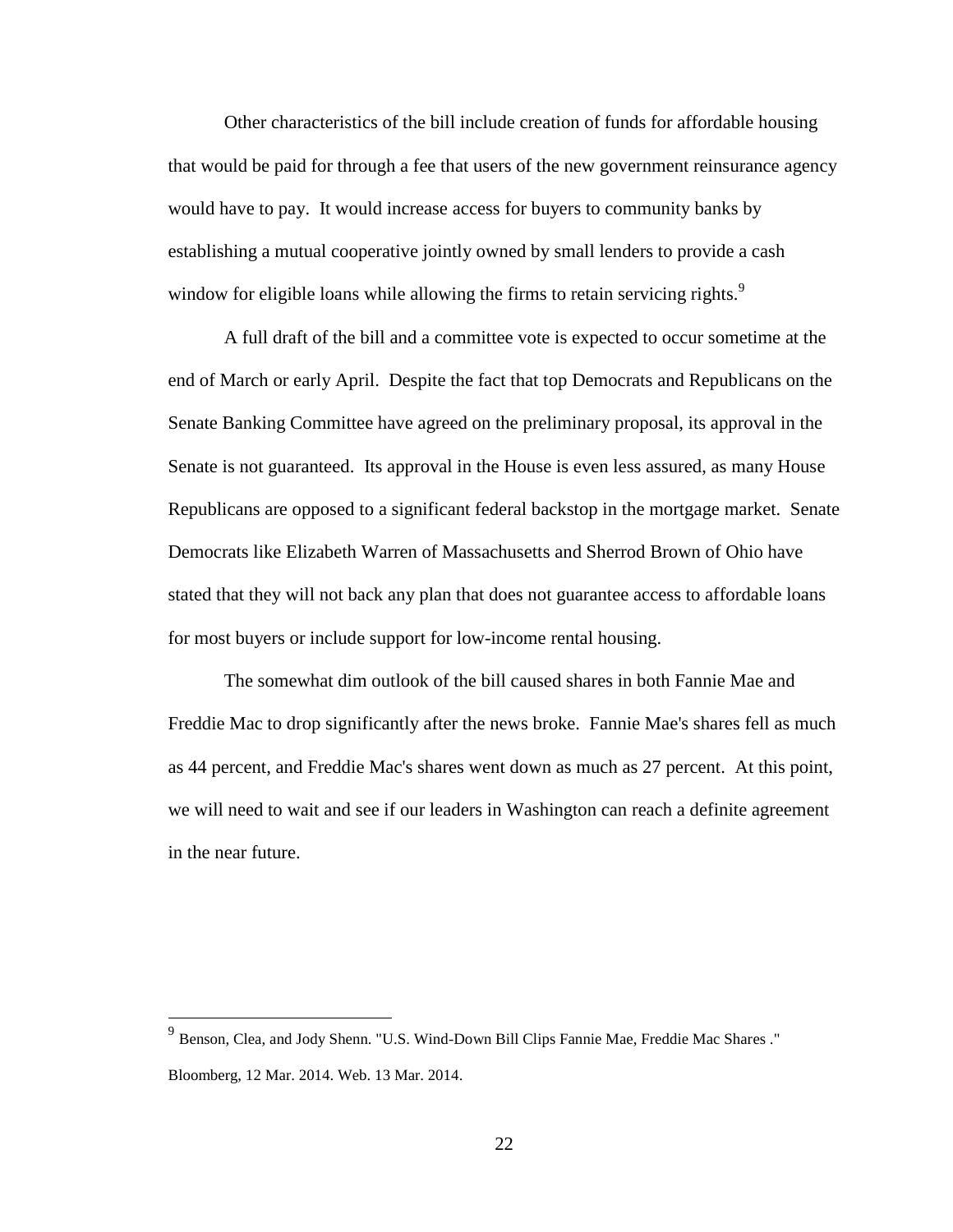#### **Analysis and Recommendation**

<span id="page-29-0"></span>The challenge behind developing an effective plan for providing liquidity in the mortgage markets lies in what questions we want to answer. What is a reasonable goal for the US mortgage market moving forward? Is it realistic for homeownership to be universally accessible? Should we strive to keep the 30-year fixed-rate mortgage intact? The answers to all of these questions are critical in creating a plan of action for the future of the mortgage market.

As we have learned, there is a proposal on the table that seeks to end the mortgage debate. But does this proposal address all of the problems that are present in the mortgage market? If not, what should we do to make sure that those problems are solved?

## **What the New Bill Does Address**

The new bill addresses several major issues that have been on the table since the housing crisis occurred almost six years ago. Let's take a look at what these issues are, and try to see if the new bill adequately begins to address these issues.

## **Evaluating a Private Mortgage Market**

The most talked-about issue in the mortgage debate is whether we should continue to purchase mortgages through the two GSEs, Fannie Mae and Freddie Mac, or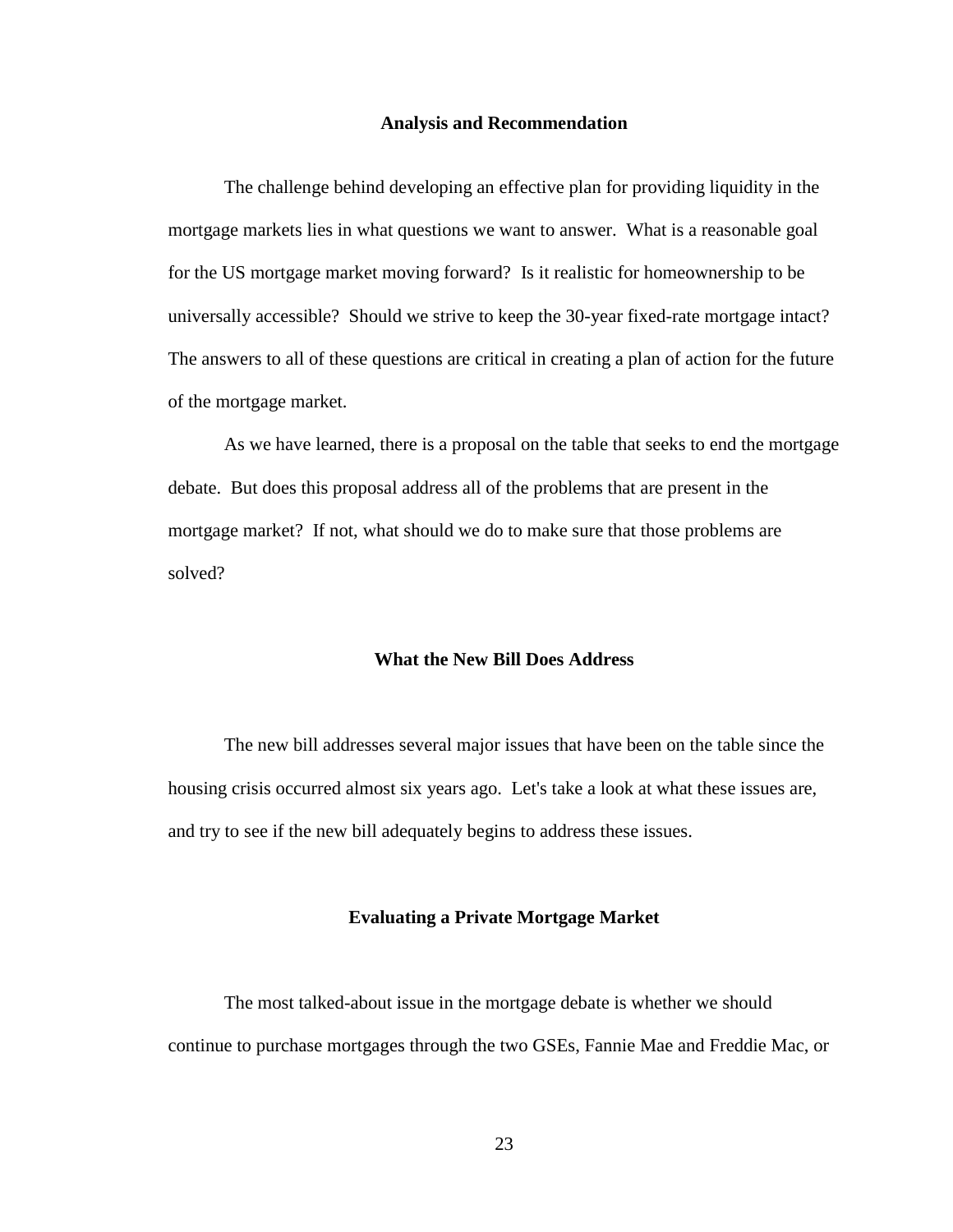if we should allow private institutions to take over that responsibility. The new bill explicitly addresses this.

To understand the debate, we need to answer two more questions. One is: Why were Fannie Mae and Freddie Mac created? The second: Is this purpose still relevant in today's mortgage market?

As we learned earlier, Fannie Mae and Freddie Mac were both in some fashion created in order to purchase mortgage from banks to allow the banks to free up capital and provide more loans to more borrowers. This is still an important function in the mortgage market. There are millions of potential borrowers in this country, and banks need to be ready and willing to provide mortgages to those that are qualified. Without some kind of system in place to purchase the mortgages from banks, we would see a much smaller number of home-owners in the US.

The new bill aims to overhaul the mortgage market and calls for private capital. Can a private mortgage market fill the same need that Fannie and Freddie currently fill? Yes it can. But just like with any new idea, there are a few accompanying challenges.

A mostly private market could concentrate mortgage lending in the largest banks in the United States. In 2008, the top five banks in the countries of Canada, the UK, and Australia funded more than half of the mortgages in their respective countries.<sup>10</sup> This would effectively keep the "too-big-to-fail" problem a reality—a reality that shifting mortgages to the private market is seeking to avoid.

<sup>10</sup> Timiraos, Nick. "Rethinking Fannie, Freddie—and the 30-Year Mortgage." *Wall Street Journal*. N.p., 22 Sept. 2013. Web. 2 Dec. 2013.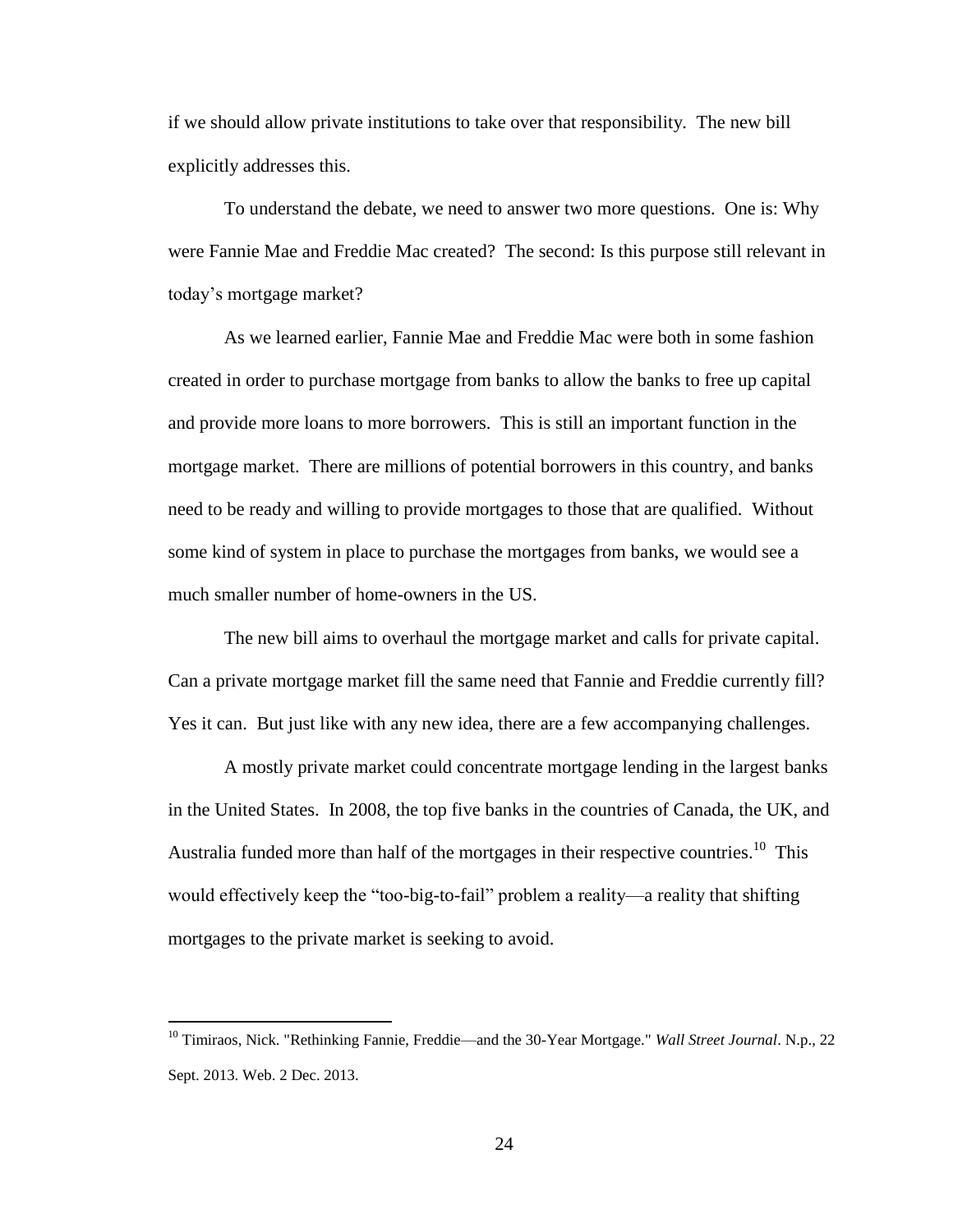Additionally, private capital tends to take on more risk in good times. In bad times, however, private capital is generally the first to "run away" when trouble in on the horizon. In 2007, investors quickly liquidated their mortgage bonds when they became worried about the quality of the loans that were behind their investments. This was similar to the "bank runs" during the Great Depression, when depositors began withdrawing their money from banks in fear that the banks were on the brink of failure.

To avoid any of these potentially negative situations from occurring, we will need to impose strict and specific regulations on the private market and all entities involved. This regulation has not yet been, or may not be explicitly discussed in the new bill itself, so we will touch upon it later on.

#### **The 30-Year Fixed-Rate Mortgage**

The major legislative proposals, have all in some way addressed the notion of the 30-year fixed-rate mortgage in this country. Since it was introduced, Americans have loved the 30-year fixed-rate mortgage. It allows for stable payments over the life of the loan and makes owning a home a possibility for a large portion of people across the country. It is important to realize, however, that the 30-year fixed-rate mortgage is not available in most other countries. In many other countries mortgages are financed using adjustable-rate mortgages where the interest rate on the mortgages moves relative to the overall interest rate in the respective country.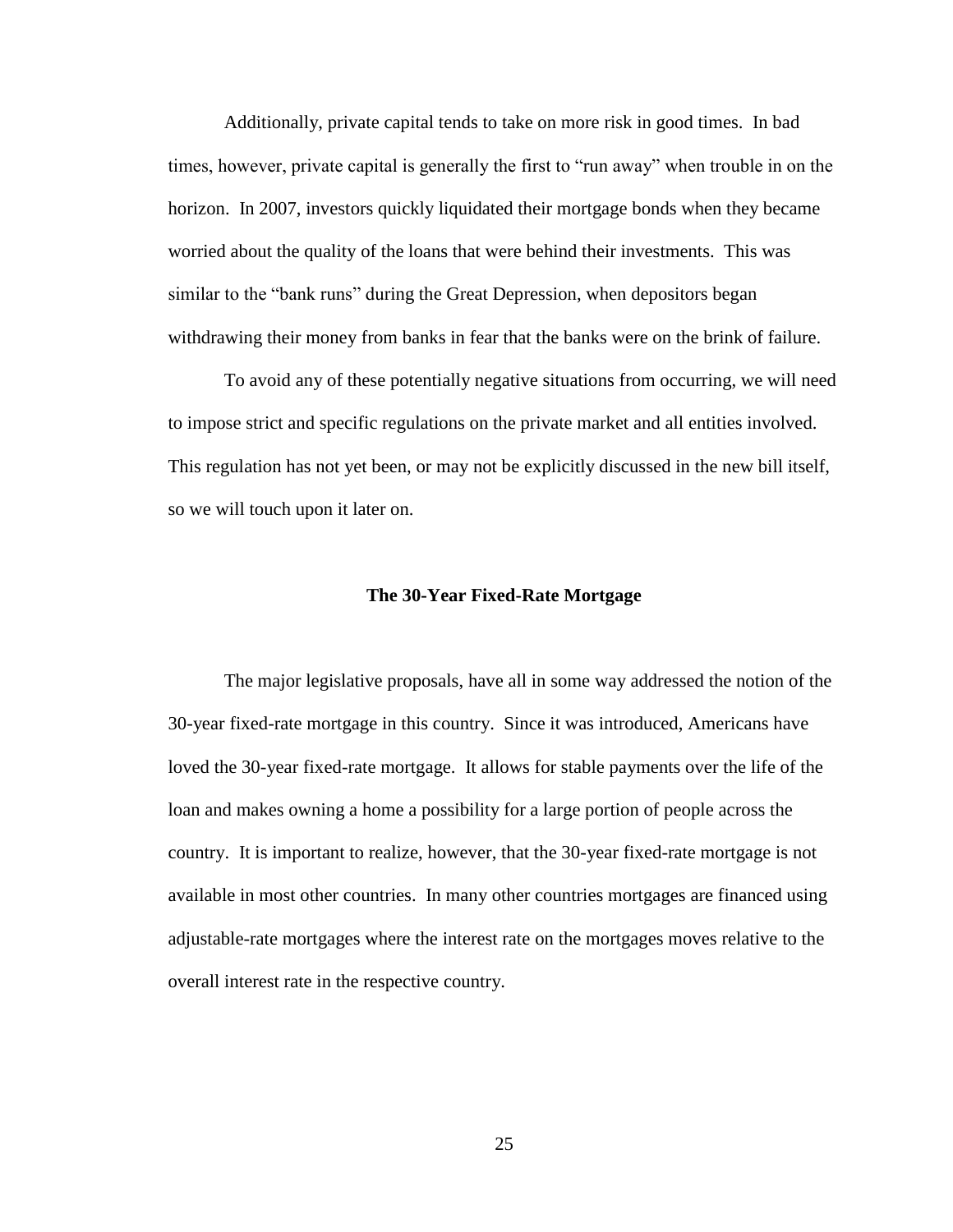How valuable is the 30-year fixed-rate mortgage in this country and what would happen if it was no longer an option? This answer to the question is at the center of the mortgage debate.

Those who believe that the government should not be a part of the mortgage business (often those in favor of a private market) believe that the 30-year fixed-rate mortgage is not as "great" as some build it up to be. Borrowers pay a lot of interest during the first few years of the loan, making it hard to build equity at a fast rate. In a generation where people move frequently, change jobs, and get divorced more often than ever, the loan does not seem as practical as it did in the past.

On the other side of the debate, advocates of the 30-year fixed-rate mortgage believe that with the expectation of interest rate increases over the next decade, it is the wrong time to shift people into adjustable-rate mortgages. With interest rates expected to increase, home buyers that are looking to get a mortgage now will obviously want to get a fixed rate mortgage while the rates are still low.

That said, if mortgages were shifted to the private market, would banks still offer the 30-year fixed-rate mortgage absent a government guarantee, because it is so popular? The answer is most likely yes, but the mortgages would most likely require larger down payments and higher rates. I will explain later, however, that a higher down-payment is not necessarily a bad thing.

Despite the differing views among experts on the topic, the 30-year fixed-rate mortgage is extremely popular in this country and will continue to be a popular option for home buyers regardless of the public or private status of the market. If the private sector takes over the mortgage market, it should aim to still keep the 30-year fixed-rate option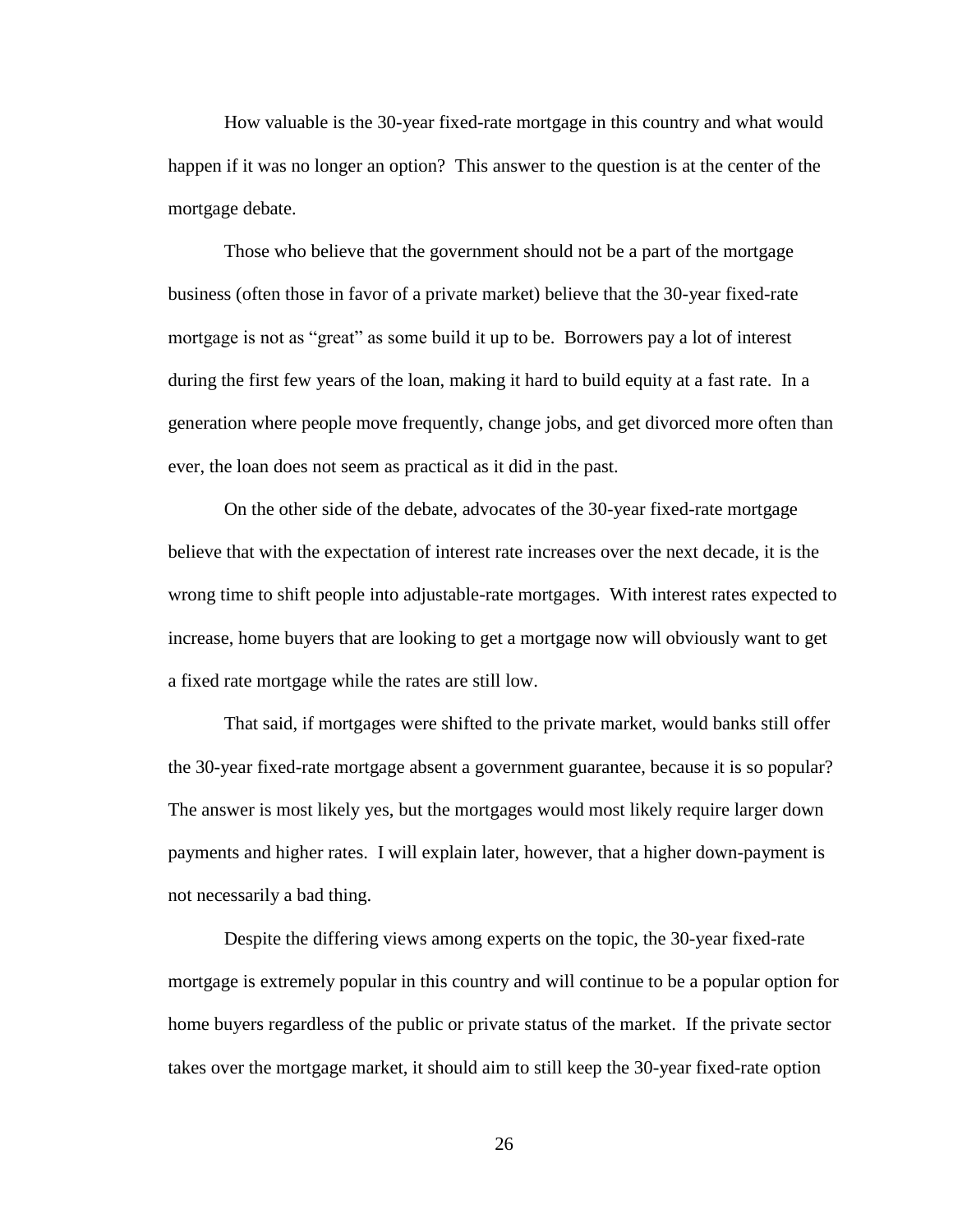available. There are *responsible* individuals in this country that will not be able to afford

a home without the 30-year fixed-rate mortgage as an option. Take the following

scenario for example in **Exhibit H**.

## **Exhibit H**

Bill and Sally want to purchase a home. We will assume that it is December 2010. The average price of a home sold in the United States in 2010 was \$272,900. Bill and Sally have a combined household income of \$75,000. They have a monthly debt obligation of \$500 – this includes a minimum credit card payment and two car loan payments. They have saved \$25,000 for a down payment. At an interest rate of 4.7% - the average for 2010. Average property tax, home insurance, and PMI payments, along with the maximum debt-to-income ratio for most mortgages of 36% have been used.

Based on their income:

With a loan term of 30 years (360 months), Bill and Sally can afford a house up to \$265,846 with a monthly payment of \$1,734.

With a loan term of 20 years (240 months), Bill and Sally can comfortably afford a house up to \$232,660 with a monthly payment of \$1,738.

With a loan term of 15 years (180 months), Bill and Sally can comfortably afford a house up to \$203,062 with a monthly payment of \$1,738.

*Numbers were calculated using Zillow.com's Affordability Calculator.*

You could argue that the combined household income of Bill and Sally is on the

low end, but this is the case for many couples and potential borrowers in the United

States. Under each loan term, the value of the home that Bill and Sally can afford is

below the national average. The 30-year loan is quite close, but the 20 and 15-year loans

are significantly far from the average. If we were to reduce their debt-to-income ratio to

25%, making their monthly mortgage payment \$1,053, Bill and Sally could only afford a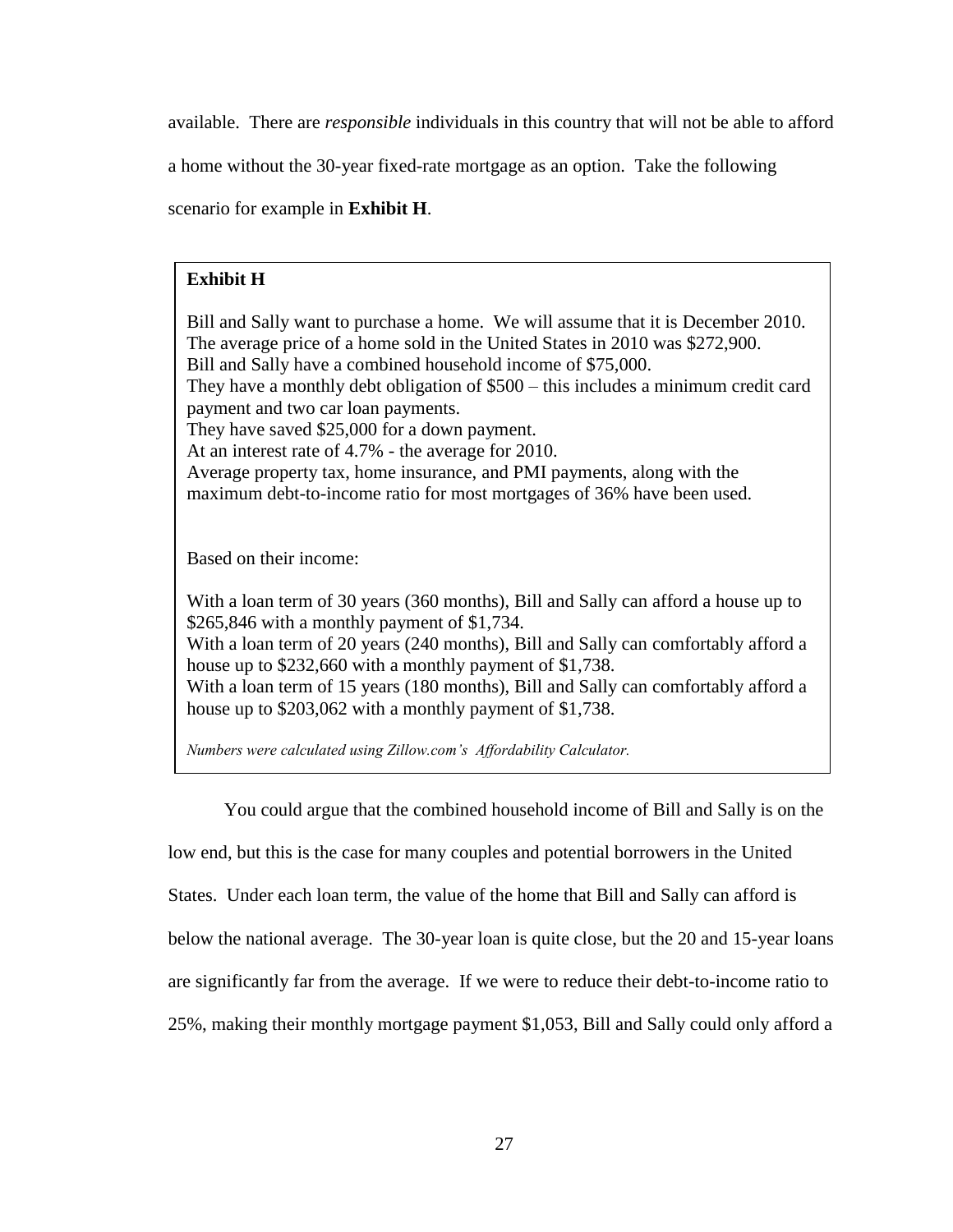house up to \$168,536 in value. This is even further away from the national average of \$272,900.

Bill and Sally have demonstrated an ability to save with their \$25,000 down payment. On the surface, they appear to be responsible people looking to buy a home. Without the 30-year loan term as an option, they may not be able to afford to buy a home. While the example given here is arbitrary and assumes some facts and figures, the conclusion is still valid. For many individuals in the United States like Bill and Sally, the 30-year mortgage must remain an option in order for them to afford a home.

Mark Zandi, the chief economist at Moody's Analytics, made several estimates in 2013 regarding the possibility of having a mostly private mortgage market under the original Senate plan (S. 1217, Corker-Warner Bill). Zandi estimated that a typical borrower with a \$200,000 mortgage and a 20% down payment could pay about \$75 per month more in interest on a 30-year mortgage. Under the House's original plan (H.R. 2767), which would ultimately privatize the entire market, Zandi estimated that borrowers could pay up to \$135 more a month.<sup>11</sup>

We might conclude from Zandi's estimates that a shift to a private mortgage market would most likely lead to an increase in costs to borrowers. These costs can be offset using methods such as a higher down payment. The bottom line is that the need for the 30-year mortgage still remains. The consequences of eliminating the 30-year mortgage completely outweigh the consequences of slightly higher monthly payments for borrowers.

<sup>&</sup>lt;sup>11</sup> Tseng, Nin-Hai. "What the end of Freddie and Fannie could cost borrowers." CNN Money, 8 Aug. 2013. Web. 1 Apr. 2014.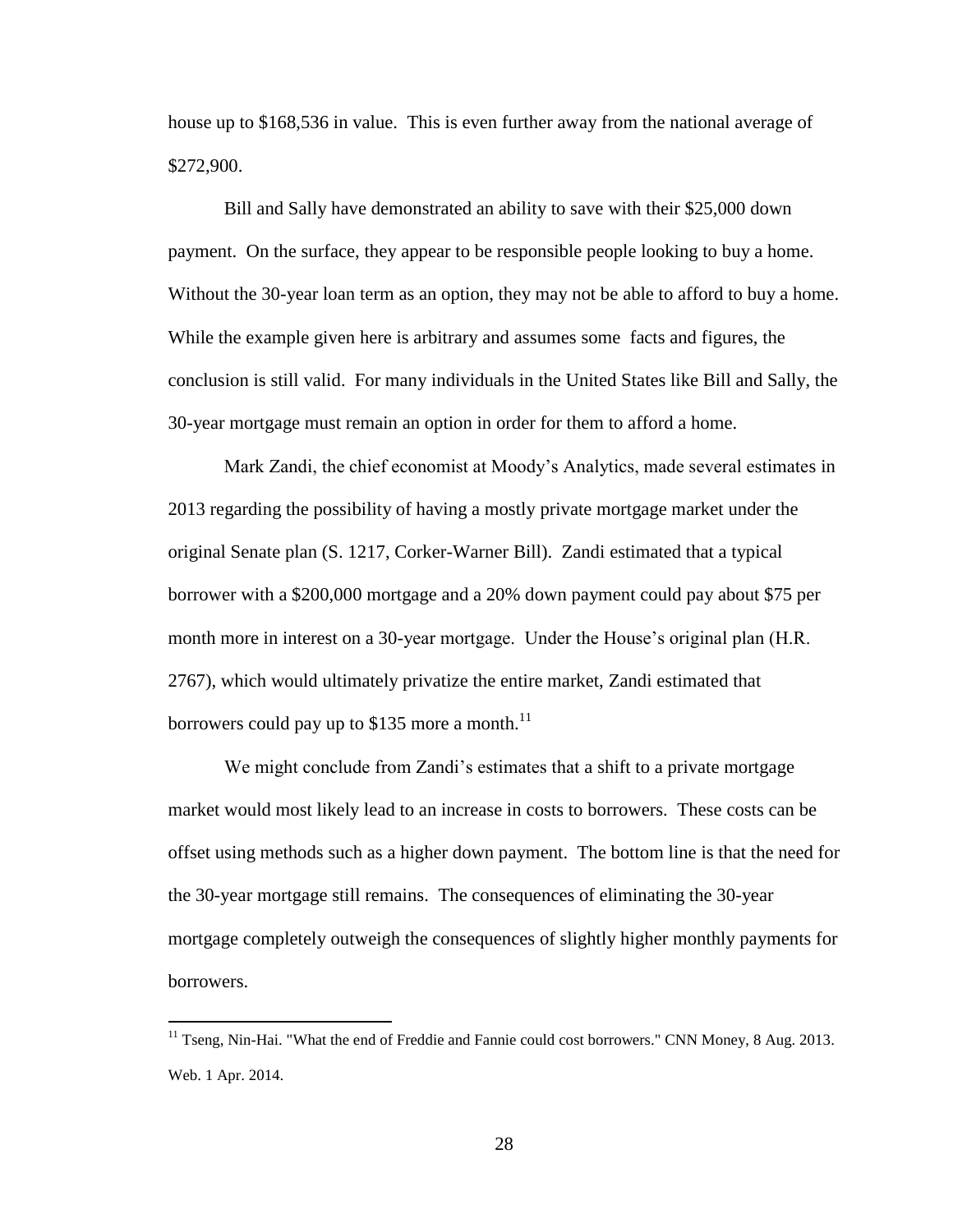## **The Government Guarantee**

The bipartisan proposal will allow private entities to purchase an explicit government guarantee to cover catastrophic losses on mortgages issued as bonds from a new guarantor, somewhat as the Federal Deposit Insurance Corp. regulates banks and provides deposit insurance to minimize bank runs. If the fees are set too low for this new insurance, taxpayers could be next on the chopping block for any additional losses that might be faced. If the goal of the proposal is to eliminate all taxpayer burdens in the event of another housing catastrophe, extensive research needs to be conducted in order to set the fees to an adequate level.

The Corker-Warner Bill (S. 1217) suggested the creation of a Federal Mortgage Insurance Corporation (FMIC) to guarantee mortgage-backed securities. The FMIC would also set mortgage size and other standards, require private parties to take the first ten percent of losses on FMIC-guaranteed mortgage-backed securities, and build a fund to absorb any additional losses. Analysts believe that the ten percent loss requirement would be enough to absorb a level of loss similar to that experienced by Fannie Mae and Freddie Mac during the crisis in 2008. Under any new plan, suggesting an overhaul of the mortgage market, a loss requirement should be derived in a similar fashion.

The notion of an explicit government guarantee is a sound one. It is hard to imagine a fully functioning mortgage market without some sort of government presence. The government has the amount of capital needed to be a sufficient "backstop" in the event of another housing crisis. The proposed guarantee would help calm the minds of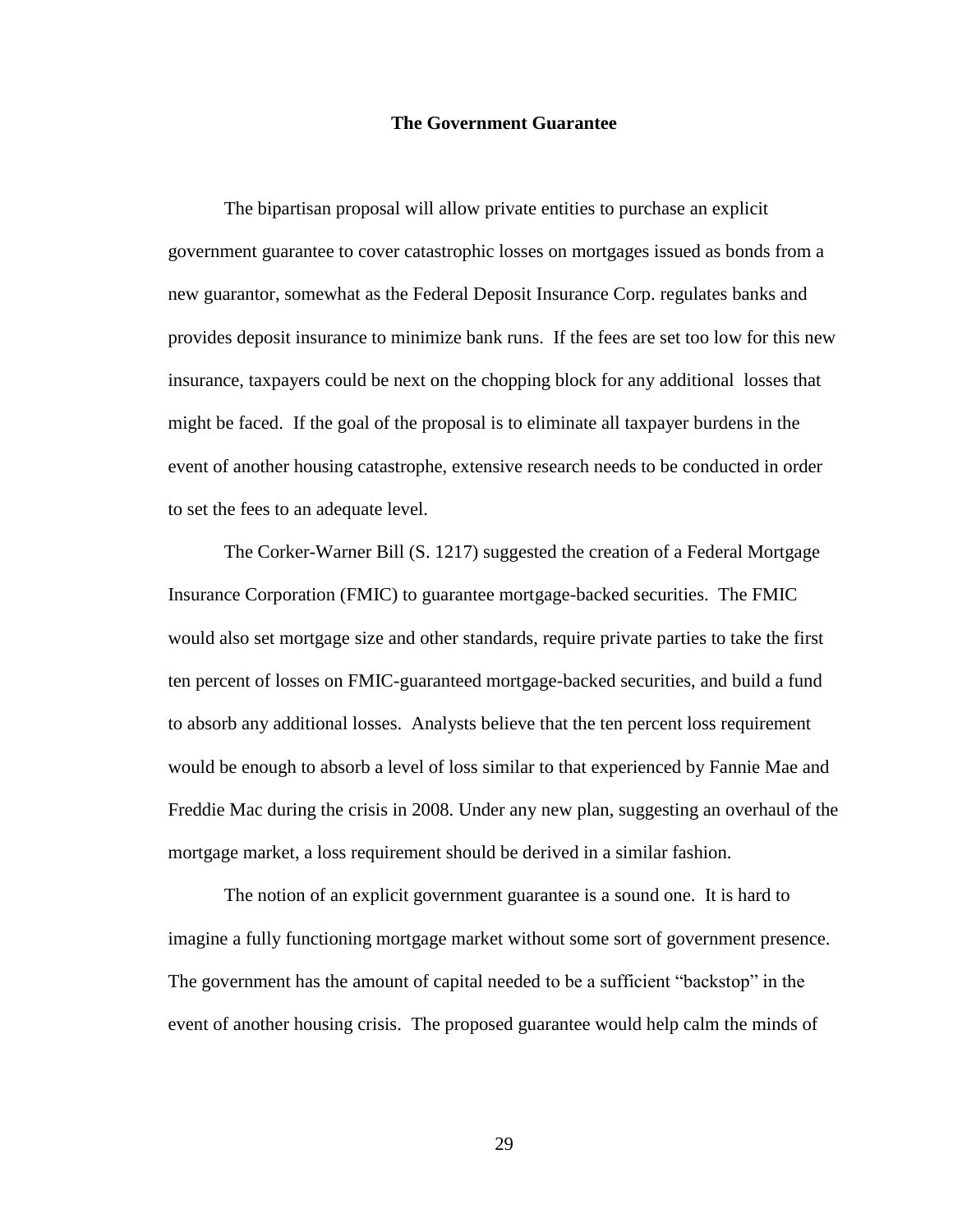taxpayers that are uneasy because of the "too big to fail" problem in private banks, or the "implicit government guarantee" that Fannie and Freddie possessed.

### **What the New Bill Fails to Address**

While the new bill addresses several key issues in the mortgage market, there are still many other problems that need to be discussed. The main idea in most politicians' minds is whether or not to keep Fannie Mae and Freddie Mac. Making that decision is a big step forward, but it is just a start. There is much more we need to do in order to provide liquidity efficiently and effectively in this country.

#### **Suppression of Interest Rates by the Federal Reserve**

One concept that has rarely been touched upon during the mortgage debate is the Federal Reserve's suppression of interest rates. As it stands today, Fannie Mae and Freddie Mac are the two main purchasers of conventional mortgage loans. In the current state of the economy, where the Federal Reserve suppresses interest rates, there is no interest for the private sector to become involved in the mortgage market. The Federal Reserve has four trillion dollars in securities on their books; therefore they do not want to pay higher rates for the greater than fifty billion dollars worth of mortgage-backed securities they buy every month.

If Fannie Mae and Freddie Mac are wound down, as has been recommended, the private sector will take over and fill the void profitably. Insurance companies also used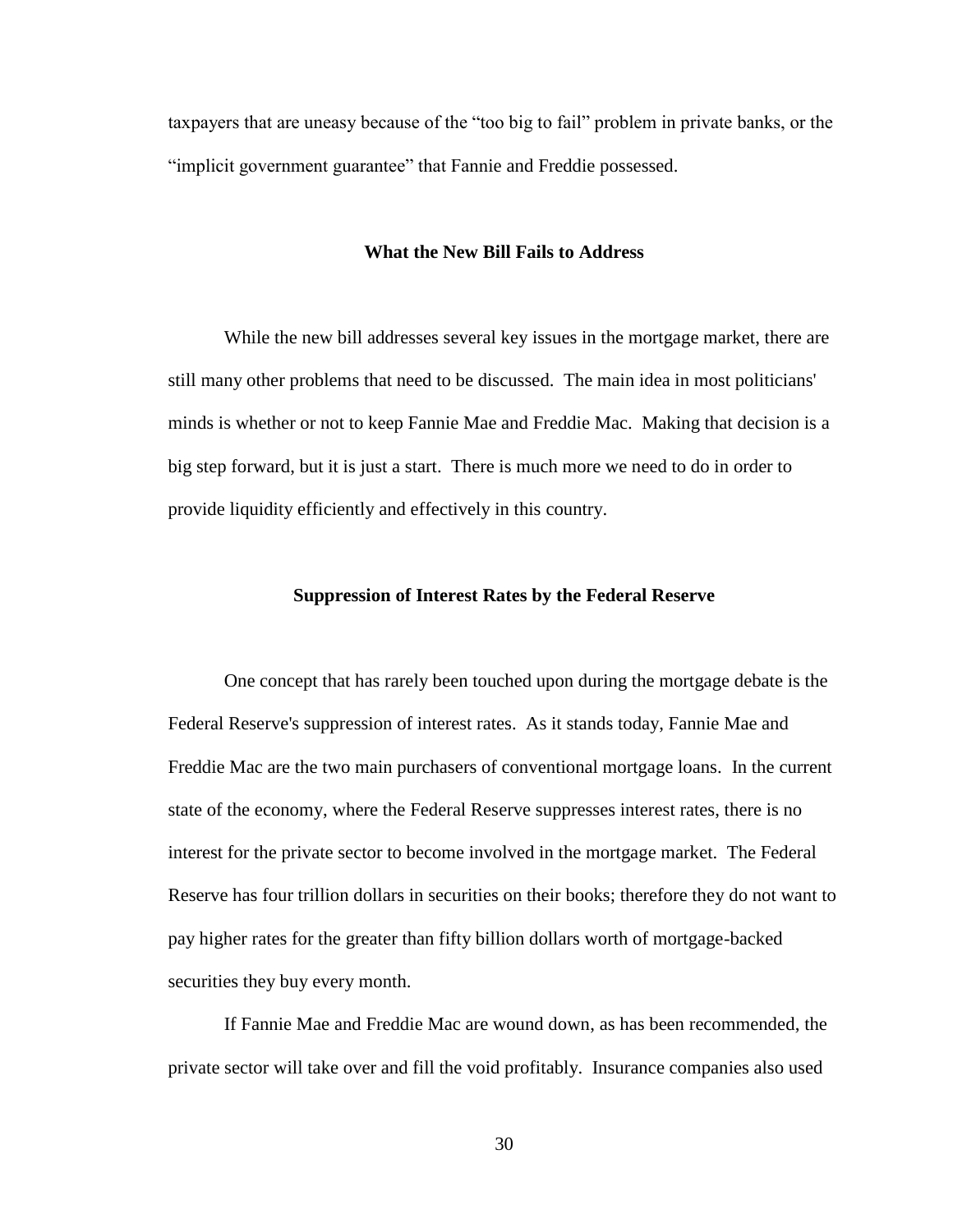to be involved in the mortgage industry. Pension funds and hedge funds were players as well when the risk/reward factor was attractive. The private sector, however, simply cannot compete with the "free money" provided by the Federal Reserve. If we choose to privatize the mortgage market, the Federal Reserve will need to step out of the way and allow interest rates to fluctuate on their own.

We also need to look at how interest rates affect home sales. A common and misguided notion is that when interest rates are low, home sales are at their best. This is not true. A statistical comparison of the 30 year fixed-rate interest rates and US home sales since 1972 shows that there is no strong correlation between the two factors (**see Exhibit I and Exhibit J**). 12

**Exhibit I** shows the annual interest rate and the home sale numbers in thousands from 1972-2013. **Exhibit J** shows these two variables put together in a graph. As you can see, the r-squared value for the graph is only 0.033, which tells us that there is no statistically significant correlation between home sale numbers and interest rates.

Low interest rates do not guarantee that home sales will increase. If the goal is to keep home sales high and provide access to homeownership for as many people in this country as possible, which appears to be a common theme on the political front of the debate, suppressing interest rates is not an effective way of achieving that goal.

<sup>&</sup>lt;sup>12</sup> Interest rate data taken from Freddie Mac at [http://www.freddiemac.com/pmms/pmms30.htm.](http://www.freddiemac.com/pmms/pmms30.htm)

Home sale data taken from U.S. Census at http://www.census.gov/.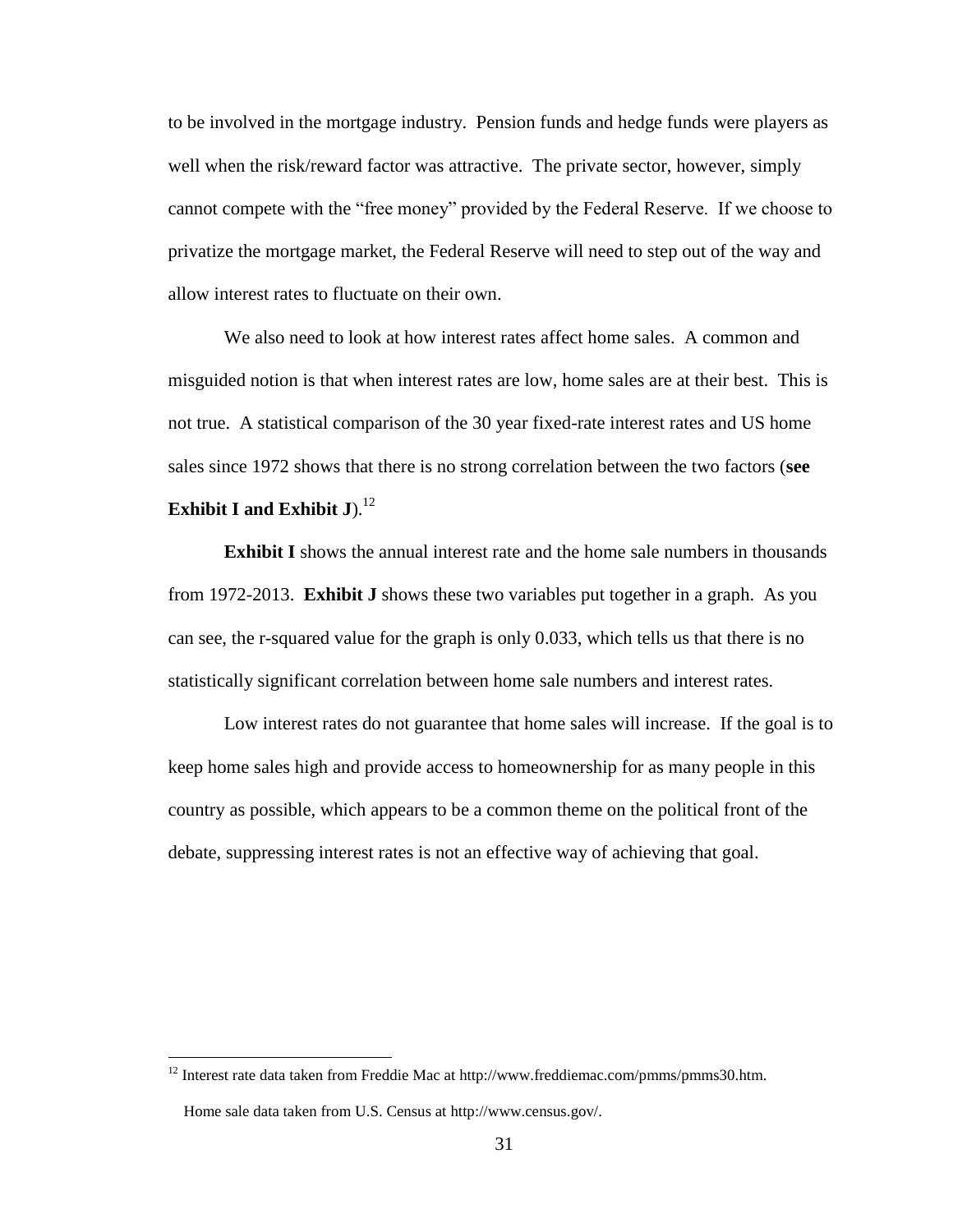# **Exhibit I**

| Year | Annual Interest Rate (%) | Home Sales (in thousands) |
|------|--------------------------|---------------------------|
| 1971 | N/A                      | 656                       |
| 1972 | 7.38                     | 718                       |
| 1973 | 8.04                     | 634                       |
| 1974 | 9.19                     | 519                       |
| 1975 | 9.05                     | 549                       |
| 1976 | 8.87                     | 646                       |
| 1977 | 8.85                     | 819                       |
| 1978 | 9.64                     | 817                       |
| 1979 | 11.20                    | 709                       |
| 1980 | 13.74                    | 545                       |
| 1981 | 16.63                    | 436                       |
| 1982 | 16.04                    | 412                       |
| 1983 | 13.24                    | 623                       |
| 1984 | 13.88                    | 639                       |
| 1985 | 12.43                    | 688                       |
| 1986 | 10.19                    | 750                       |
| 1987 | 10.21                    | 671                       |
| 1988 | 10.34                    | 676                       |
| 1989 | 10.32                    | 650                       |
| 1990 | 10.13                    | 534                       |
| 1991 | 9.25                     | 509                       |
| 1992 | 8.39                     | 610                       |
| 1993 | 7.31                     | 666                       |
| 1994 | 8.38                     | 670                       |
| 1995 | 7.93                     | 667                       |
| 1996 | 7.81                     | 757                       |
| 1997 | 7.60                     | 804                       |
| 1998 | 6.94                     | 886                       |
| 1999 | 7.44                     | 880                       |
| 2000 | 8.05                     | 877                       |
| 2001 | 6.97                     | 908                       |
| 2002 | 6.54                     | 973                       |
| 2003 | 5.83                     | 1,086                     |
| 2004 | 5.84                     | 1,203                     |
| 2005 | 5.87                     | 1,283                     |
| 2006 | 6.41                     | 1,051                     |
| 2007 | 6.34                     | 776                       |
| 2008 | 6.03                     | 485                       |
| 2009 | 5.04                     | 375                       |
| 2010 | 4.69                     | 323                       |
| 2011 | 4.45                     | 306                       |
| 2012 | 3.66                     | 368                       |
|      |                          |                           |
| 2013 | 3.98                     | 428                       |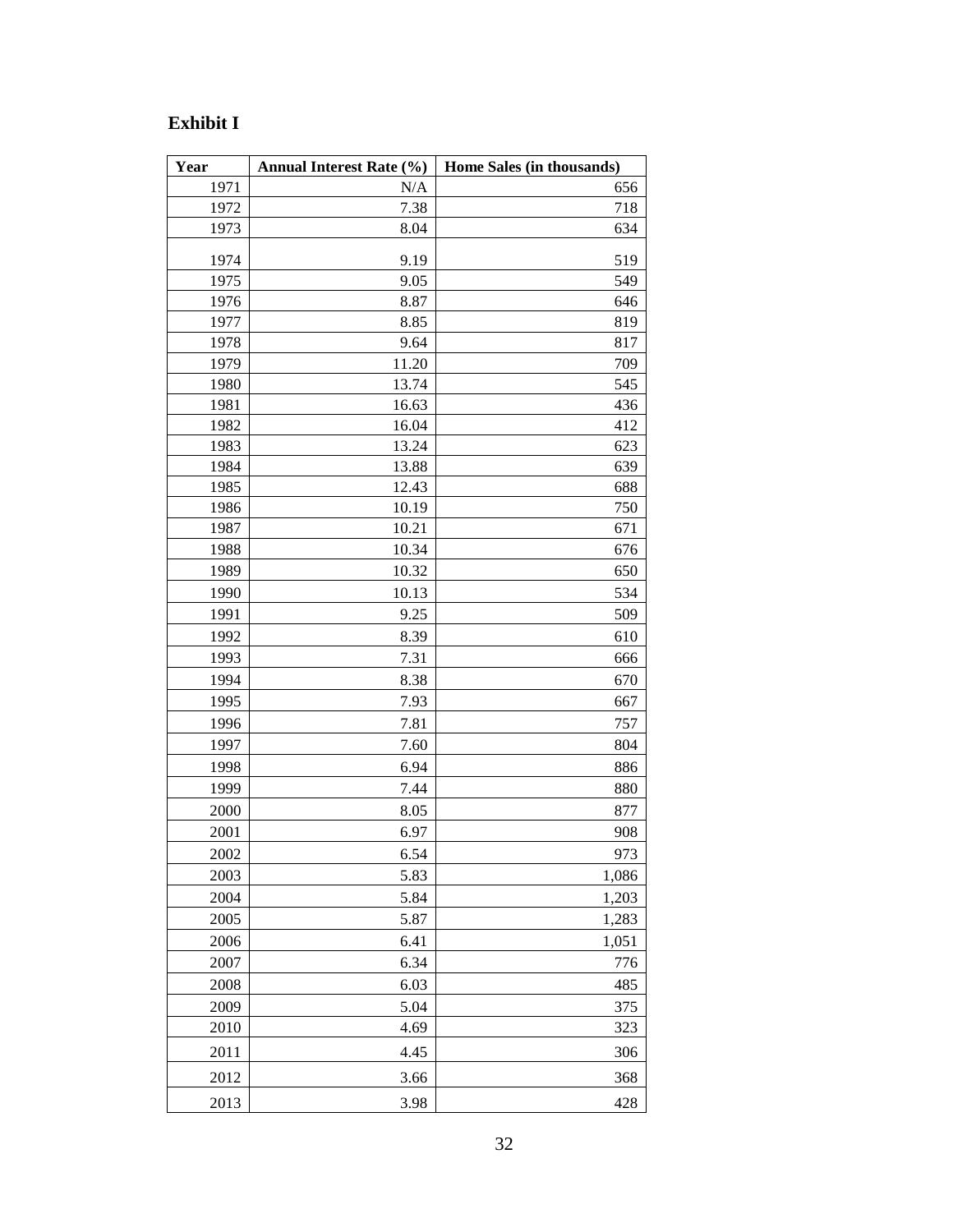## **Exhibit J**



## **Beyond the Public vs. Private Debate**

The secret to developing an efficiently running mortgage market in this country lies much deeper than simply deciding whether we should keep mortgages a function of the public market or shift them to the private market. Whether we choose public or private, many other problems will remain unsolved. As we learned from studying the housing crisis, both the public and private markets had flaws and made bad decisions that contributed to the housing bubble. That said, what can we do to help make our mortgage market more effective?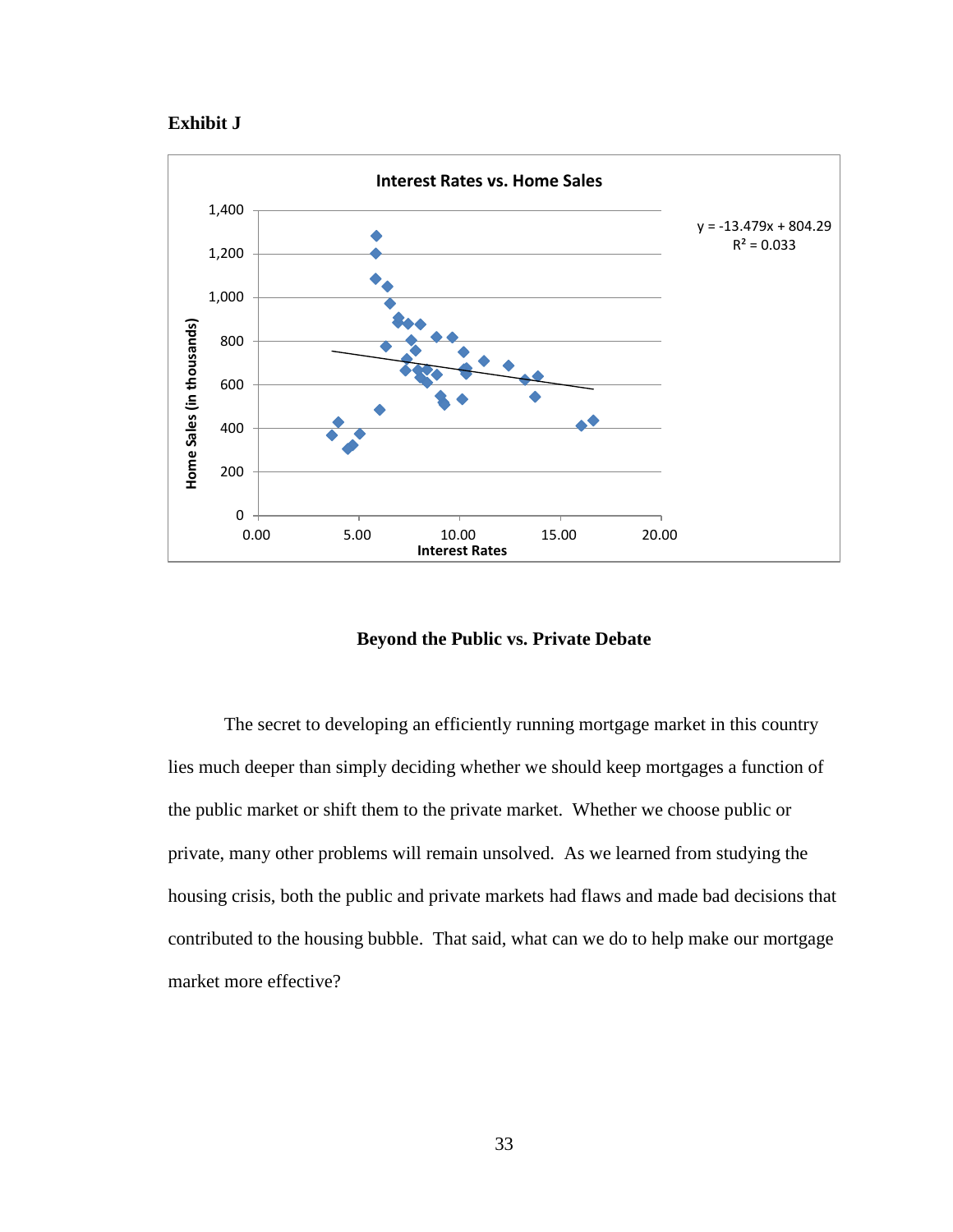#### **Accountability, Responsibility, and Education**

Our goal in this country should not be simply to allow *any person* the opportunity to be a homeowner, as is the common theme in Washington, but to provide individuals with the tools necessary to become *responsible* homeowners.

Responsibility, accountability, and education are three simple but powerful words that can help solve our mortgage market problem. All parties involved – lenders, loan originators, real estate agents, the government, investors, credit agencies, and homeowners – need to be responsible, accountable, and well-educated in order for the market to run smoothly and effectively.

#### **Accountability of the Lending Institution**

In the mortgage market we cannot allow anybody to pass risk off and keep their "hands clean". This is related to the idea of having ethical loan originators. Leading up to the crisis, there was an abundance of bundling and selling of subprime mortgages. Loan originators lowered their underwriting standards because they knew that they would have no problem selling the mortgages.

This is a practice that we need to prevent going forward. Each entity on the secondary mortgage "supply chain" needs to have some stake in the process. One way this problem could be addressed is by introducing a system that will impose some type of monetary penalty on irresponsible loan originators and lending institutions. When an institution sells a loan or loans to a third party vendor, they will be required to put down a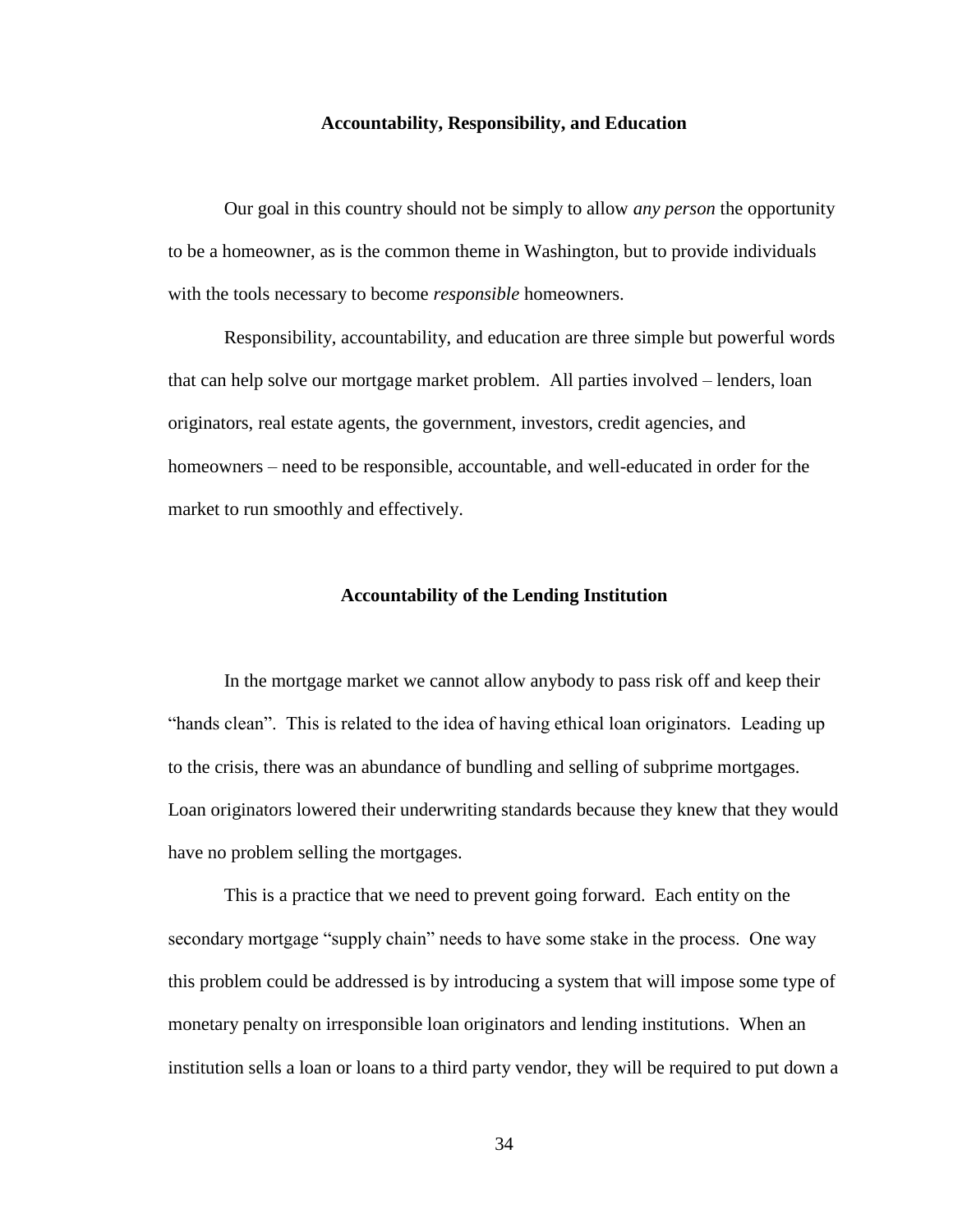"good faith deposit" or even "security" deposit in a sense. This deposit will be paid to an entirely separate entity, ideally an escrow service, and be held in an account until the end of the life of the loan or package of loans. The deposit amount will be based on a percentage of the value of the loans involved.

The deposit will act as an insurance policy for the third party institution in case of loan defaults or foreclosures. Each loan in any package of loans will have an individual value percentage attached to it in the event that only one or only a portion of the loans experiences default. If default or foreclosure occurs within the first two years of the loans life, the third party institution will be able to keep the deposit from the lending institution that is being held in the escrow account. If the loans prove to be sound and the homeowners have made full payments in a timely manner during the first two years of the loan, the deposit will be returned to the lending institution.

The two-year timeline will limit the defaults or foreclosures to the home-owners who fail to make their payments as a result of personal irresponsibility and bad loan writing. For example, there is the possibility that 15 years down the road, a home owner will experience a personal tragedy that will render them unable to make their mortgage payments. This is not a result of the home-owner's irresponsibility or the lender's poor loan writing, it is simply an event that nobody could have predicted.

This system will keep the lending institution and the loan originators on their toes as they write new loans. They will be more likely to verify all documentation and information given to them by the home buyers, as well as engage in ethical practices of their own when determining interest rates, fees, etc. The lender will have to keep some capital tied up, but it will be for a short period of time and it will only be a percentage of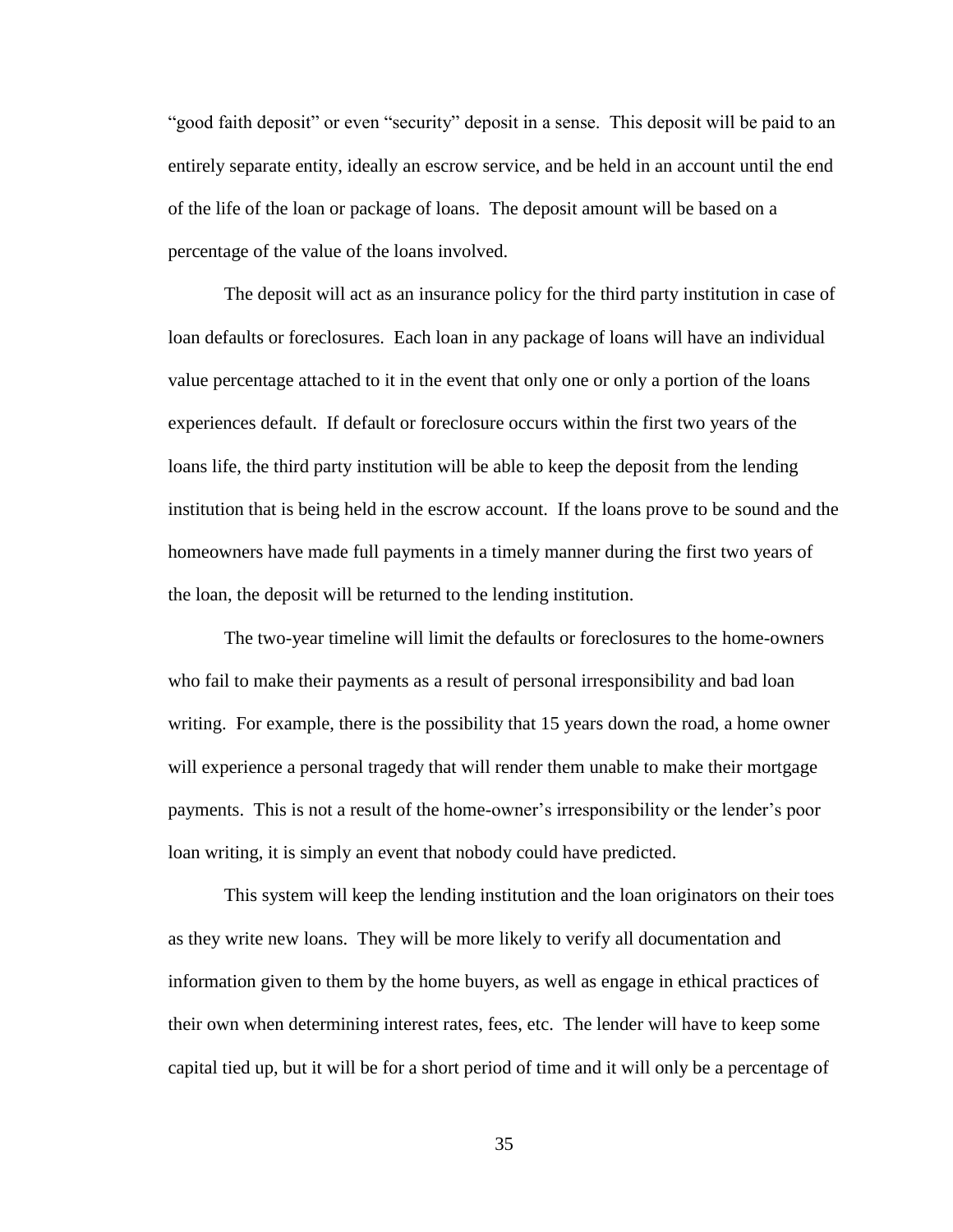the original loan amounts. It will ultimately lead to an overall better quality of loans in the market.

### **Ethical Loan Originators**

Let's move on to loan originators. Loan originators are another one of the groups that were to blame during the housing crisis. Loan originators need to be held more accountable moving forward. One step toward this has been the implementation of licensing requirements for mortgage loan originators (MLOs). The Secure and Fair Enforcement for Mortgage Licensing Act of 2008 (SAFE Act) requires state-licensed MLOs to pass a written test, to complete pre-licensure education courses, and to take annual continuing education courses. The SAFE Act also requires all MLOs to submit fingerprints to the Nationwide Mortgage Licensing System (NMLS) for submission to the FBI for a criminal background check; and state-licensed MLOs to provide authorization for NMLS to obtain an independent credit report.<sup>13</sup>

Prior to the creation of the SAFE act, virtually anybody had the ability to originate mortgage loans. This left the door wide open for predatory lending behavior, fraud, etc. The SAFE act has improved and will continue to improve the quality of loan origination in the United States. Loan originators will be better-informed, bettereducated, and more ethical. This will lead to higher quality loans and help reduce default and foreclosure rates.

<sup>&</sup>lt;sup>13</sup> "SAFE Mortgage Licensing Act of 2008." NMLS Resource Center, n.d. Web. 1 Apr 2014.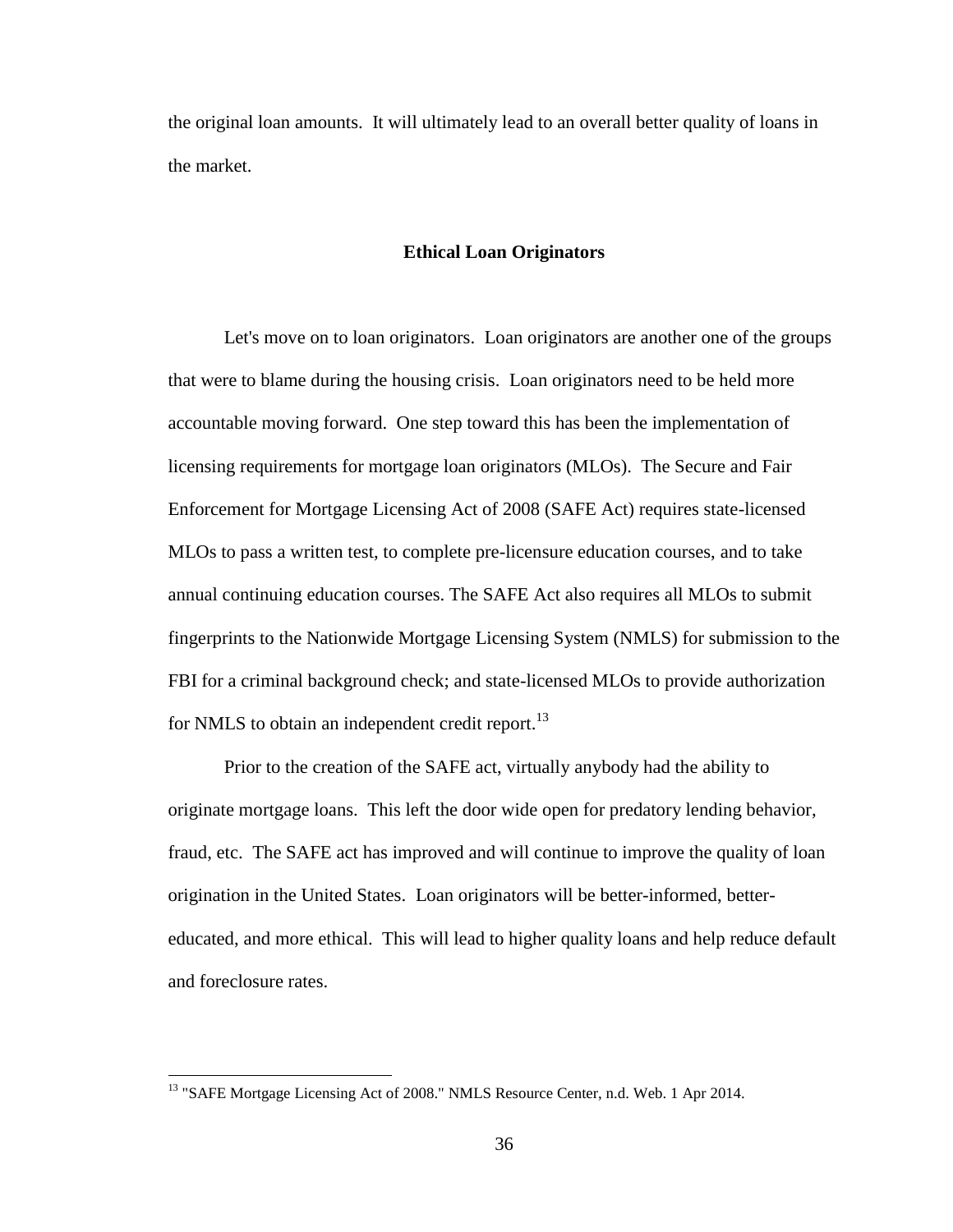To touch upon an idea discussed earlier, as interest rates rise to higher levels, we will see more and more people leave the mortgage industry, but the quality of those that stay improve. Rising rates help those who are more professional and have more experience. When rates are falling, a large number of people just try to "sell" people on refinancing.<sup>14</sup> The number of loan originators is falling and will continue to do so. Those that remain should be the better ones.

### **Real Estate Agents**

Real estate agents are an important piece to the mortgage puzzle. Real estate agents are responsible for working with potential home buyers to find a home that will fit their preferences and lifestyle. A real estate agent will review information from the borrower, such as their income, debt, and other ratios. The agent should take this information and then begin to search for homes in a price range that fit within the criteria provided.

What happens sometimes is that a real estate agent will try to force someone into a home that exceeds their price range, or a home that is outside their "comfortable budget." The real estate agent will do this because the more expensive the home is, the higher their commission will be. There is no official law against what the agent is doing, but it is obviously unethical. The agents know that the buyer will have a hard time affording the home once he/she is in it, but they often disregard this. They are interested in receiving their commission and moving on to the next buyer.

<sup>&</sup>lt;sup>14</sup> White, Michael. E-mail interview. 7 Jan. 2014.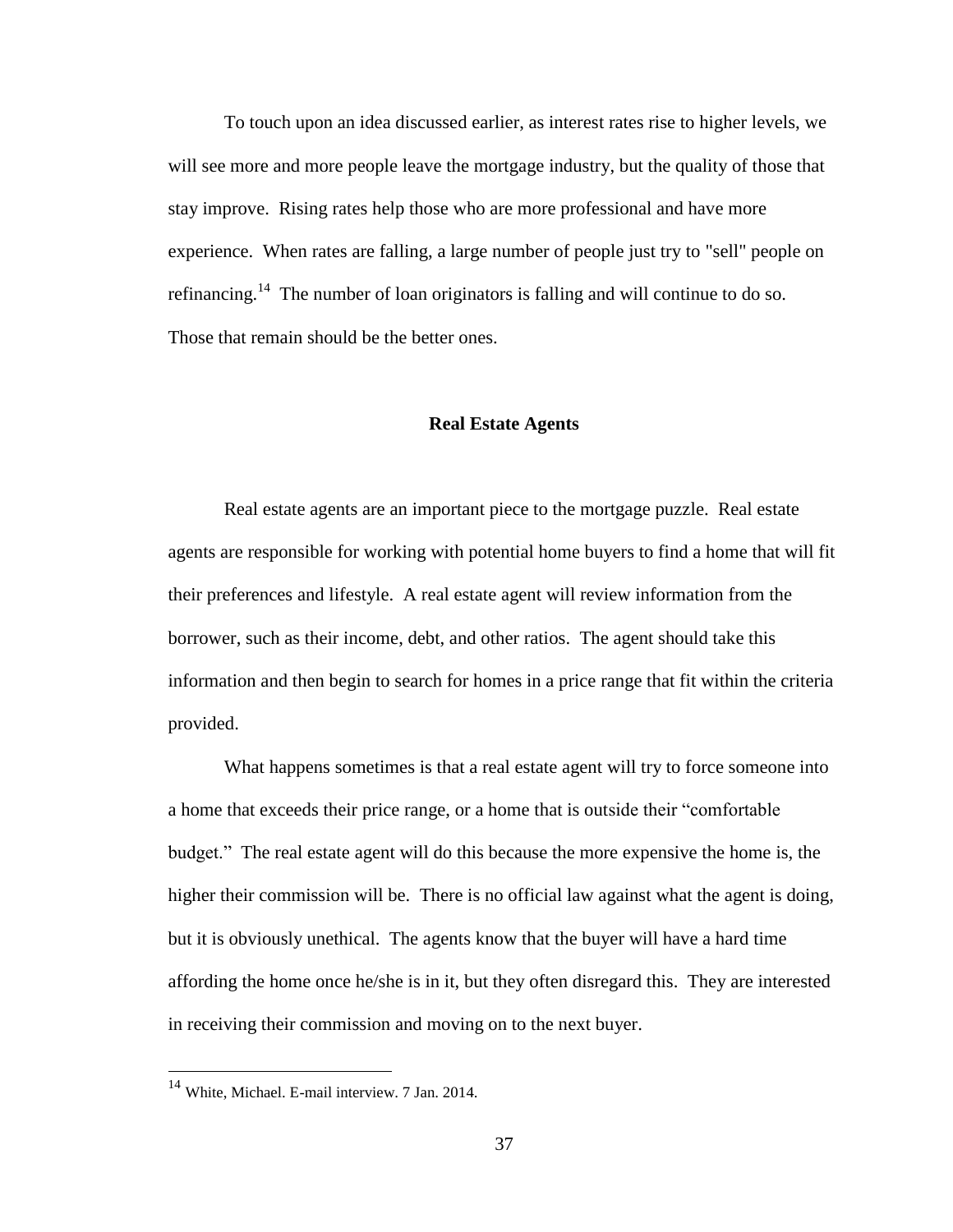When a person is placed in a home that exceeds their budget, the risk that they will default or foreclose on their mortgage becomes much higher. Real estate agents need to act ethically in order to help reduce this risk. People that purchase homes that they can comfortably afford will be much happier in the long run, make their payments on time, and start the mortgage supply chain off in a positive way.

#### **Effective Legislation and a Responsible Government**

Regulations and proposals need to be written and created by people who know the mortgage industry, not by members of Congress who just pass things that "sound good." This will not resolve any of the issues that need to be addressed. The language within proposed bills is critically important. We are not talking about which proposals are right or wrong here – we are simply talking about the need for them to be written well.

The bills pertaining to the mortgage debate also need to address the idea of "implicit" versus "explicit". One of the main criticisms of Fannie Mae and Freddie Mac was the "implicit government guarantee" that they carried. The guarantee was implied before the crisis, and has been explicit since 2008.

We need to move away from this notion. In proposals going forward, things need to either be explicitly for or against the idea on the table. It is when things are left up to interpretation that we run into problems. When we know exactly what the rules and regulations are, we are better able to follow these rules and regulations, as well as predict future scenarios related to them.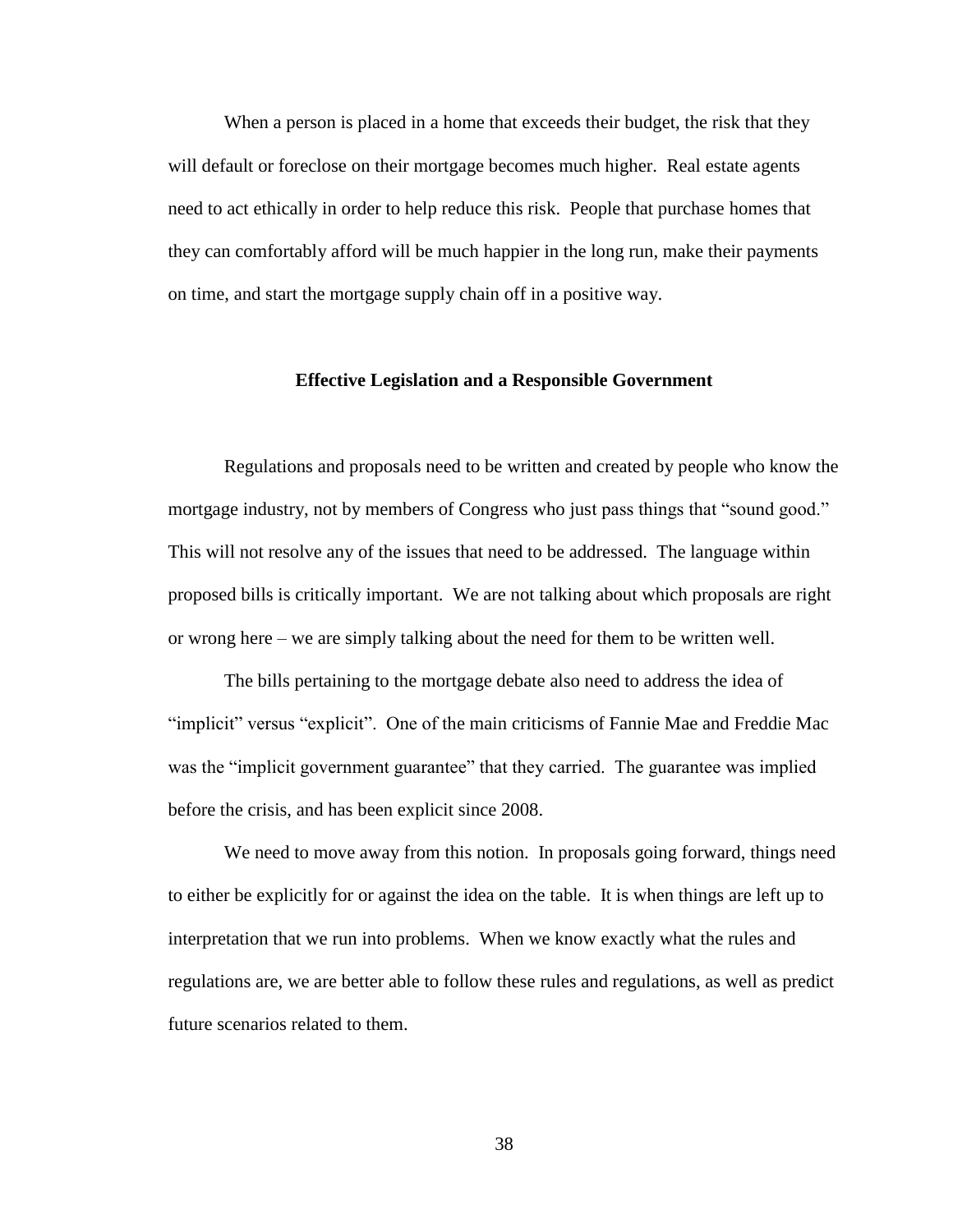#### **Strict and Specific Regulations**

After some in-depth research into the housing crisis, we learned that the private market was largely responsible for the inflation of the housing bubble. The new bill calls for private capital to take over the mortgage market. Regulations need to be present in the mortgage market regardless of whether it is an engine of the private or public institutions. It is a step that will be vital if the private market takes over, primarily because we do not currently have any regulations in place for that type of market. We do have at least some experience with regulation within the Fannie and Freddie-dominated system.

One example of this regulation is the leverage ratio requirements for private banks. In the years leading up to the crisis, the big investment banks were allowed to take on an unlimited amount of leverage. We cannot allow this to occur at any point in the future, especially if we are looking at shifting mortgages into the private market. The investment banks that purchase the mortgages need to be heavily regulated. There will most likely be some sort of regulation if the government insures the mortgages, as has been recommended.

The regulations, regardless of what they cover, need to be strict and specific. We have seen the "deregulation phenomenon" sweep across this country and in many industries, banking in particular. While deregulation is often done in order to spur growth or lead to positive outcomes, somebody or some group usually "gets hurt." In the case of the housing and mortgage industries, we saw that the lack of regulation in the early 2000s caused major problems. In order to avoid these same type of problems (e.g.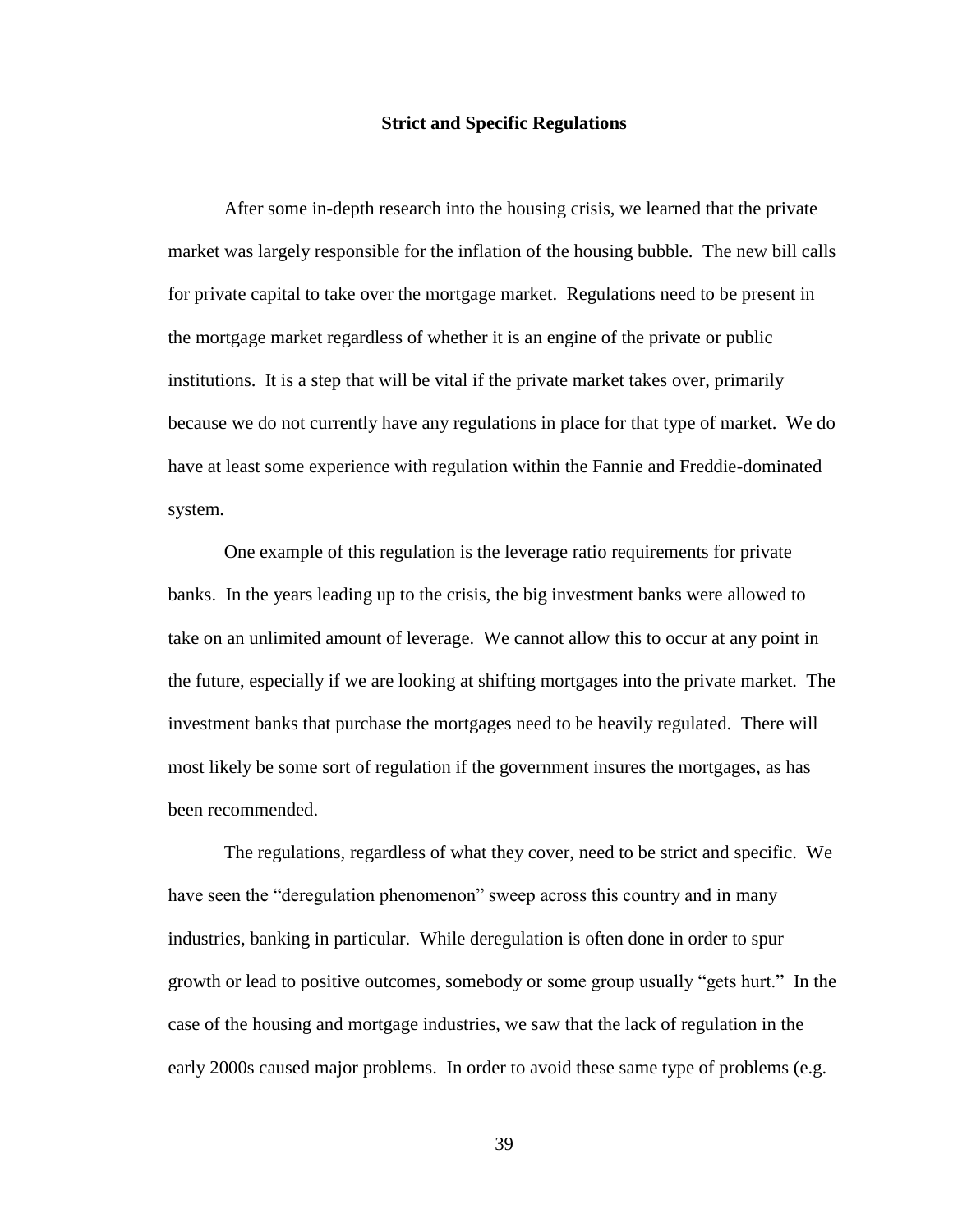increasing number of subprime mortgages, increased rate of defaults and foreclosures, etc.), we need to ensure that there are proper regulations in place prior to the possibility of a private mortgage market.

Growth and positive outcomes can still be an option, as long as the regulations are written appropriately. This is something that our legislative bodies will need to consider as the new bill reaches a voting stage in the near future. The sooner the regulations are developed, the better chance we have at creating an efficiently running mortgage market.

## **Informed Investors**

During the housing crisis, investors immediately accepted the AAA credit ratings given to mortgage-backed securities by the credit agencies. They failed to research the securities independently. It is important that investors do their own due diligence and thoroughly research any investment they choose to take on. Yes, it is the responsibility of the credit agencies to accurately rate securities. Investors should still, however, gather their own information to fully understand the risk/reward balance associated with a specific investment.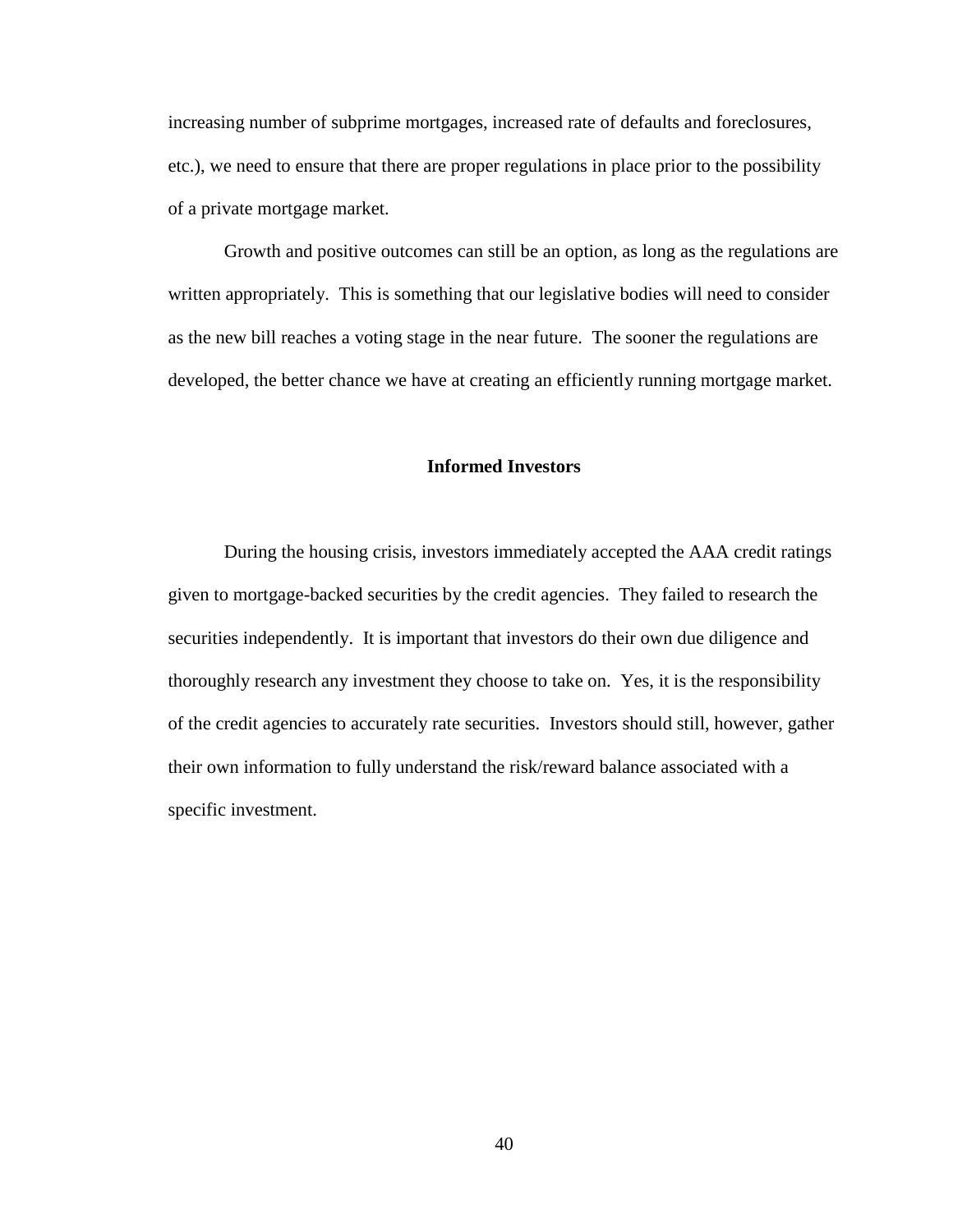#### **Accurate Credit Ratings**

Credit agencies were another group at the heart of the housing crisis. The credit agencies awarded mortgage-backed securities derived from Alt-A and subprime loans AAA ratings, despite their high risk factors. Credit agencies need to be held more accountable for the ratings they give to mortgage-backed securities. Inaccurate ratings lead to ill-informed investors. It is imperative that credit agencies accurately rate the investments that are used to create investment vehicles like mortgage-backed securities. Risk and all other important factors need to be taken into account.

If credit agencies are found guilty of being irresponsible with their security ratings, they need to be held accountable. Imposing fines, suspensions, or firing individuals within the agencies are a few examples of how this can be done. If the agencies and the individuals working for them are aware of the consequences, they will be much more likely to award securities with accurate ratings.

### **Homeowners and Education – A Two-Tiered System**

Homeowners are arguably the largest group within this discussion. We need to develop a structured program in this country to educate homeowners on how to be responsible with their finances. With any nationwide program, there are usually costs attached. Taxpayers, however, would much rather have their money put toward this type of education rather than toward bailing out the mortgage institutions when they are on the brink of failure.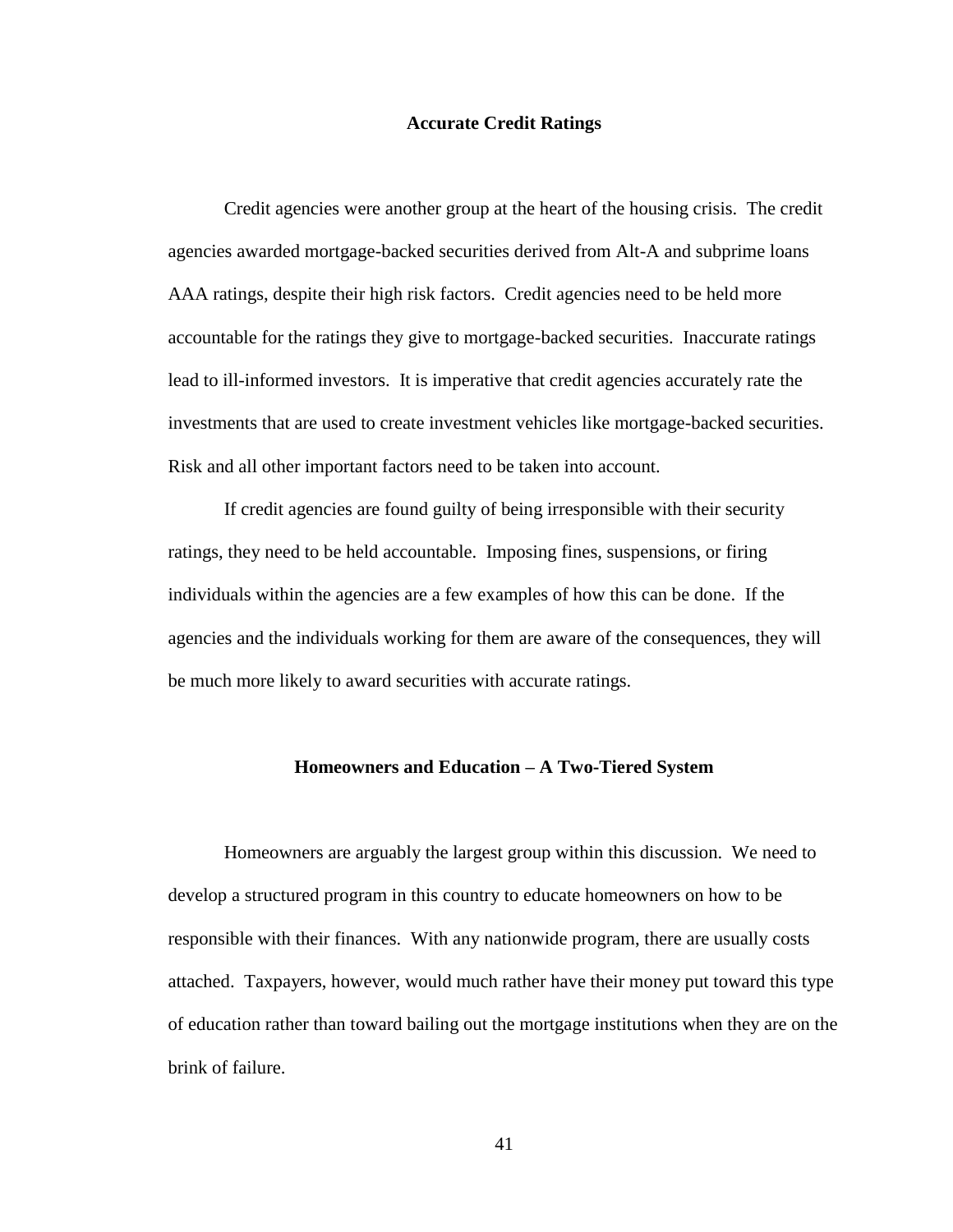The education infrastructure should be two-tiered. The first tier should be a program dedicated to educating young people, teenagers and young adults in particular. Classes on building credit, ways to save efficiently, and the basics of assets, liabilities, and equity would all be beneficial to the younger generation. Many people that make the decision to purchase a home are unaware of their credit score, have no savings, and know little to nothing about equity. If we teach these important tools to children early on, they will be much better prepared to own a home when they are older. There are credit building courses and seminars available today, but those are generally geared toward those who have been denied a loan because of poor credit and are working to raise their scores. It would make a lot more sense to teach people how to build and maintain high credit scores from the beginning so they can avoid bad credit altogether.

If an education system agrees to do so, these classes could be offered as a part of the core curriculum at middle and high schools across the country. Additionally, the classes could be offered at local banks or lending institutions. Individuals that attend the classes will benefit from the information and tools they acquire. The banks and lending institutions will benefit as well because the individuals may decide to go to the respective institution for a mortgage in the near future.

The second tier should be developing a class for first time home buyers When an individual, a couple, or group of individuals decide to purchase a home for the first time, they should be required to take a course that covers all the essentials of owning a home. It should cover anything and everything it takes to own a home responsibly – the forms you need to sign at the closing, the loan details and requirements, mortgage insurance, interest accrual, equity, etc. When people purchase a home for the first time, they are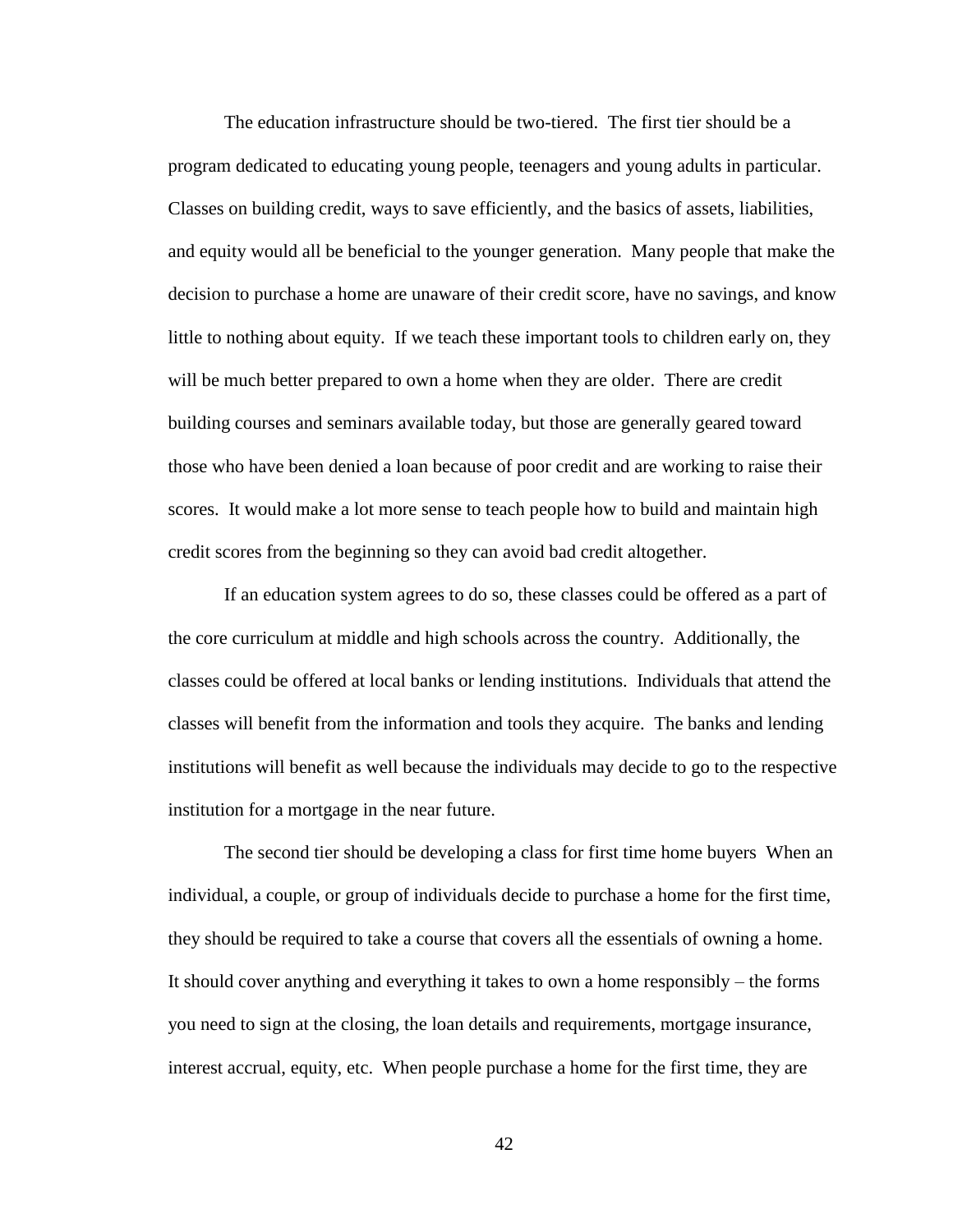often unaware of all of the moving parts involved. It is easy to sign the bottom of several documents and own a home. It becomes an entirely different story when you get the first mortgage bill, have to make a costly home repair, or decide you want to sell or refinance. A first time home buyer class could solve these issues.

The US Department of Housing and Urban Development (HUD) currently aids first time home buyers by providing information on local programs and organizations, such as housing counseling agencies. It is one step to have the information available, but we need to take it a step further and make the programs a requirement. HUD could subsidize this effort to ensure that all individuals have access to a program locally. Like in the first tier, HUD could partner with local banks and lending institutions to provide these programs at little to no cost for those who attend.

Yes, a government subsidy will mean that taxpayer dollars will be used to fund this idea. As stated similarly before, taxpayers will much rather see their money go toward educating responsible homeowners as opposed to bailing out the irresponsible ones. This is only one suggestion though – the effort could be achieved in a variety of other ways.

Compare this education proposal to obtaining a driver's license. This process varies slightly from state to state. Take the state of Maine for example. In Maine, you are required to take a driver's education course before you can get a license. After you finish that course, you need to take a written test to show that you understand the rules of the road and how to drive safely. You are given a permit (as long as you are at least 15) and are required to drive under the supervision of a parent or guardian for a certain number of hours. Then, once you reach your sixteenth birthday, you can take a driving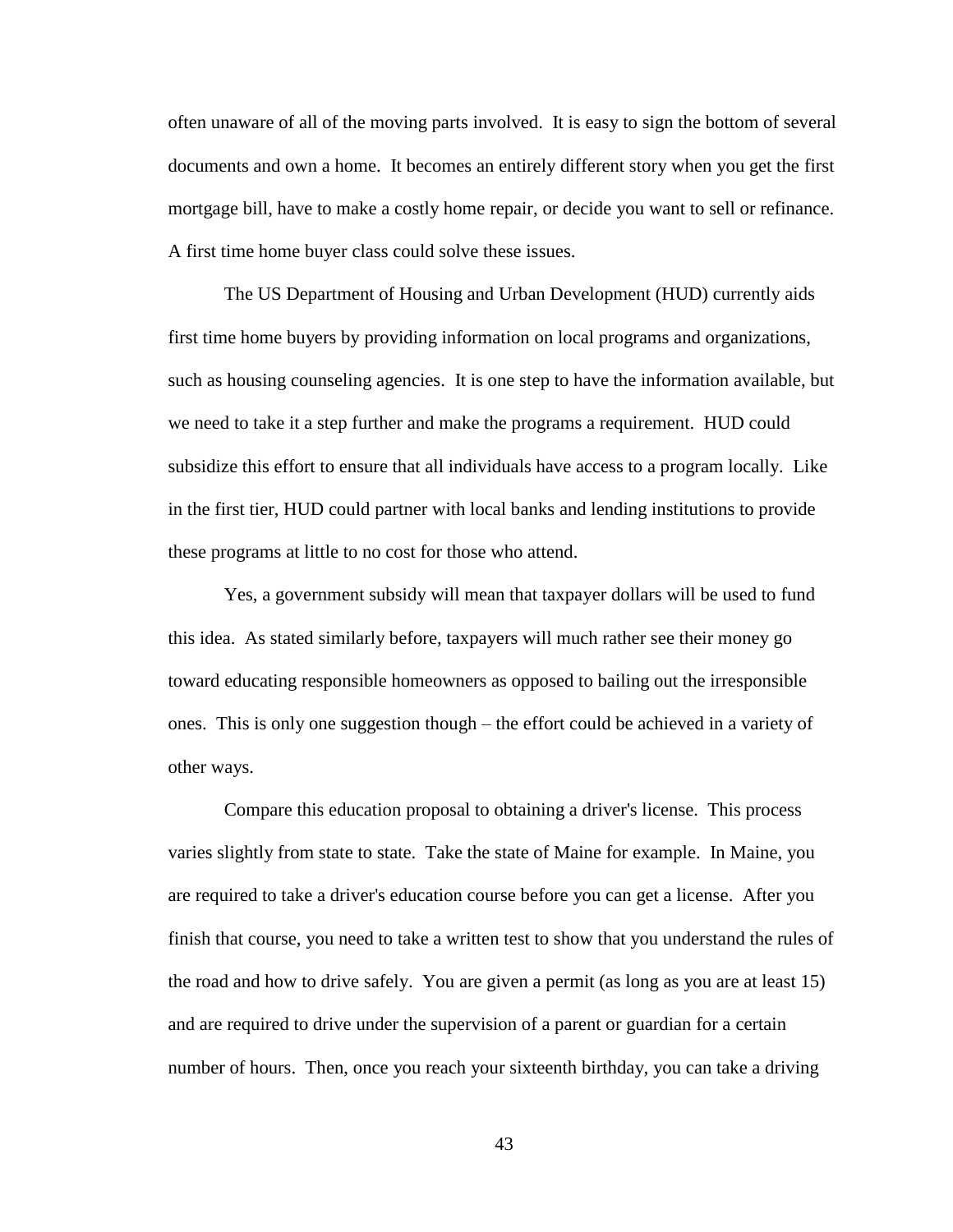test with a proctor from the DMV. If the proctor decides that you completed the test adequately and you have shown that you can responsibly operate a vehicle, you are granted a license.

Why do we require individuals to go through this process? We want to keep the public safe from irresponsible and unsafe drivers. We should do the same for obtaining a mortgage and owning a home. We should protect the public from irresponsible homeowners that default and foreclose on their homes. It is the taxpayers that more often than not carry the burden of these homeowners.

To stick with the driver's license analogy, car insurance companies offer a variety of discounts to drivers. These include discounts for being a good student or a safe driver. We should implement a similar program for homeowners. If a homeowner is able to demonstrate good paying history, paying his or her monthly payments in full and on time, we should provide them with incentives to continue their positive behavior.

One example of this could be allowing them to refinance at a lower cost. Refinancing is a beneficial option for many homeowners in an environment where prevailing interest rates are lower than they were when the homeowner originally financed the home. Refinancing can be a costly process though because there are a variety of fees attached. These include an application fee, a loan originator fee, an appraisal fee, and more. A program allowing one of more of these fees to be waived as a result of positive paying behavior would provide an incentive for individuals to be responsible homeowners.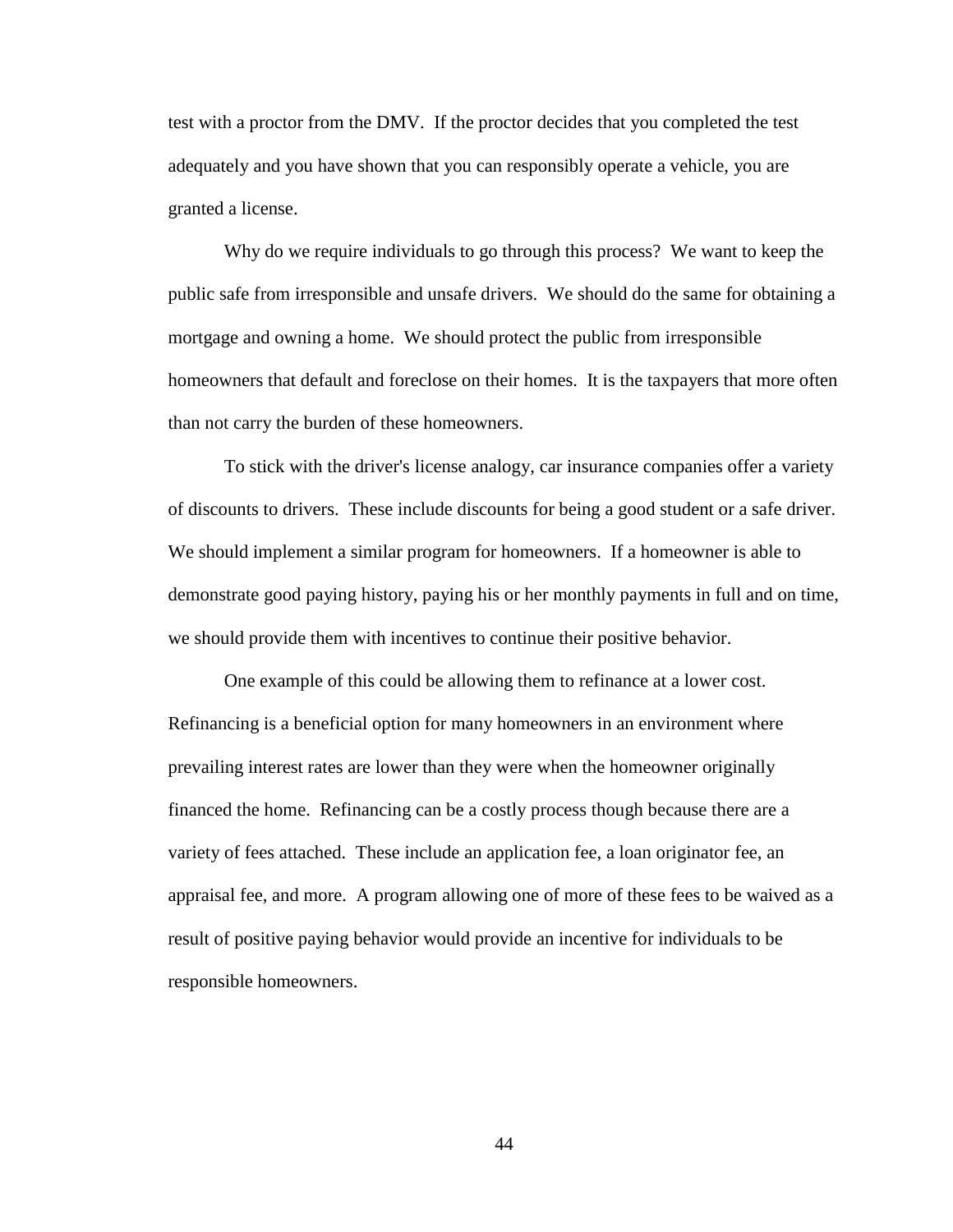#### **The Value of Making an Initial Down Payment**

In today's market, some mortgages require no initial down payment. In return, home buyers will generally have to agree to a higher interest rate or other requirement, but they can still own a home without putting down any of their own money. This creates a significant accountability problem. The home buyer has not demonstrated any ability to save whatsoever. If the home buyer has not put any money down initially, this raises two questions. The first is: If this individual has not shown any ability to save, how will he or she be able to afford the upcoming monthly mortgage payments? The second: If the individual has not put any of his or her own money down on the mortgage, what incentive does he or she have to keep up with the monthly payments?

The new bipartisan proposal states that most mortgages will require a five percent down payment. This is a step in the right direction. The requirement will force home buyers to save at least a small portion of money before they can obtain a mortgage. Not only will this demonstrate their ability to save, but it will also lead to lower monthly payments. The higher a down payment a home buyer is willing to make, the lower their monthly payments will be and the amount of total interest they will pay over time will be smaller. Monthly payments will be more affordable, and the home owner will be more likely to make the payments and make them on time.

Another positive that stems from higher down payments is the ability to avoid paying the private mortgage insurance (PMI). PMI is the insurance that some homeowners must purchase in order to qualify for a loan. It protects the lender if the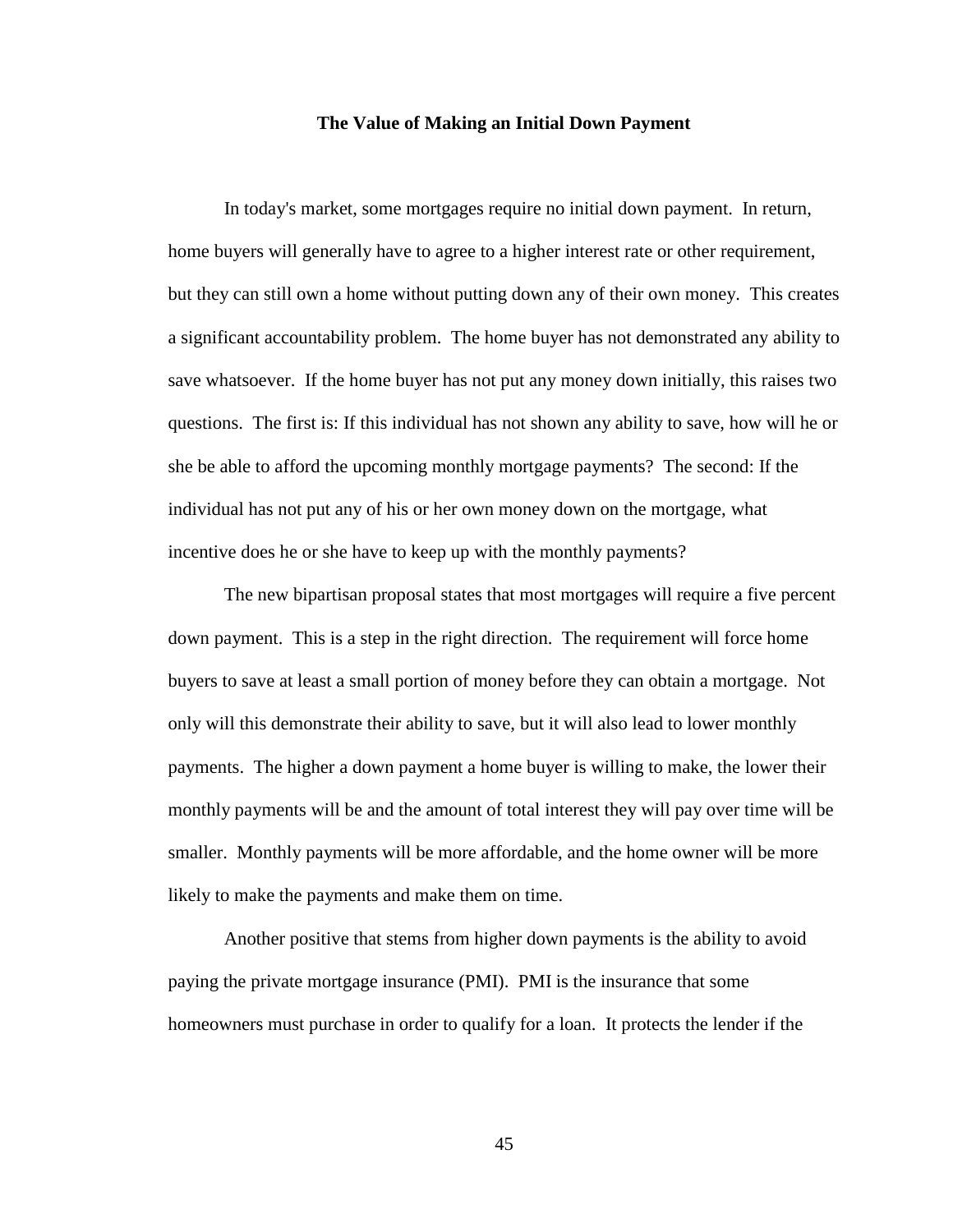homeowner fails to pay the mortgage. There are ways to avoid paying the PMI though, and a higher initial down payment is one of them.

One of the factors that a lender looks at evaluating creditworthiness is the loan-tovalue (LTV) ratio. If your home you wish to purchase is valued at \$250,000 and you want to borrow \$200,000, your LTV is 80%. Typically, a lender will require you to pay the PMI if your LTV is above 80%. So, to avoid paying the PMI, you can make a down payment equal to or greater than 20% of the purchase price.

All parties benefit in this situation. The home buyer has demonstrated their ability to save and has reduced their amount of liability, and the lender has reduced their amount of risk with granting the loan.

#### **Free Credit Reports – A New Law**

In the United States, there are three credit reporting agencies – Equifax, TransUnion, and Experian. Under federal law, every individual is entitled to one free credit report every 12 months from each of the agencies. In other words, each person in the country can receive three credit reports each year free of charge, one from each of the three companies.

While it is a requirement under law for the agencies to offer the free credit reports, it is not a requirement that people take advantage of the opportunity. This is something that we need to address. While the most effective option would be to implement a system where every individual is required by law to order their free credit reports each year, this is probably unrealistic. Instead, we could offer a tax break to any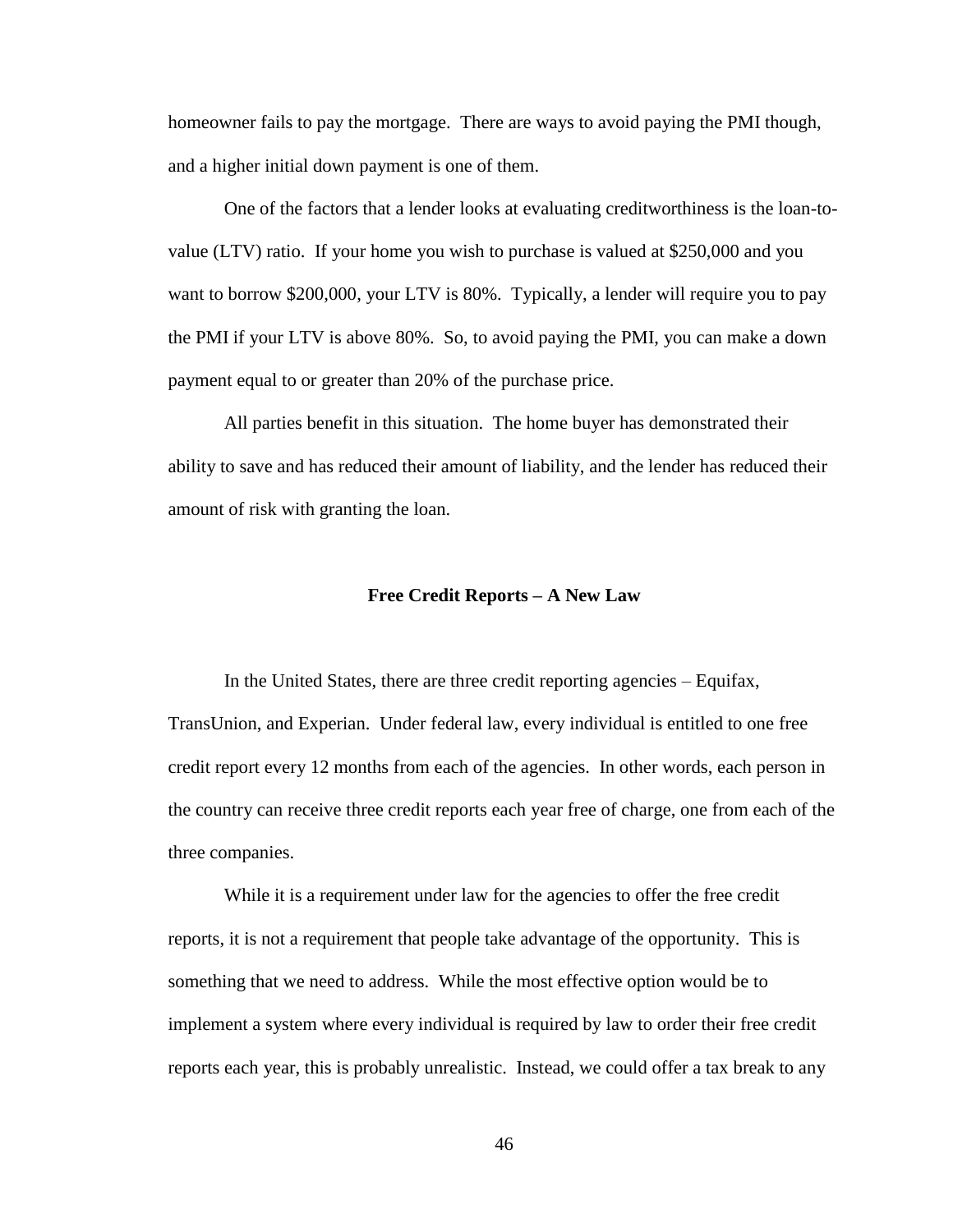individual who chooses to order their free credit report(s). The tax break could be done in a variety of ways. Some examples could be filing taxes in a lower bracket, getting a fixed discount, or receiving a higher tax return.

The IRS requires us to file taxes every year. The yearly tax law has been in effect since the 1800s, and people in the US are in the habit of completing their taxes every year by April 15. The same idea could be applied to credit reports. We can pick three dates every year that you must order your free credit reports by, if you want to receive the tax benefit. The three date system should be set up so that each person can order one credit report every four months; one from each of the companies. If we implement the system is this fashion, people will be much more aware of their credit rating and history.

<span id="page-53-0"></span>This system will benefit the individuals that order their reports. These individuals will be more aware of their credit history and they will be able to continue to build positive credit, or begin to repair any poor credit they may have. They will also be motivated to participate in the program because of the tax incentive. When these people go to lender for their first mortgage, they will be significantly more aware and prepared during the credit check portion of the process.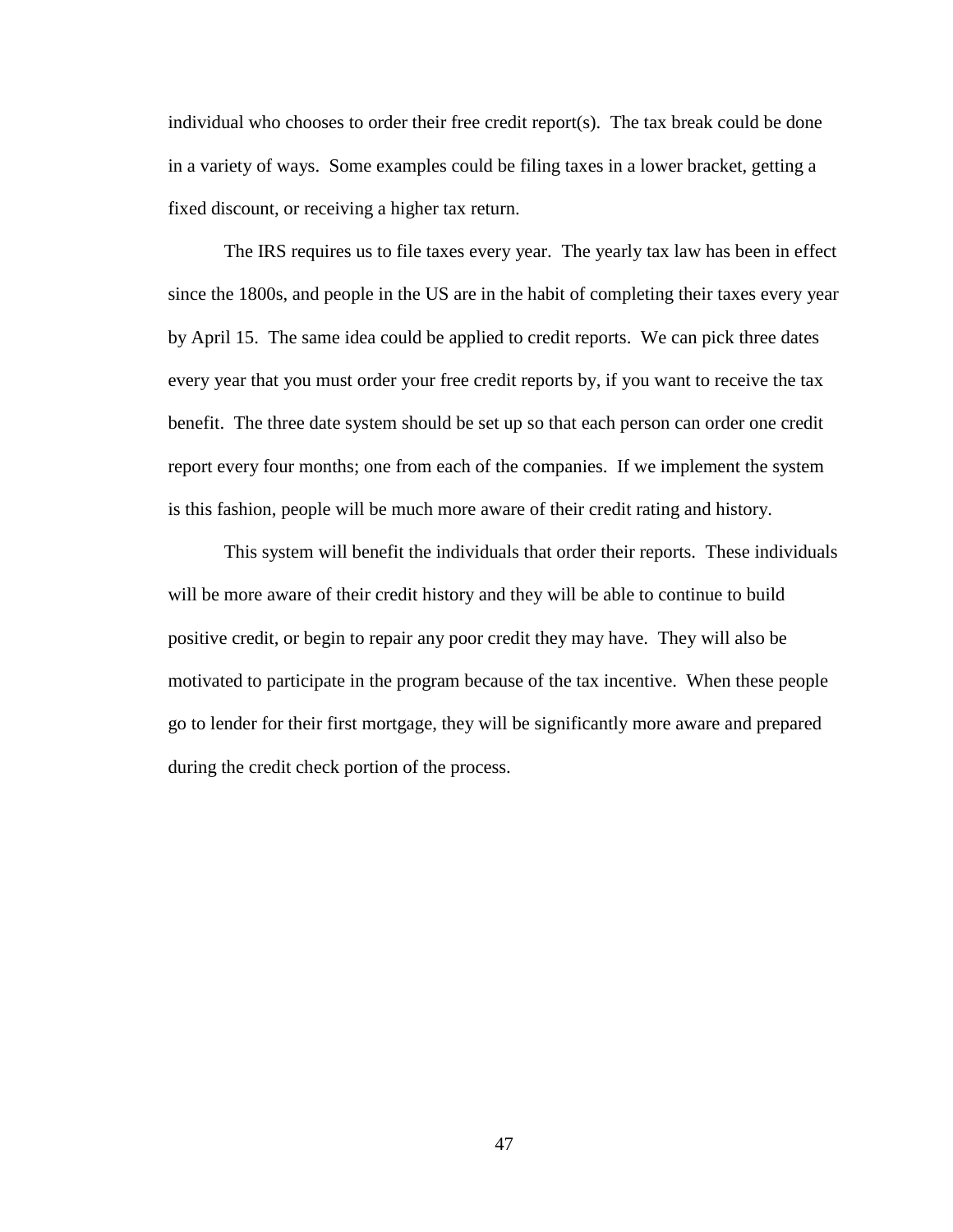### **Conclusion**

In order to make our mortgage market run as effectively and efficiently as possible, we need to make some significant changes. One of these changes is making the decision on whether or not to keep Fannie Mae and Freddie Mac intact, or to privatize the mortgage market. This idea is explicitly addressed in the latest legislative proposals. In the most recent proposal, an overhaul of the market been suggested, and the call for private capital has been made.

It is important that we solve the public vs. private debate, and it is important that we determine whether we need to continue to offer the 30-year fixed-rate mortgage. It is apparent though that the problems in our mortgage market lie much deeper than these issues. There are fundamental problems in the foundation of our mortgage market, including the lack of accountability, responsibility, and education among the major players in the market. These are notions that our current political leaders have failed to touch upon when writing the proposals and developing plans of action.

<span id="page-54-0"></span>It is vital that we develop an infrastructure to educate new and potential home buyers in this country. We need to implement systems that hold credit agencies, lending institutions, real estate agents, and other parties accountable for their actions. We need to come up with incentive programs to show home owners that there are positive outcomes from responsible mortgage paying behavior. These ideas, among others, will allow for all parts of the mortgage supply chain to work smoothly. If all parts of a machine function properly, than the machine itself will be as effective and efficient as possible.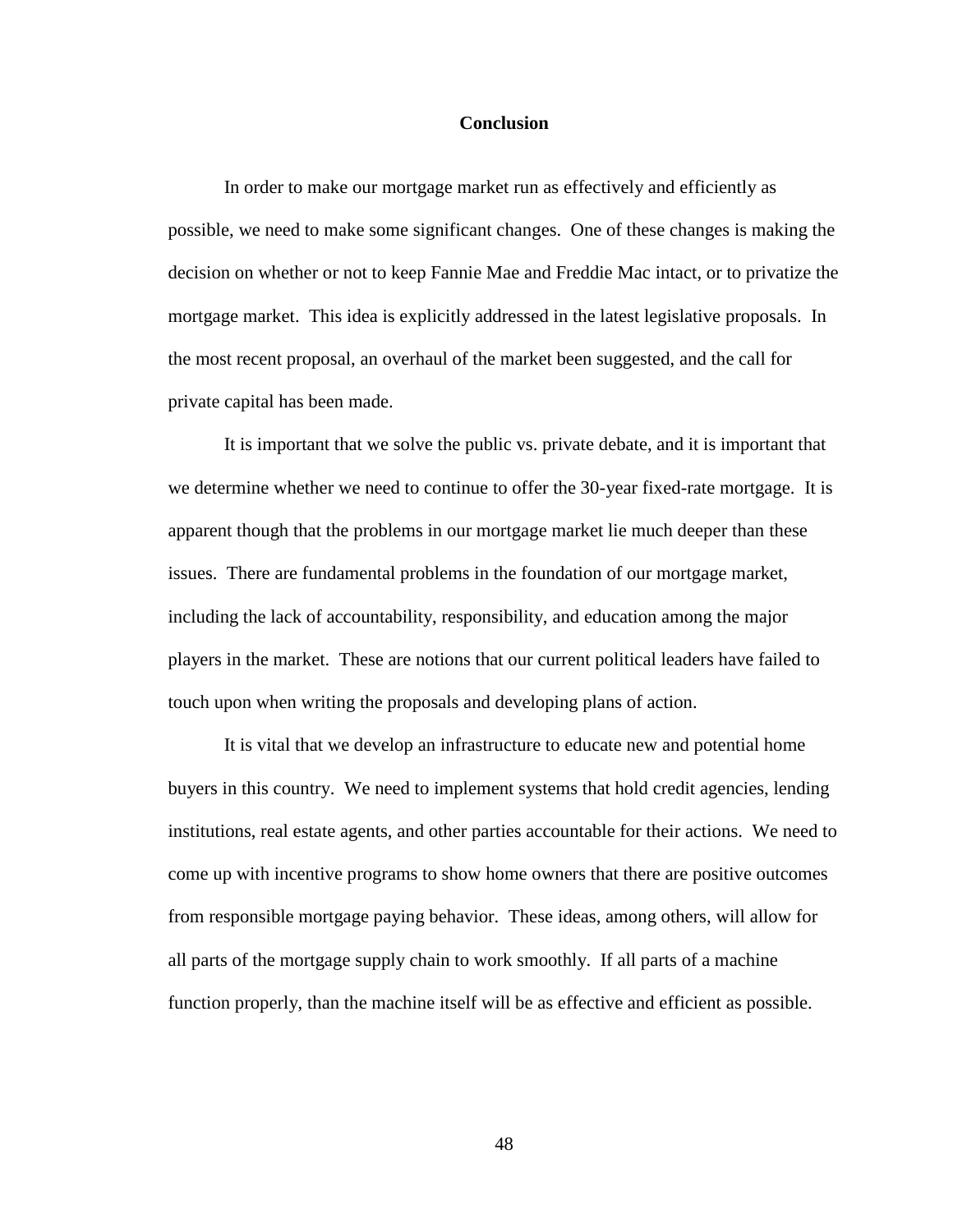## **Works Cited**

Benson, Clea, and Jody Shenn. "U.S. Wind-Down Bill Clips Fannie Mae, Freddie Mac Shares ." Bloomberg, 12 Mar. 2014. Web. 13 Mar. 2014.

Isidore, Chris. "Mortgage bailout now profitable for taxpayers." CNN Money, 21 Feb. 2014. Web. 2 Apr. 2014.

Konczal, Mike. "No, Marco Rubio, government did not cause the housing crisis." *Washington Post*. N.p., 13 Feb. 2013. Web. 10 Dec. 2013.

Ritholtz, Barry. "What caused the financial crisis? The Big Lie goes viral." *Washington Post.* N.p., 5 Nov. 2011. Web. 13 Feb. 2013.

"SAFE Mortgage Licensing Act of 2008." NMLS Resource Center, n.d. Web. 1 Apr 2014.

Stanton, Thomas H. "What Comes Next after Fannie Mae and Freddie Mac." *Public Administration Review* 73.6 (2013): 784-785. Web. 5 Jan. 2014.

Timiraos, Nick. "Plan for Mortgage Giants Takes Shape." *Wall Street Journal*. N.p., 11 Mar. 2014. Web. 11 Mar. 2014.

Timiraos, Nick. "Rethinking Fannie, Freddie—and the 30-Year Mortgage." *Wall Street Journal*. N.p., 22 Sept. 2013. Web. 2 Dec. 2013.

Tseng, Nin-Hai. "What the end of Freddie and Fannie could cost borrowers." CNN Money, 8 Aug. 2013. Web. 1 Apr. 2014.

<span id="page-55-0"></span>White, Michael. E-mail interview. 7 Jan. 2014.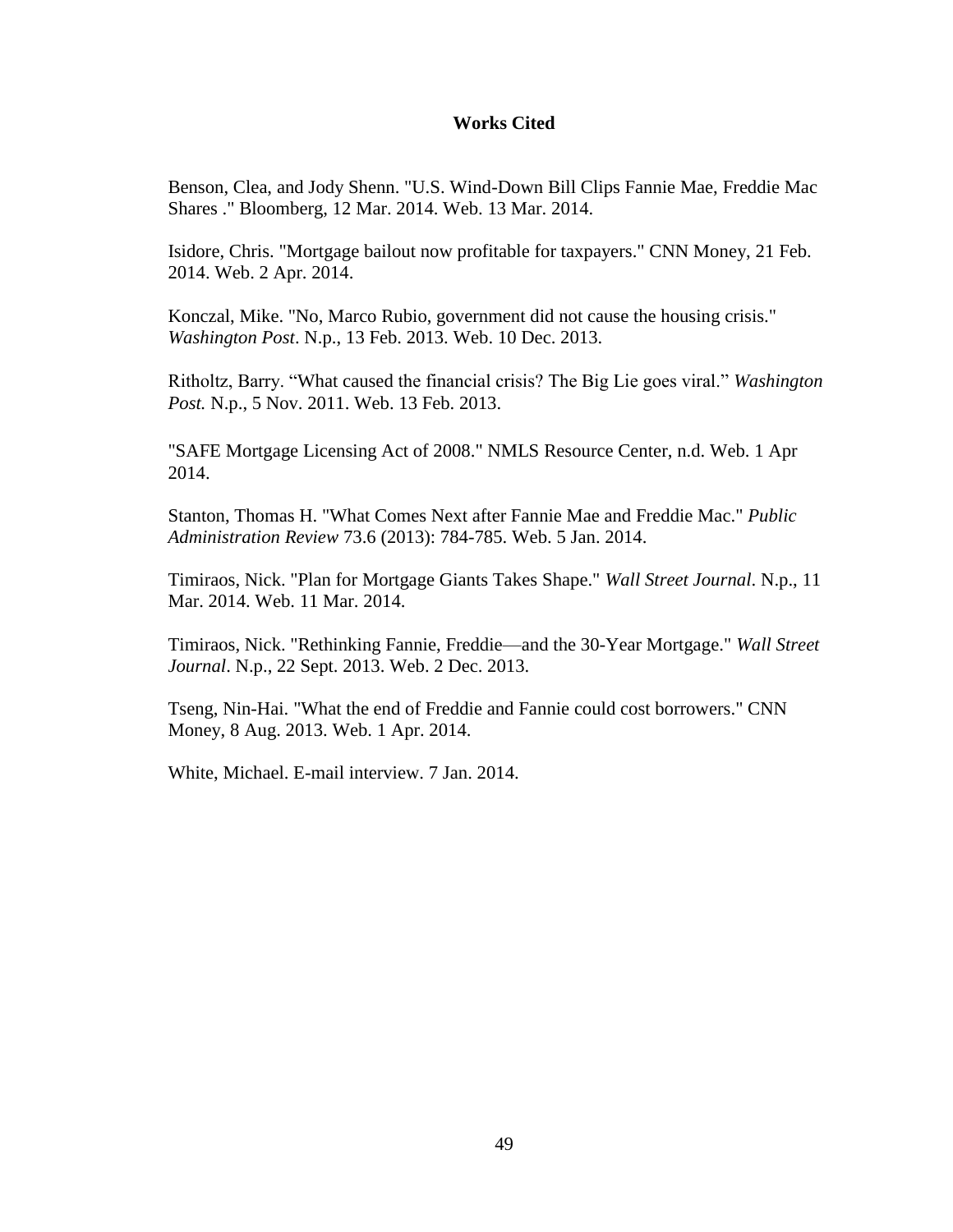## **Glossary**

**Adjustable Rate Mortgage (ARM)** - A type of mortgage in which the interest rate paid on the outstanding balance varies according to a specific benchmark. The initial interest rate is normally fixed for a period of time after which it is reset periodically, often every month.

**Aggregator** - A party involved within the secondary mortgage market that purchases mortgages from financial institutions and then securitizes them into mortgage-backed securities (MBS).

**Alt-A Mortgage** – A mortgage where the risk profile falls between prime and subprime.

**Conventional or Conforming Mortgage** - A mortgage that is equal to or less than the dollar amount established by the conforming loan limit set by Fannie Mae and Freddie Mac's Federal regulator, The Office of Federal Housing Enterprise Oversight (OFHEO) and meets the funding criteria of Freddie Mac and Fannie Mae. The term "conforming" is most often used when speaking specifically about a mortgage amount; however, the terms "conforming" and "conventional" are frequently used interchangeably.

**Department of Housing and Urban Development (HUD)** - A U.S. government agency created in 1965 to support community development and increase home ownership. HUD does this by improving affordable home-ownership opportunities, increasing safe and affordable rental options, reducing chronic homelessness, fighting housing discrimination by ensuring equal opportunity in both the rental and purchase markets, and supporting vulnerable populations.

**Fannie Mae (Federal National Mortgage Association – FNMA)** - A governmentsponsored enterprise (GSE) that was created in 1938 to expand the flow of mortgage money by creating a secondary mortgage market.

**Fixed Rate Mortgage** - A mortgage that has a fixed interest rate for the entire term of the loan.

# **Freddie Mac (Federal Home Loan Mortgage Corporation – FHLMC)** - A stockholder-owned, government-sponsored enterprise (GSE) chartered by Congress in 1970 to keep money flowing to mortgage lenders in support of homeownership and rental housing for middle income Americans.

**Ginnie Mae (Government National Mortgage Association – GNMA)** - A U.S. government corporation within the U.S. Department of Housing and Urban Development (HUD). Most of the mortgages securitized as Ginnie Mae mortgage-backed securities (MBSs) are those guaranteed by FHA, which are typically mortgages for first-time home buyers and low-income borrowers.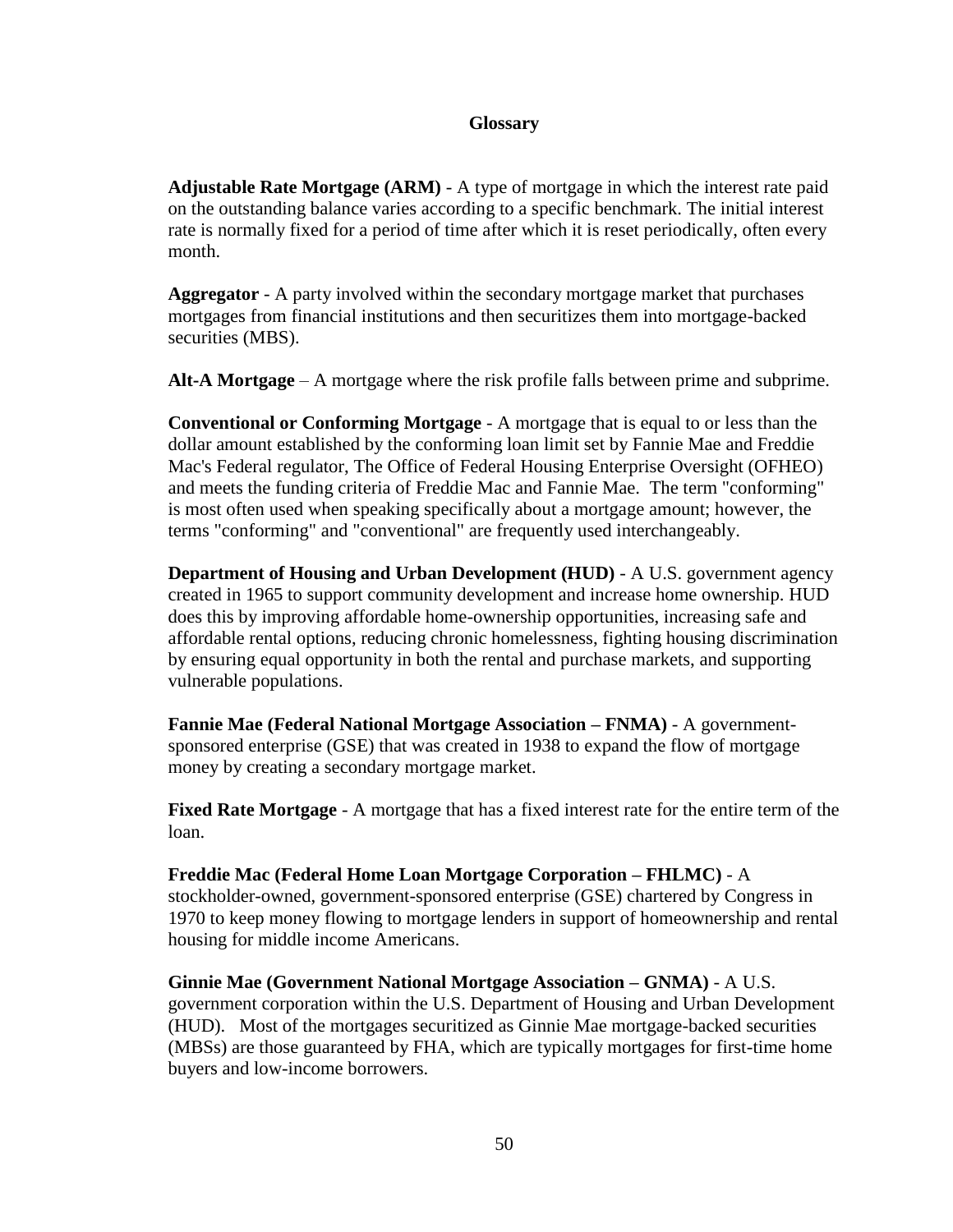**Housing Bubble** - A run-up in housing prices fueled by demand, speculation and the belief that recent history is an infallible forecast of the future. Housing bubbles usually start with an increase in demand (a shift to the right in the demand curve), in the face of limited supply which takes a relatively long period of time to replenish and increase. Speculators enter the market, believing that profits can be made through short-term buying and selling. This further drives demand. At some point, demand decreases (a shift to the left in the demand curve), or stagnates at the same time supply increases, resulting in a sharp drop in prices - and the bubble bursts.

**Interest Rate Risk** - The risk that an investment's value will change due to a change in the absolute level of interest rates.

**Jumbo Loan** – A mortgage with a loan amount exceeding the conforming loan limits set by the Office of Federal Housing Enterprise Oversight (OFHEO), and therefore, not eligible to be purchased, guaranteed or securitized by Fannie Mae or Freddie Mac. OFHEO sets the conforming loan limit size on an annual basis.

**Leverage** - The amount of debt used to finance a firm's assets. A firm with significantly more debt than equity is considered to be highly leveraged.

**Mortgage Broker** - An intermediary who brings mortgage borrowers and mortgage lenders together, but does not use its own funds to originate mortgages. A mortgage broker gathers paperwork from a borrower, and passes that paperwork along to a mortgage lender for underwriting and approval.

**Mortgage-Backed Security** - A type of asset-backed security that is secured by a mortgage or collection of mortgages. These securities must also be grouped in one of the top two ratings as determined by an accredited credit rating agency, and usually pay periodic payments that are similar to coupon payments. Furthermore, the mortgage must have originated from a regulated and authorized financial institution.

**Negative Amortization** – An increase in the principal balance of a loan caused by making payments that fail to cover the interest due. The remaining amount of interest owed is added to the loan's principal, which ultimately causes the borrower to owe more money.

**Prime Mortgage** – A mortgage that is considered to be high quality.

**Private Label Securitization Channel** - Private-label mortgage backed securities are securitized mortgages that do not conform to the criteria set by the Government Sponsored Enterprises Freddie Mac, Fannie Mae and Ginnie Mae. The mortgages that make up these securities do not have the backing of the government and as a result carry a significantly greater risk.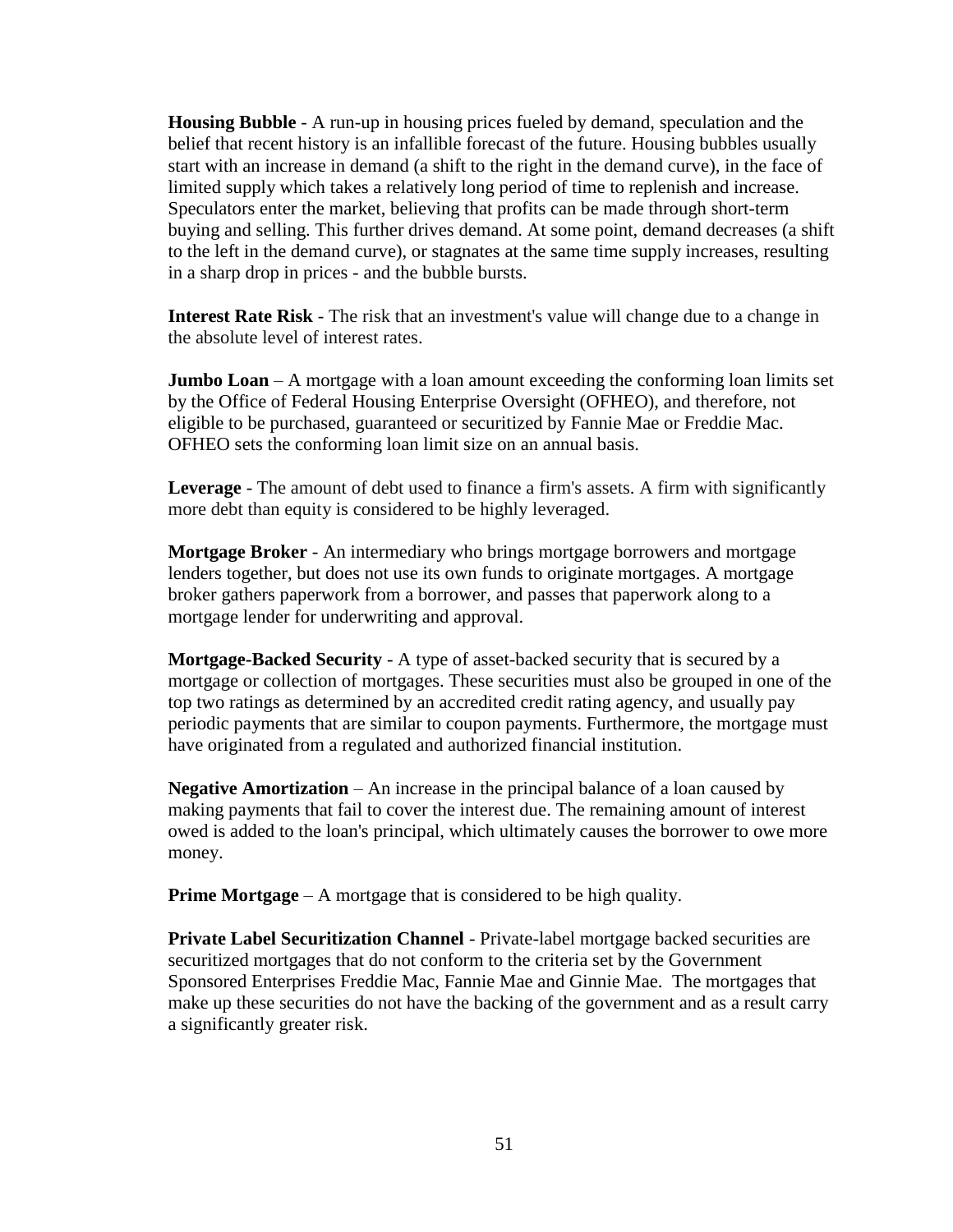**Secondary Mortgage Market** - The market where mortgage loans and servicing rights are bought and sold between mortgage originators, mortgage aggregators (securitizers) and investors. The secondary mortgage market is extremely large and liquid.

**Subprime Mortgage** – A mortgage with a higher perceived risk of default than prime and Alt-A loans.

**Tranche** - A division or portion of a pool or whole. In particular, an issue of bonds derived from a pooling of like obligations (as securitized mortgage debt) that is differentiated from other issues especially by maturity or rate of return.

*Most definitions were taken from the Investopedia Financial Dictionary.*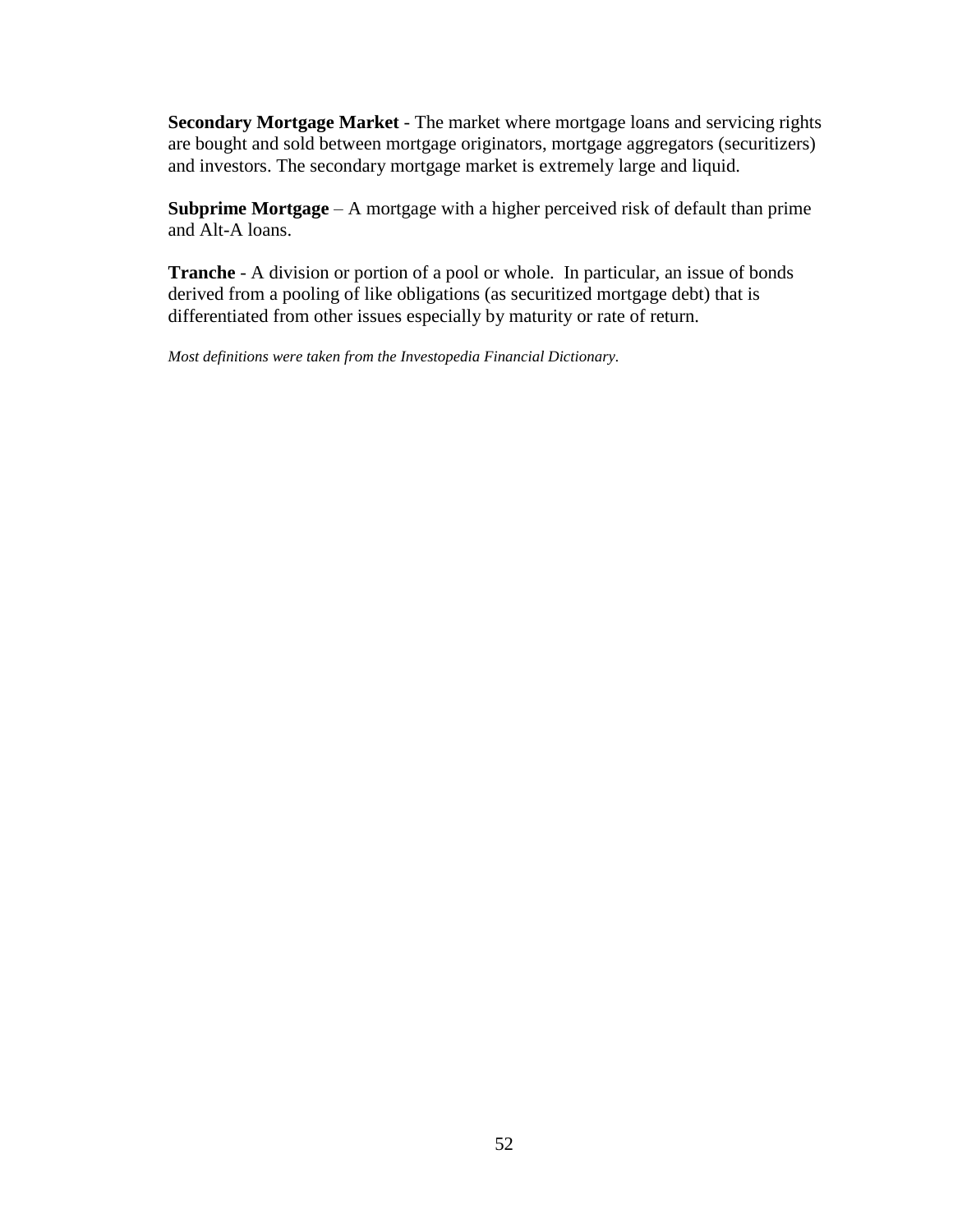## **References**

# <span id="page-59-0"></span>**Fannie Mae - Federal National Mortgage Association (FNMA)**

<http://www.fanniemae.com/portal/index.html>

# **Freddie Mac – Federal Home Loan Mortgage Corporation (FHLMC)**

<http://www.freddiemac.com/>

Ginnie Mae – Government National Mortgage Association (GNMA)

<http://www.ginniemae.gov/pages/default.aspx>

# **U.S. Department of Housing and Urban Development (HUD)**

<http://portal.hud.gov/hudportal/HUD>